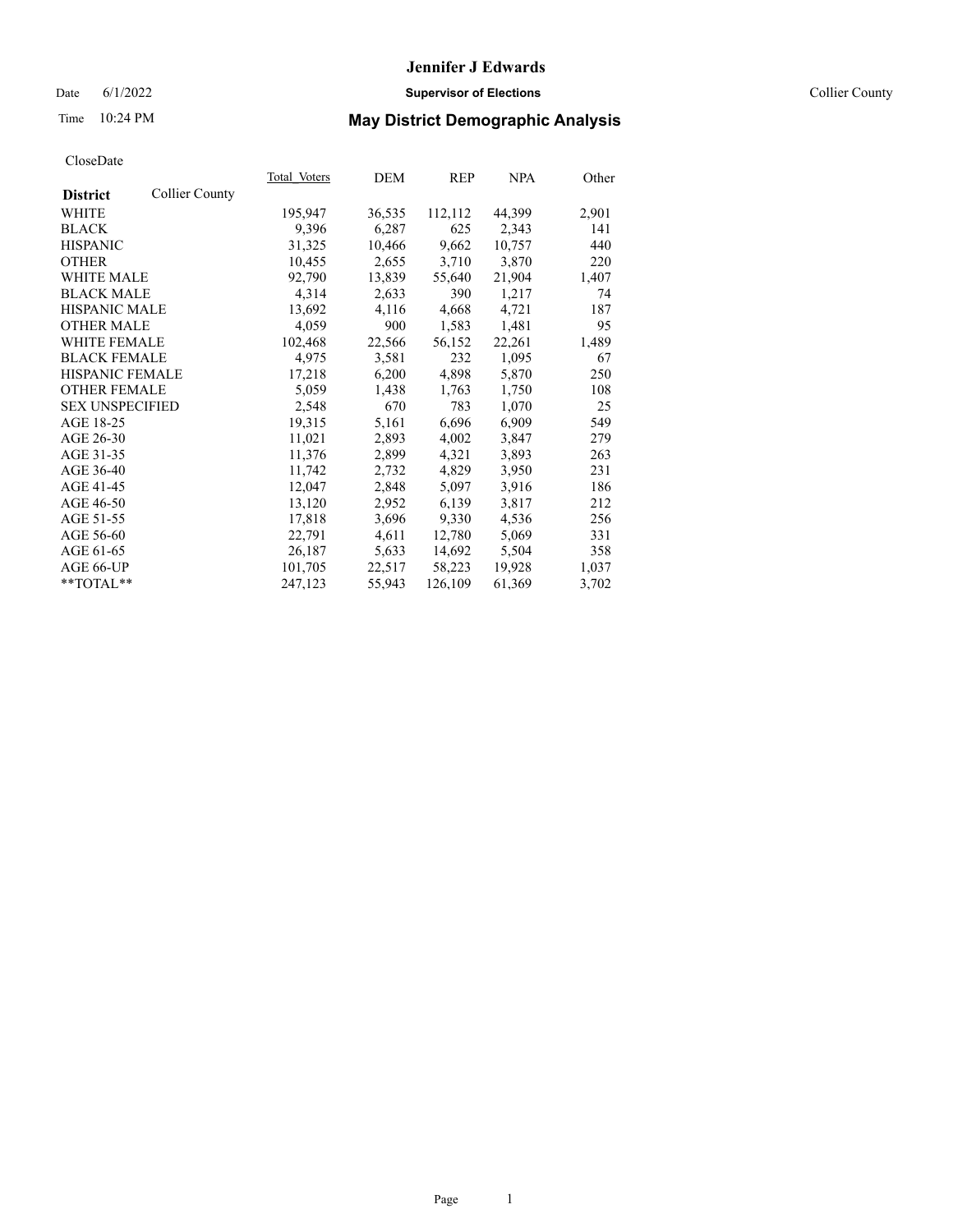Date 6/1/2022 **Supervisor of Elections** Collier County

|                        | Total Voters               | DEM    | <b>REP</b> | <b>NPA</b> | Other |
|------------------------|----------------------------|--------|------------|------------|-------|
| <b>District</b>        | 1st County Commission Dist |        |            |            |       |
| WHITE                  | 47,214                     | 8,542  | 27,545     | 10,525     | 602   |
| BLACK                  | 1,981                      | 1,365  | 105        | 483        | 28    |
| HISPANIC               | 4,741                      | 1,613  | 1,373      | 1,686      | 69    |
| OTHER                  | 1,739                      | 463    | 626        | 619        | 31    |
| WHITE MALE             | 22,698                     | 3,386  | 13,798     | 5,220      | 294   |
| BLACK MALE             | 901                        | 576    | 73         | 238        | 14    |
| HISPANIC MALE          | 2,031                      | 652    | 642        | 714        | 23    |
| OTHER MALE             | 656                        | 145    | 264        | 235        | 12    |
| WHITE FEMALE           | 24,379                     | 5,126  | 13,679     | 5,266      | 308   |
| BLACK FEMALE           | 1,049                      | 766    | 29         | 240        | 14    |
| HISPANIC FEMALE        | 2,639                      | 935    | 715        | 943        | 46    |
| OTHER FEMALE           | 862                        | 265    | 296        | 287        | 14    |
| <b>SEX UNSPECIFIED</b> | 460                        | 132    | 153        | 170        | 5     |
| AGE 18-25              | 3,016                      | 849    | 961        | 1,133      | 73    |
| AGE 26-30              | 1,933                      | 537    | 651        | 694        | 51    |
| AGE 31-35              | 1,860                      | 542    | 666        | 611        | 41    |
| AGE 36-40              | 1,653                      | 452    | 628        | 540        | 33    |
| AGE 41-45              | 1,713                      | 482    | 649        | 556        | 26    |
| AGE 46-50              | 2,080                      | 491    | 945        | 612        | 32    |
| AGE 51-55              | 3,434                      | 674    | 1,869      | 845        | 46    |
| AGE 56-60              | 5,357                      | 989    | 3,143      | 1,163      | 62    |
| AGE 61-65              | 6,785                      | 1,315  | 3,946      | 1,435      | 89    |
| AGE 66-UP              | 27,844                     | 5,652  | 16,191     | 5,724      | 277   |
| $*$ $TOTAL**$          | 55,675                     | 11,983 | 29,649     | 13,313     | 730   |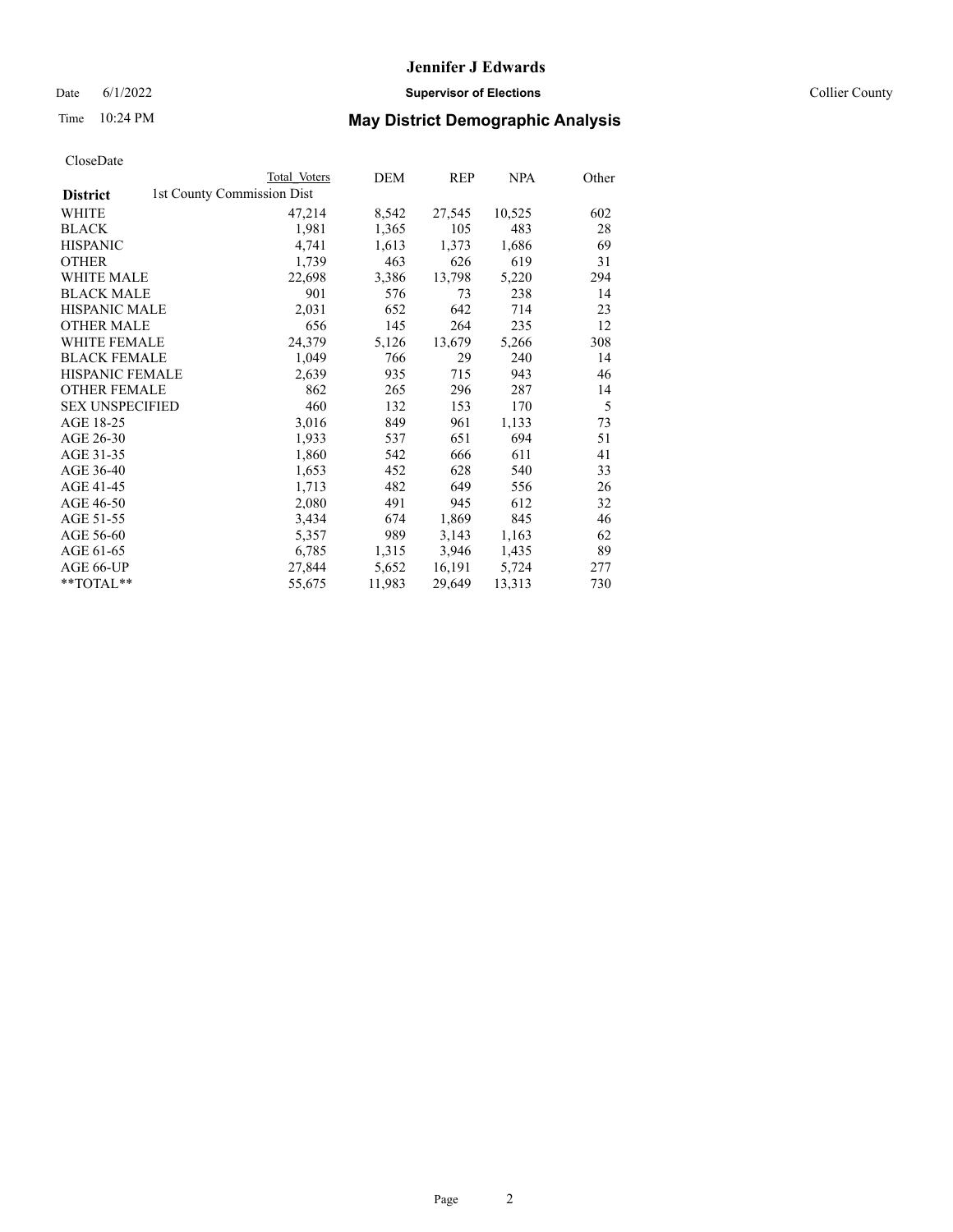Date 6/1/2022 **Supervisor of Elections** Collier County

| CloseDate |
|-----------|
|-----------|

|                                               | Total Voters | DEM    | <b>REP</b> | <b>NPA</b> | Other |
|-----------------------------------------------|--------------|--------|------------|------------|-------|
| 2nd County Commission Dist<br><b>District</b> |              |        |            |            |       |
| WHITE                                         | 50,401       | 9,789  | 28,792     | 11,083     | 737   |
| <b>BLACK</b>                                  | 616          | 363    | 61         | 182        | 10    |
| <b>HISPANIC</b>                               | 2,792        | 794    | 952        | 1,003      | 43    |
| <b>OTHER</b>                                  | 2,383        | 575    | 887        | 868        | 53    |
| <b>WHITE MALE</b>                             | 23,265       | 3,550  | 13,896     | 5,466      | 353   |
| <b>BLACK MALE</b>                             | 277          | 153    | 32         | 90         | 2     |
| <b>HISPANIC MALE</b>                          | 1,181        | 310    | 415        | 434        | 22    |
| <b>OTHER MALE</b>                             | 952          | 194    | 374        | 364        | 20    |
| WHITE FEMALE                                  | 26,967       | 6,217  | 14,811     | 5,556      | 383   |
| <b>BLACK FEMALE</b>                           | 335          | 208    | 29         | 90         | 8     |
| <b>HISPANIC FEMALE</b>                        | 1,583        | 478    | 528        | 556        | 21    |
| <b>OTHER FEMALE</b>                           | 1,198        | 339    | 431        | 400        | 28    |
| <b>SEX UNSPECIFIED</b>                        | 434          | 72     | 176        | 180        | 6     |
| AGE 18-25                                     | 3,386        | 746    | 1,463      | 1,077      | 100   |
| AGE 26-30                                     | 1,832        | 432    | 719        | 636        | 45    |
| AGE 31-35                                     | 1,970        | 421    | 835        | 658        | 56    |
| AGE 36-40                                     | 2,197        | 456    | 955        | 743        | 43    |
| AGE 41-45                                     | 2,438        | 494    | 1,104      | 803        | 37    |
| AGE 46-50                                     | 2,655        | 487    | 1,336      | 794        | 38    |
| AGE 51-55                                     | 3,684        | 651    | 2,031      | 942        | 60    |
| AGE 56-60                                     | 4,865        | 861    | 2,863      | 1,062      | 79    |
| AGE 61-65                                     | 5,858        | 1,149  | 3,436      | 1,192      | 81    |
| AGE 66-UP                                     | 27,307       | 5,824  | 15,950     | 5,229      | 304   |
| $*$ $TOTAL**$                                 | 56,192       | 11,521 | 30,692     | 13,136     | 843   |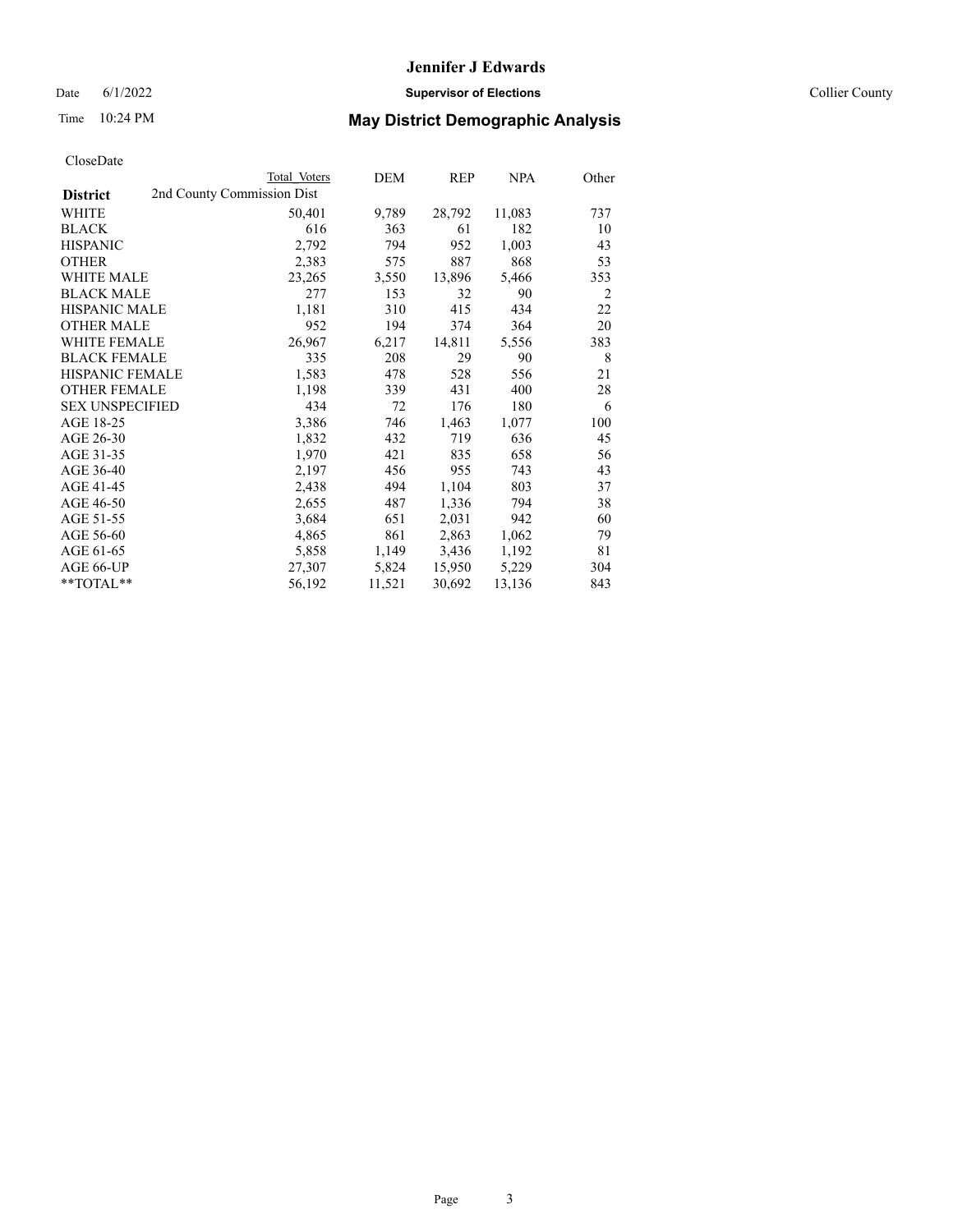## Date 6/1/2022 **Supervisor of Elections** Collier County

## Time 10:24 PM **May District Demographic Analysis**

|                                               | Total Voters | DEM    | REP    | NPA    | Other          |
|-----------------------------------------------|--------------|--------|--------|--------|----------------|
| 3rd County Commission Dist<br><b>District</b> |              |        |        |        |                |
| WHITE                                         | 33,829       | 6,008  | 19,281 | 7,981  | 559            |
| <b>BLACK</b>                                  | 2,437        | 1,581  | 182    | 629    | 45             |
| <b>HISPANIC</b>                               | 8,133        | 2,596  | 2,537  | 2,890  | 110            |
| <b>OTHER</b>                                  | 2,463        | 584    | 873    | 954    | 52             |
| WHITE MALE                                    | 16,278       | 2,311  | 9,716  | 3,979  | 272            |
| <b>BLACK MALE</b>                             | 1,138        | 667    | 114    | 332    | 25             |
| <b>HISPANIC MALE</b>                          | 3,558        | 997    | 1,222  | 1,296  | 43             |
| <b>OTHER MALE</b>                             | 982          | 202    | 381    | 373    | 26             |
| <b>WHITE FEMALE</b>                           | 17,407       | 3,667  | 9,499  | 3,954  | 287            |
| <b>BLACK FEMALE</b>                           | 1,267        | 894    | 68     | 285    | 20             |
| HISPANIC FEMALE                               | 4,455        | 1,560  | 1,285  | 1,544  | 66             |
| <b>OTHER FEMALE</b>                           | 1,190        | 324    | 412    | 431    | 23             |
| <b>SEX UNSPECIFIED</b>                        | 587          | 147    | 176    | 260    | $\overline{4}$ |
| AGE 18-25                                     | 4,725        | 1,214  | 1,572  | 1,800  | 139            |
| AGE 26-30                                     | 2,376        | 579    | 890    | 835    | 72             |
| AGE 31-35                                     | 2,606        | 641    | 984    | 924    | 57             |
| AGE 36-40                                     | 2,952        | 634    | 1,278  | 985    | 55             |
| AGE 41-45                                     | 3,047        | 691    | 1,306  | 1,002  | 48             |
| AGE 46-50                                     | 3,183        | 733    | 1,459  | 927    | 64             |
| AGE 51-55                                     | 3,967        | 842    | 2,032  | 1,038  | 55             |
| AGE 56-60                                     | 4,432        | 945    | 2,393  | 1,028  | 66             |
| AGE 61-65                                     | 4,714        | 1,028  | 2,653  | 974    | 59             |
| AGE 66-UP                                     | 14,859       | 3,461  | 8,306  | 2,941  | 151            |
| $*$ $TOTAL**$                                 | 46,862       | 10,769 | 22,873 | 12,454 | 766            |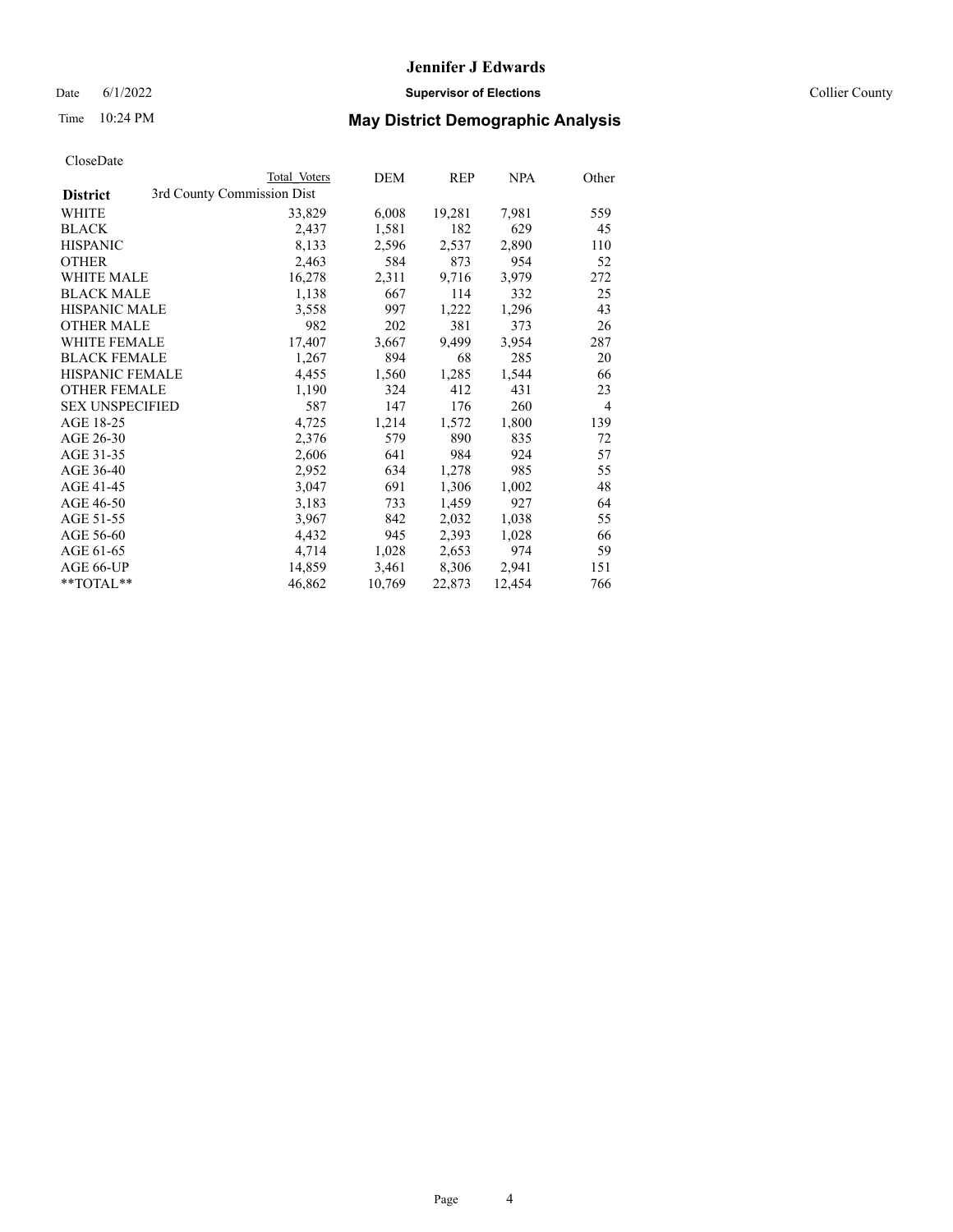Date 6/1/2022 **Supervisor of Elections** Collier County

| CloseDate |
|-----------|
|-----------|

|                        | Total Voters               | DEM    | REP    | <b>NPA</b> | Other |
|------------------------|----------------------------|--------|--------|------------|-------|
| <b>District</b>        | 4th County Commission Dist |        |        |            |       |
| WHITE                  | 46,853                     | 9,369  | 26,131 | 10,620     | 733   |
| <b>BLACK</b>           | 1,325                      | 856    | 103    | 351        | 15    |
| <b>HISPANIC</b>        | 3,981                      | 1,326  | 1,184  | 1,405      | 66    |
| <b>OTHER</b>           | 2,125                      | 537    | 759    | 783        | 46    |
| <b>WHITE MALE</b>      | 21,860                     | 3,499  | 12,834 | 5,172      | 355   |
| <b>BLACK MALE</b>      | 626                        | 375    | 63     | 180        | 8     |
| <b>HISPANIC MALE</b>   | 1,744                      | 539    | 570    | 604        | 31    |
| <b>OTHER MALE</b>      | 839                        | 206    | 319    | 295        | 19    |
| <b>WHITE FEMALE</b>    | 24,832                     | 5,834  | 13,230 | 5,394      | 374   |
| <b>BLACK FEMALE</b>    | 681                        | 469    | 40     | 165        | 7     |
| <b>HISPANIC FEMALE</b> | 2,191                      | 768    | 607    | 782        | 34    |
| <b>OTHER FEMALE</b>    | 1,011                      | 263    | 367    | 354        | 27    |
| <b>SEX UNSPECIFIED</b> | 500                        | 135    | 147    | 213        | 5     |
| AGE 18-25              | 3,550                      | 917    | 1,334  | 1,183      | 116   |
| AGE 26-30              | 2,164                      | 551    | 793    | 765        | 55    |
| AGE 31-35              | 2,086                      | 545    | 729    | 752        | 60    |
| AGE 36-40              | 2,066                      | 484    | 813    | 723        | 46    |
| AGE 41-45              | 2,093                      | 488    | 875    | 692        | 38    |
| AGE 46-50              | 2,418                      | 547    | 1,122  | 712        | 37    |
| AGE 51-55              | 3,607                      | 714    | 1,893  | 948        | 52    |
| AGE 56-60              | 4,974                      | 983    | 2,746  | 1,155      | 90    |
| AGE 61-65              | 5,945                      | 1,303  | 3,212  | 1,325      | 105   |
| AGE 66-UP              | 25,381                     | 5,556  | 14,660 | 4,904      | 261   |
| $*$ $TOTAL**$          | 54,284                     | 12,088 | 28,177 | 13,159     | 860   |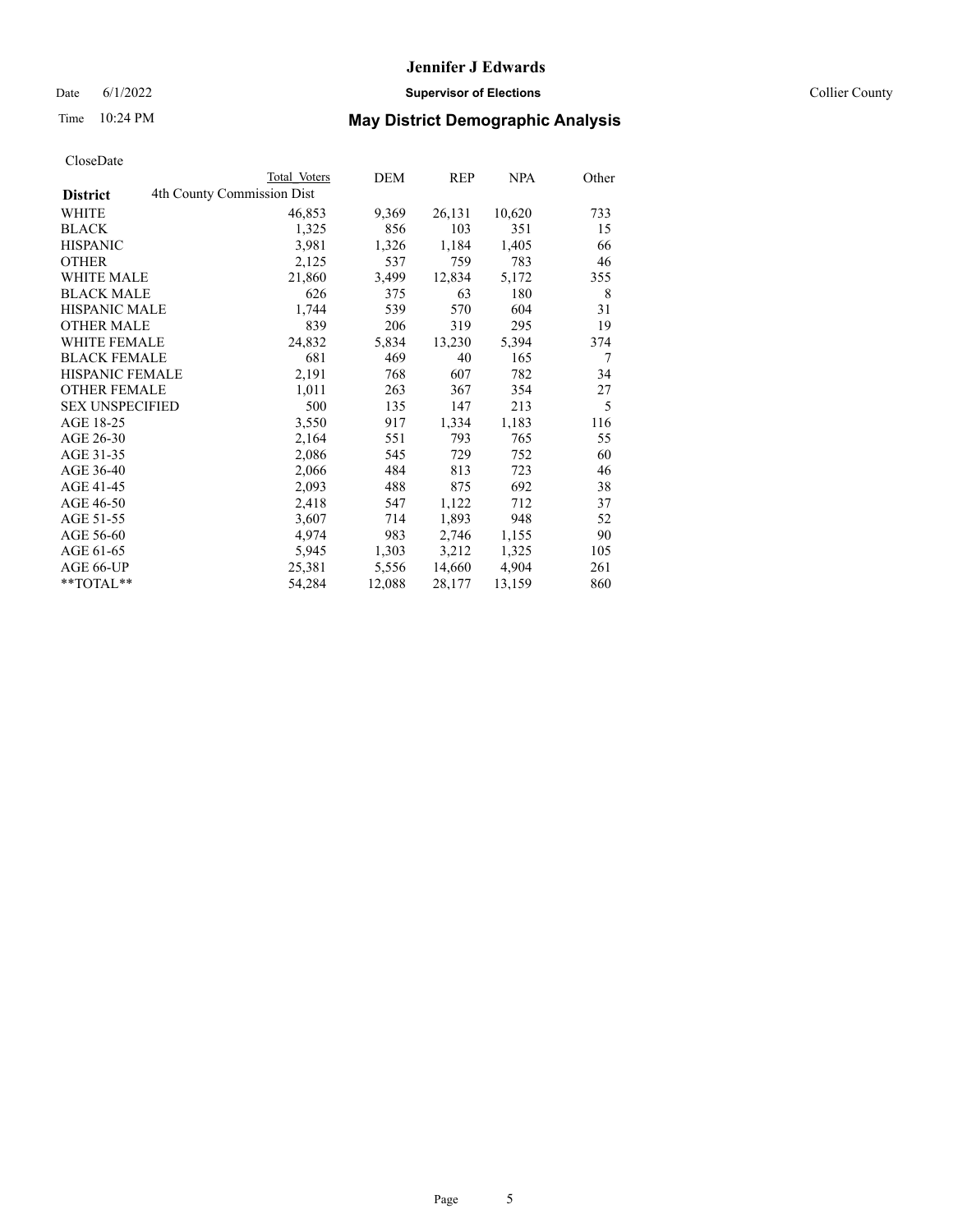# **Jennifer J Edwards** Date 6/1/2022 **Supervisor of Elections** Collier County

| CloseDate |
|-----------|
|-----------|

|                        | Total Voters               | DEM   | <b>REP</b> | <b>NPA</b> | Other |
|------------------------|----------------------------|-------|------------|------------|-------|
| <b>District</b>        | 5th County Commission Dist |       |            |            |       |
| WHITE                  | 17,650                     | 2,827 | 10,363     | 4,190      | 270   |
| BLACK                  | 3,037                      | 2,122 | 174        | 698        | 43    |
| HISPANIC               | 11,678                     | 4,137 | 3,616      | 3,773      | 152   |
| OTHER                  | 1,745                      | 496   | 565        | 646        | 38    |
| <b>WHITE MALE</b>      | 8,689                      | 1,093 | 5,396      | 2,067      | 133   |
| BLACK MALE             | 1,372                      | 862   | 108        | 377        | 25    |
| HISPANIC MALE          | 5,178                      | 1,618 | 1,819      | 1,673      | 68    |
| <b>OTHER MALE</b>      | 630                        | 153   | 245        | 214        | 18    |
| WHITE FEMALE           | 8,883                      | 1,722 | 4,933      | 2,091      | 137   |
| BLACK FEMALE           | 1,643                      | 1,244 | 66         | 315        | 18    |
| HISPANIC FEMALE        | 6,350                      | 2,459 | 1,763      | 2,045      | 83    |
| OTHER FEMALE           | 798                        | 247   | 257        | 278        | 16    |
| <b>SEX UNSPECIFIED</b> | 567                        | 184   | 131        | 247        | 5     |
| AGE 18-25              | 4,638                      | 1,435 | 1,366      | 1,716      | 121   |
| AGE 26-30              | 2,716                      | 794   | 949        | 917        | 56    |
| AGE 31-35              | 2,854                      | 750   | 1,107      | 948        | 49    |
| AGE 36-40              | 2,874                      | 706   | 1,155      | 959        | 54    |
| AGE 41-45              | 2,756                      | 693   | 1,163      | 863        | 37    |
| AGE 46-50              | 2,784                      | 694   | 1,277      | 772        | 41    |
| AGE 51-55              | 3,126                      | 815   | 1,505      | 763        | 43    |
| AGE 56-60              | 3,163                      | 833   | 1,635      | 661        | 34    |
| AGE 61-65              | 2,885                      | 838   | 1,445      | 578        | 24    |
| AGE 66-UP              | 6,314                      | 2,024 | 3,116      | 1,130      | 44    |
| $*$ $TOTAL**$          | 34,110                     | 9,582 | 14,718     | 9,307      | 503   |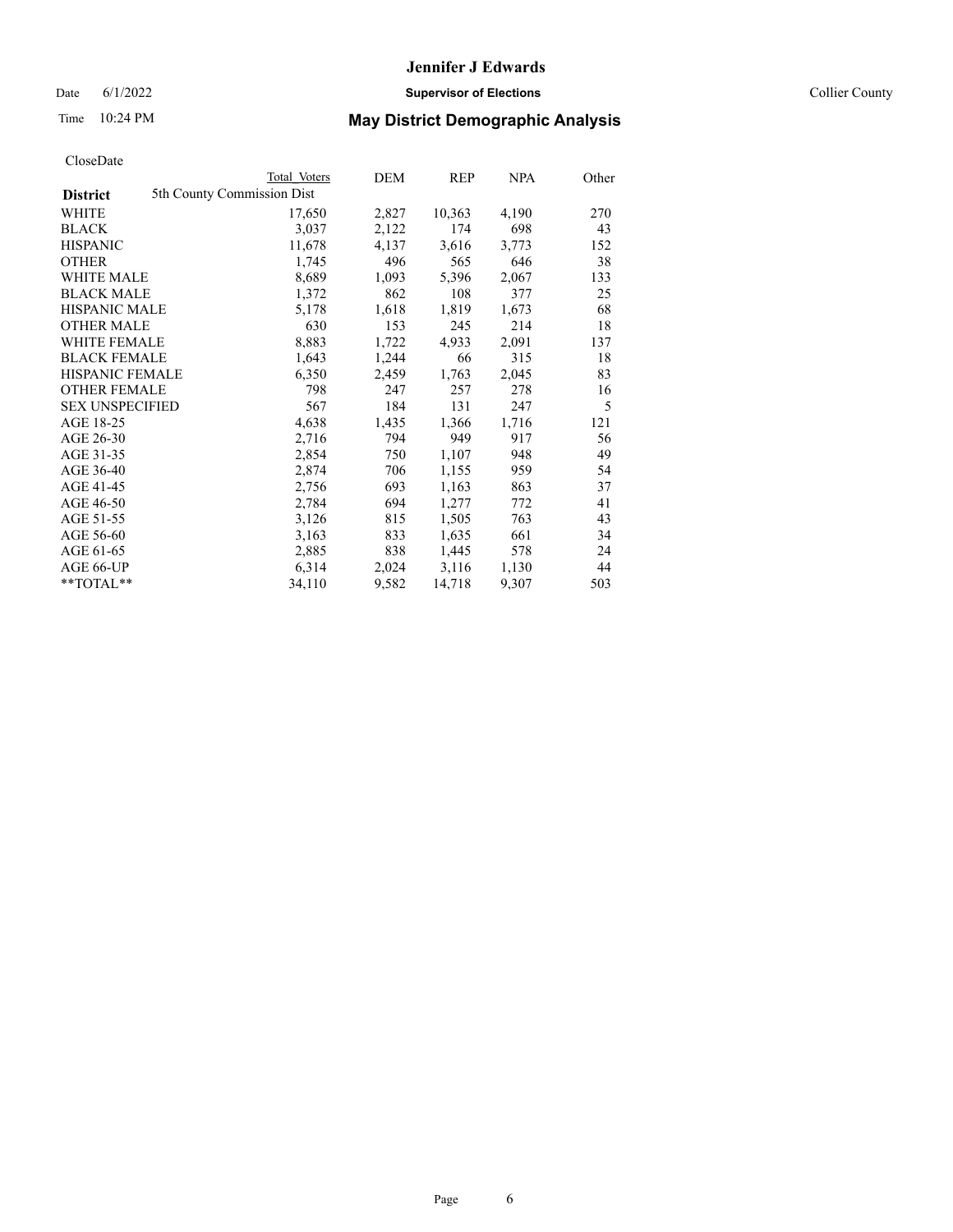## Date 6/1/2022 **Supervisor of Elections** Collier County

| CloseDate              |                         |                |                  |            |            |                  |
|------------------------|-------------------------|----------------|------------------|------------|------------|------------------|
|                        |                         | Total Voters   | DEM              | <b>REP</b> | <b>NPA</b> | Other            |
| <b>District</b>        | Port of the Islands CID |                |                  |            |            |                  |
| WHITE                  |                         | 612            | 88               | 365        | 151        | 8                |
| <b>BLACK</b>           |                         | 4              | 4                | $\Omega$   | $\theta$   | $\theta$         |
| <b>HISPANIC</b>        |                         | 31             | 3                | 18         | 10         | $\theta$         |
| <b>OTHER</b>           |                         | 11             | 1                | 6          | 3          | 1                |
| <b>WHITE MALE</b>      |                         | 311            | 30               | 193        | 82         | 6                |
| <b>BLACK MALE</b>      |                         | $\overline{c}$ | $\overline{c}$   | $\theta$   | $\theta$   | $\overline{0}$   |
| <b>HISPANIC MALE</b>   |                         | 16             | 1                | 11         | 4          | $\theta$         |
| OTHER MALE             |                         | 4              | $\theta$         |            | 3          | $\boldsymbol{0}$ |
| <b>WHITE FEMALE</b>    |                         | 298            | 57               | 171        | 68         | $\overline{c}$   |
| <b>BLACK FEMALE</b>    |                         | 2              | 2                | $\theta$   | 0          | $\mathbf{0}$     |
| HISPANIC FEMALE        |                         | 15             | $\overline{c}$   |            | 6          | $\mathbf{0}$     |
| <b>OTHER FEMALE</b>    |                         | 5              | $\boldsymbol{0}$ | 4          |            | 1                |
| <b>SEX UNSPECIFIED</b> |                         | 5              | $\overline{c}$   | 2          |            | $\theta$         |
| AGE 18-25              |                         | 21             | 5                | 7          | 8          | 1                |
| AGE 26-30              |                         | 13             |                  | 9          |            | $\overline{c}$   |
| AGE 31-35              |                         | 12             | $\overline{c}$   | 6          | 4          | $\boldsymbol{0}$ |
| AGE 36-40              |                         | 17             | $\overline{c}$   | 9          | 5          | 1                |
| AGE 41-45              |                         | 22             | 3                | 10         | 9          | $\theta$         |
| AGE 46-50              |                         | 28             | 1                | 16         | 10         | 1                |
| AGE 51-55              |                         | 45             | $\overline{c}$   | 31         | 12         | $\theta$         |
| AGE 56-60              |                         | 58             | 7                | 37         | 14         | $\theta$         |
| AGE 61-65              |                         | 89             | 12               | 56         | 20         | 1                |
| AGE 66-UP              |                         | 353            | 61               | 208        | 81         | 3                |
| **TOTAL**              |                         | 658            | 96               | 389        | 164        | 9                |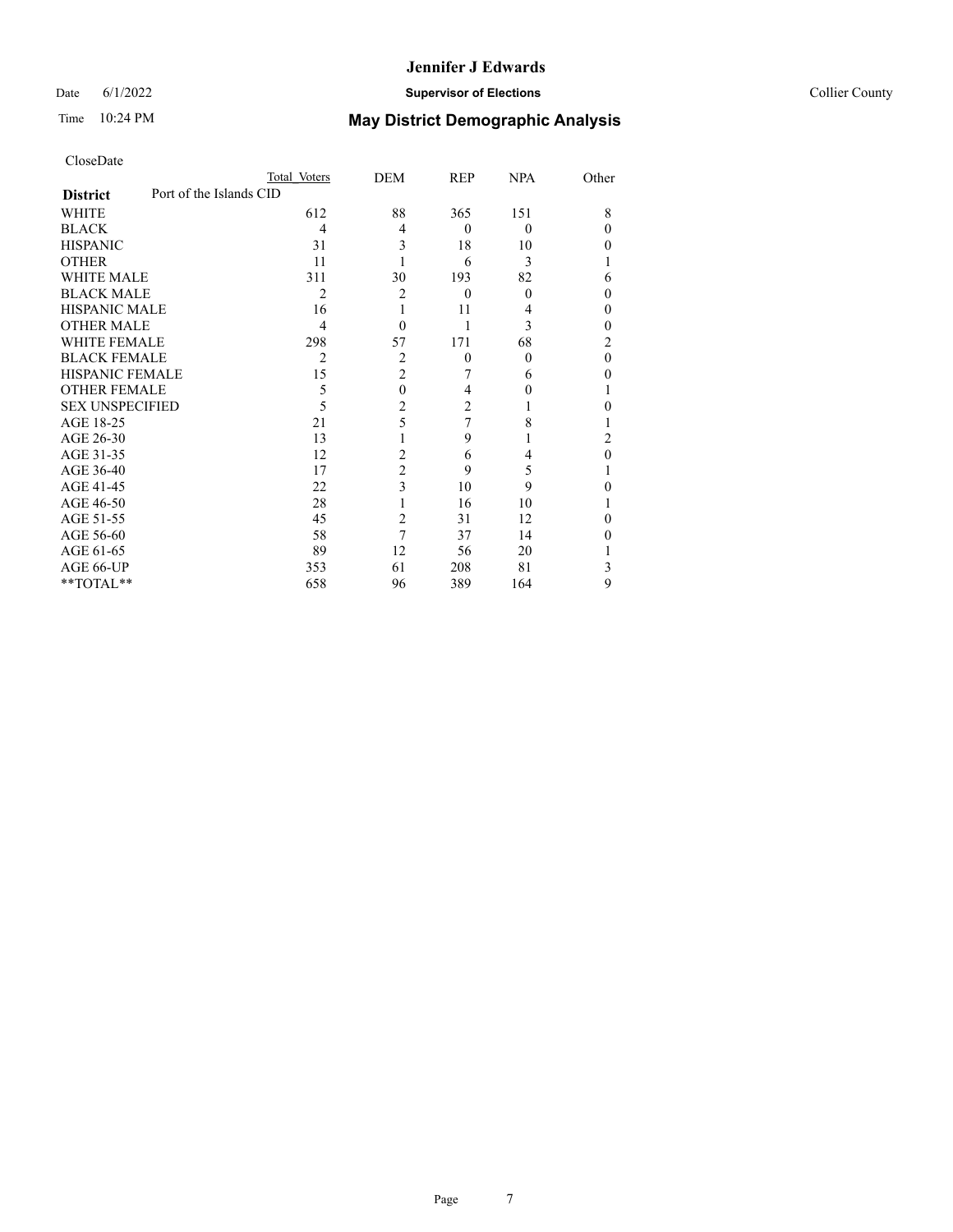## Date 6/1/2022 **Supervisor of Elections Supervisor of Elections** Collier County

# Time 10:24 PM **May District Demographic Analysis**

|                        |               | Total Voters | DEM      | <b>REP</b> | <b>NPA</b> | Other    |
|------------------------|---------------|--------------|----------|------------|------------|----------|
| <b>District</b>        | Key Marco CDD |              |          |            |            |          |
| <b>WHITE</b>           |               | 58           | 10       | 36         | 10         | 2        |
| <b>BLACK</b>           |               | 0            | $\Omega$ | 0          | 0          | $\Omega$ |
| <b>HISPANIC</b>        |               | $\theta$     | $\theta$ | 0          |            | 0        |
| <b>OTHER</b>           |               |              | 0        |            |            | 0        |
| WHITE MALE             |               | 28           | 4        | 17         |            | 2        |
| <b>BLACK MALE</b>      |               | 0            | 0        | $\Omega$   |            | 0        |
| <b>HISPANIC MALE</b>   |               |              | 0        |            |            | 0        |
| <b>OTHER MALE</b>      |               |              | 0        | 0          |            | 0        |
| <b>WHITE FEMALE</b>    |               | 30           | 6        | 19         | 5          | 0        |
| <b>BLACK FEMALE</b>    |               | $\Omega$     | 0        | 0          | 0          | 0        |
| <b>HISPANIC FEMALE</b> |               |              | 0        |            |            | 0        |
| <b>OTHER FEMALE</b>    |               |              | 0        | 0          |            | 0        |
| <b>SEX UNSPECIFIED</b> |               |              | 0        |            |            | 0        |
| AGE 18-25              |               |              | 0        | 3          | 3          | 0        |
| AGE 26-30              |               |              |          |            | 2          |          |
| AGE 31-35              |               |              |          |            | 0          | 0        |
| AGE 36-40              |               |              | 0        | 0          |            | 0        |
| AGE 41-45              |               |              | 0        |            |            | 0        |
| AGE 46-50              |               | 3            | 0        | 2          |            | 0        |
| AGE 51-55              |               | 6            |          | 4          |            | 0        |
| AGE 56-60              |               |              |          | 5          |            | 0        |
| AGE 61-65              |               | 6            | 3        | 3          |            | 0        |
| AGE 66-UP              |               | 25           | 5        | 18         |            |          |
| **TOTAL**              |               | 58           | 10       | 36         | 10         | 2        |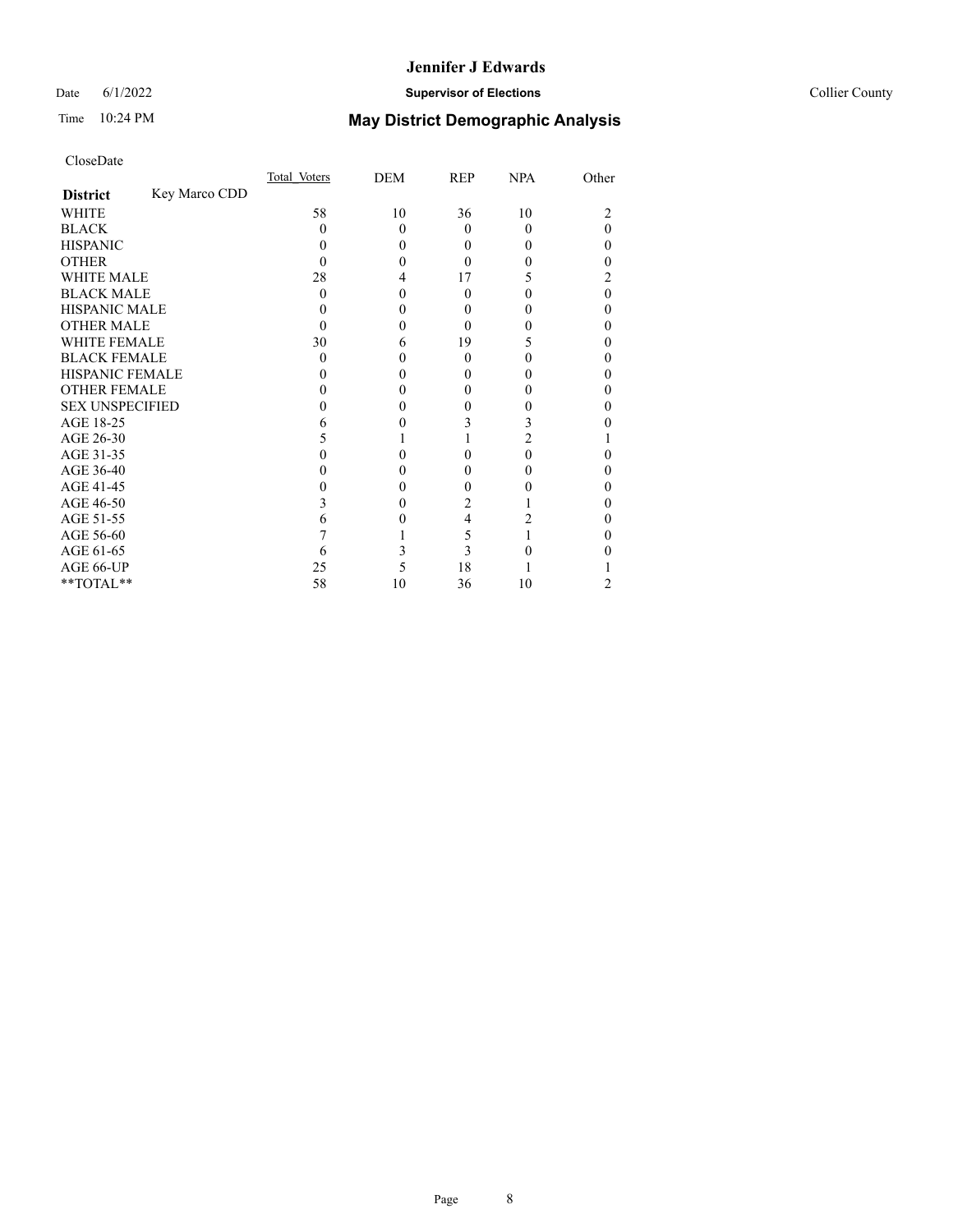## Date 6/1/2022 **Supervisor of Elections** Collier County

## Time 10:24 PM **May District Demographic Analysis**

|                        |          | Total Voters | DEM            | REP      | <b>NPA</b>     | Other          |
|------------------------|----------|--------------|----------------|----------|----------------|----------------|
| <b>District</b>        | Lely CDD |              |                |          |                |                |
| WHITE                  |          | 2,325        | 453            | 1,349    | 492            | 31             |
| <b>BLACK</b>           |          | 16           | 11             | 1        | 4              | $\overline{0}$ |
| <b>HISPANIC</b>        |          | 56           | 9              | 27       | 20             | $\Omega$       |
| <b>OTHER</b>           |          | 74           | 19             | 29       | 26             | $\Omega$       |
| <b>WHITE MALE</b>      |          | 1,131        | 178            | 689      | 250            | 14             |
| <b>BLACK MALE</b>      |          | 10           | 6              | 1        | 3              | $\theta$       |
| HISPANIC MALE          |          | 23           | $\overline{4}$ | 10       | 9              | $\Omega$       |
| <b>OTHER MALE</b>      |          | 35           | 5              | 18       | 12             | $\theta$       |
| <b>WHITE FEMALE</b>    |          | 1,191        | 275            | 658      | 241            | 17             |
| <b>BLACK FEMALE</b>    |          | 6            | 5              | $\theta$ | 1              | $\Omega$       |
| <b>HISPANIC FEMALE</b> |          | 33           | 5              | 17       | 11             | $\theta$       |
| <b>OTHER FEMALE</b>    |          | 34           | 13             | 10       | 11             | $\theta$       |
| <b>SEX UNSPECIFIED</b> |          | 8            | 1              | 3        | $\overline{4}$ | $\mathbf{0}$   |
| AGE 18-25              |          | 60           | 18             | 21       | 20             | 1              |
| AGE 26-30              |          | 41           | 12             | 14       | 14             |                |
| AGE 31-35              |          | 33           | 9              | 15       | 9              | $\theta$       |
| AGE 36-40              |          | 40           | 11             | 17       | 12             | $\theta$       |
| AGE 41-45              |          | 51           | 10             | 31       | 8              | $\overline{2}$ |
| AGE 46-50              |          | 73           | 8              | 42       | 23             | $\theta$       |
| AGE 51-55              |          | 113          | 15             | 66       | 30             | 2              |
| AGE 56-60              |          | 190          | 30             | 113      | 41             | 6              |
| AGE 61-65              |          | 297          | 57             | 182      | 53             | 5              |
| AGE 66-UP              |          | 1,573        | 322            | 905      | 332            | 14             |
| **TOTAL**              |          | 2,471        | 492            | 1,406    | 542            | 31             |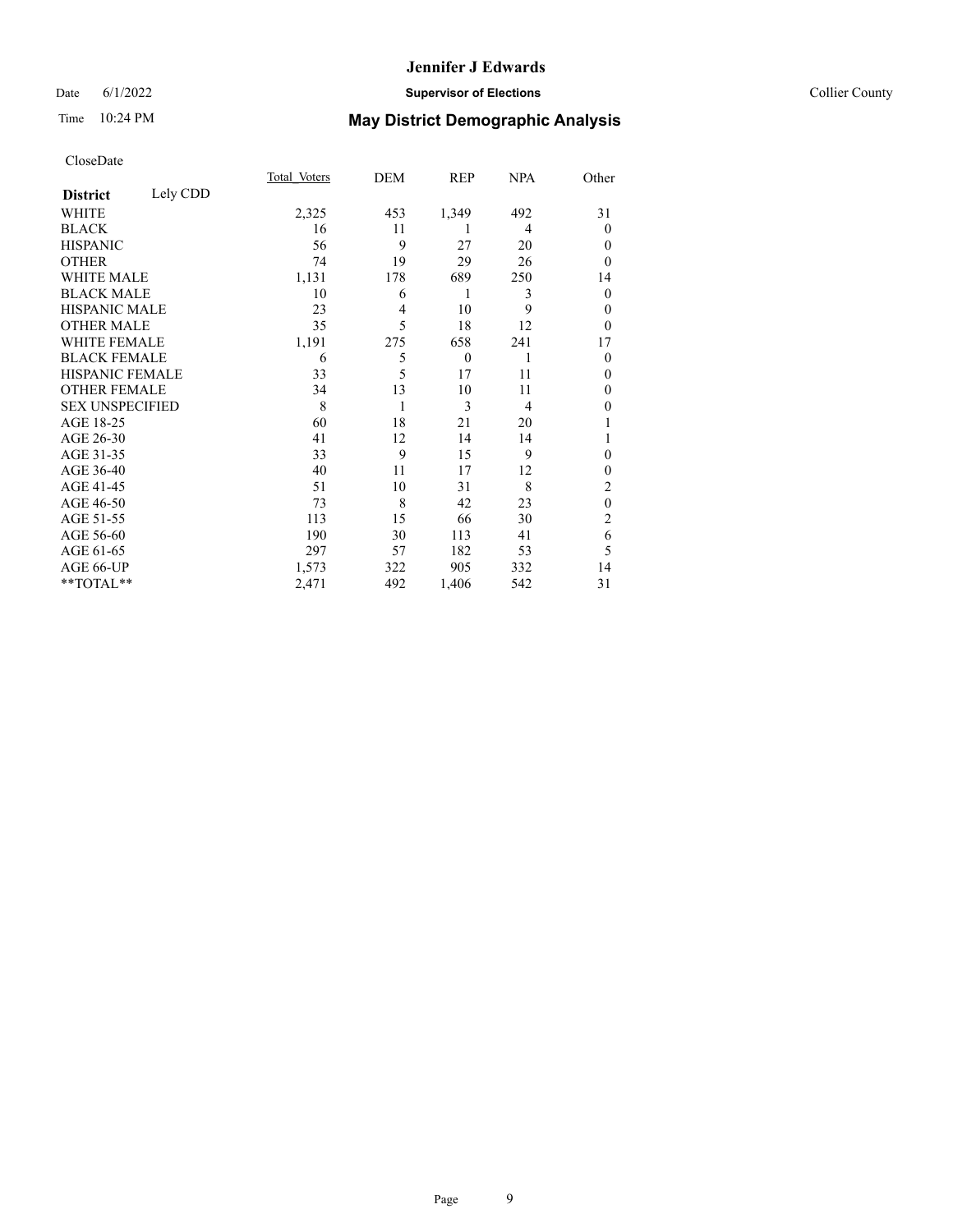## Date 6/1/2022 **Supervisor of Elections** Collier County

| CloseDate |
|-----------|
|-----------|

|                        |                   | Total Voters | DEM | REP      | <b>NPA</b> | Other          |
|------------------------|-------------------|--------------|-----|----------|------------|----------------|
| <b>District</b>        | Pelican Marsh CDD |              |     |          |            |                |
| WHITE                  |                   | 3,040        | 531 | 1,852    | 619        | 38             |
| <b>BLACK</b>           |                   | 24           | 13  | 1        | 10         | $\Omega$       |
| <b>HISPANIC</b>        |                   | 71           | 24  | 25       | 22         | $\theta$       |
| <b>OTHER</b>           |                   | 108          | 19  | 40       | 47         | $\overline{2}$ |
| <b>WHITE MALE</b>      |                   | 1,370        | 182 | 870      | 306        | 12             |
| <b>BLACK MALE</b>      |                   | 14           | 6   | 1        | 7          | $\overline{0}$ |
| <b>HISPANIC MALE</b>   |                   | 37           | 14  | 10       | 13         | $\theta$       |
| <b>OTHER MALE</b>      |                   | 48           | 7   | 15       | 25         | 1              |
| <b>WHITE FEMALE</b>    |                   | 1,663        | 349 | 976      | 312        | 26             |
| <b>BLACK FEMALE</b>    |                   | 10           | 7   | $\theta$ | 3          | $\overline{0}$ |
| <b>HISPANIC FEMALE</b> |                   | 34           | 10  | 15       | 9          | $\theta$       |
| <b>OTHER FEMALE</b>    |                   | 51           | 9   | 25       | 16         |                |
| <b>SEX UNSPECIFIED</b> |                   | 16           | 3   | 6        | 7          | $\mathbf{0}$   |
| AGE 18-25              |                   | 104          | 22  | 45       | 33         | 4              |
| AGE 26-30              |                   | 60           | 14  | 21       | 25         | $\mathbf{0}$   |
| AGE 31-35              |                   | 66           | 18  | 22       | 24         | $\overline{c}$ |
| AGE 36-40              |                   | 56           | 9   | 22       | 24         |                |
| AGE 41-45              |                   | 61           | 8   | 22       | 31         | 0              |
| AGE 46-50              |                   | 67           | 6   | 34       | 27         | $\theta$       |
| AGE 51-55              |                   | 143          | 22  | 82       | 37         | 2              |
| AGE 56-60              |                   | 234          | 38  | 137      | 52         | 7              |
| AGE 61-65              |                   | 314          | 48  | 196      | 66         | 4              |
| AGE 66-UP              |                   | 2,138        | 402 | 1,337    | 379        | 20             |
| **TOTAL**              |                   | 3,243        | 587 | 1,918    | 698        | 40             |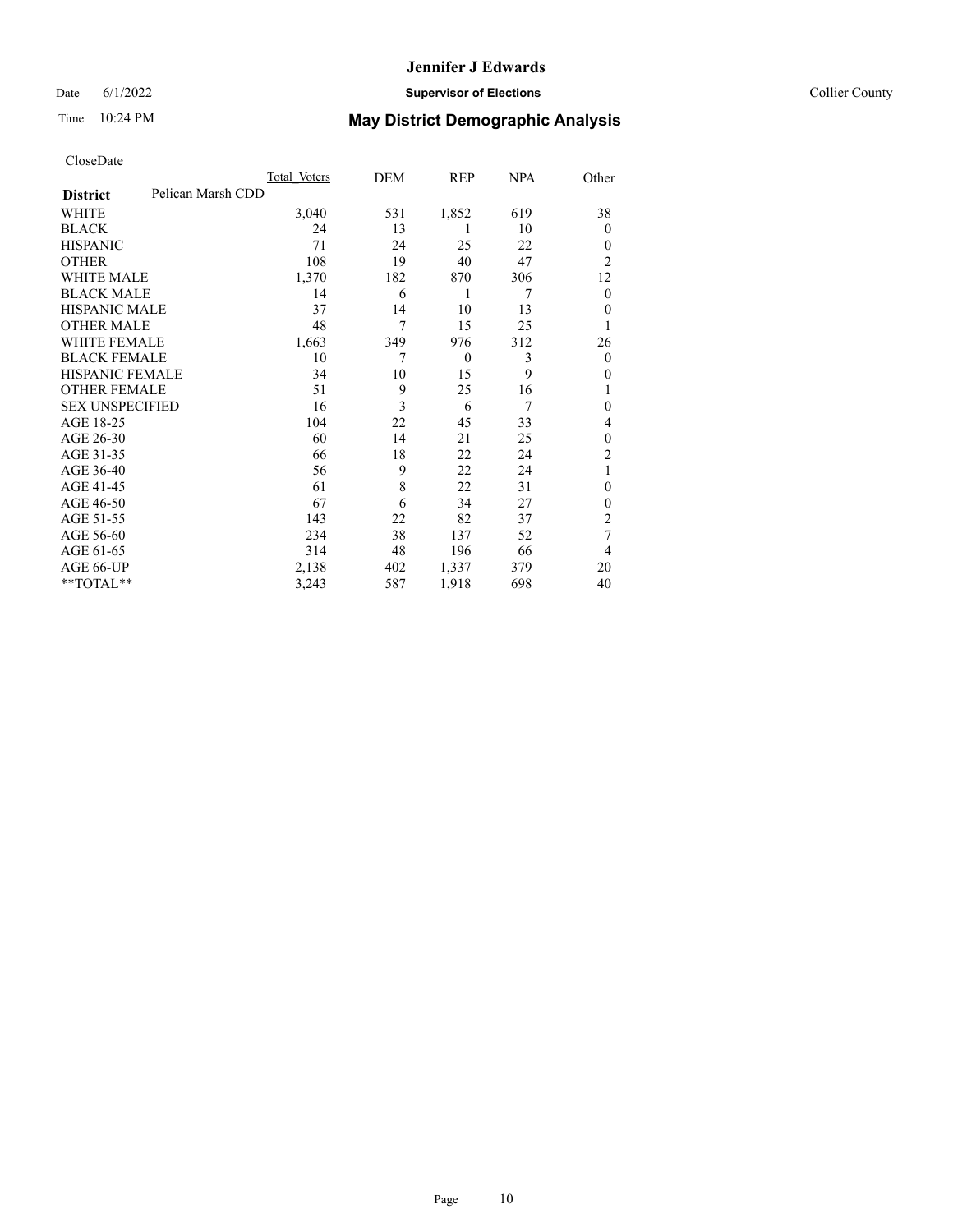## Date 6/1/2022 **Supervisor of Elections** Collier County

| CloseDate |
|-----------|
|-----------|

|                                        | Total Voters | DEM            | <b>REP</b> | <b>NPA</b>       | Other    |
|----------------------------------------|--------------|----------------|------------|------------------|----------|
| Heritage Greens CDD<br><b>District</b> |              |                |            |                  |          |
| WHITE                                  | 604          | 138            | 306        | 150              | 10       |
| <b>BLACK</b>                           | 5            |                | 2          | 1                |          |
| <b>HISPANIC</b>                        | 27           | 3              | 11         | 13               | $\theta$ |
| <b>OTHER</b>                           | 31           | 7              | 15         | 9                | $\theta$ |
| <b>WHITE MALE</b>                      | 269          | 49             | 144        | 73               | 3        |
| <b>BLACK MALE</b>                      | 2            |                | 1          | $\boldsymbol{0}$ | $\theta$ |
| <b>HISPANIC MALE</b>                   | 8            |                | 3          | 4                | 0        |
| <b>OTHER MALE</b>                      | 11           | $\overline{2}$ | 7          | 2                | 0        |
| <b>WHITE FEMALE</b>                    | 334          | 89             | 162        | 76               |          |
| <b>BLACK FEMALE</b>                    | 3            | $\mathbf{0}$   | 1          | 1                |          |
| HISPANIC FEMALE                        | 19           | $\overline{c}$ | 8          | 9                | $\theta$ |
| <b>OTHER FEMALE</b>                    | 18           | 4              | 8          | 6                | $\theta$ |
| <b>SEX UNSPECIFIED</b>                 | 3            | 1              | $\theta$   | 2                | $\theta$ |
| AGE 18-25                              | 45           | 9              | 20         | 15               |          |
| AGE 26-30                              | 25           | 2              | 17         | 6                | 0        |
| AGE 31-35                              | 33           | 3              | 18         | 11               |          |
| AGE 36-40                              | 24           | $\overline{c}$ | 14         | 8                | $\theta$ |
| AGE 41-45                              | 24           | 3              | 13         | 8                | $\theta$ |
| AGE 46-50                              | 30           | 7              | 17         | 6                | 0        |
| AGE 51-55                              | 52           | 7              | 29         | 14               | 2        |
| AGE 56-60                              | 61           | 15             | 33         | 13               | $\theta$ |
| AGE 61-65                              | 62           | 17             | 31         | 13               |          |
| AGE 66-UP                              | 311          | 84             | 142        | 79               | 6        |
| **TOTAL**                              | 667          | 149            | 334        | 173              | 11       |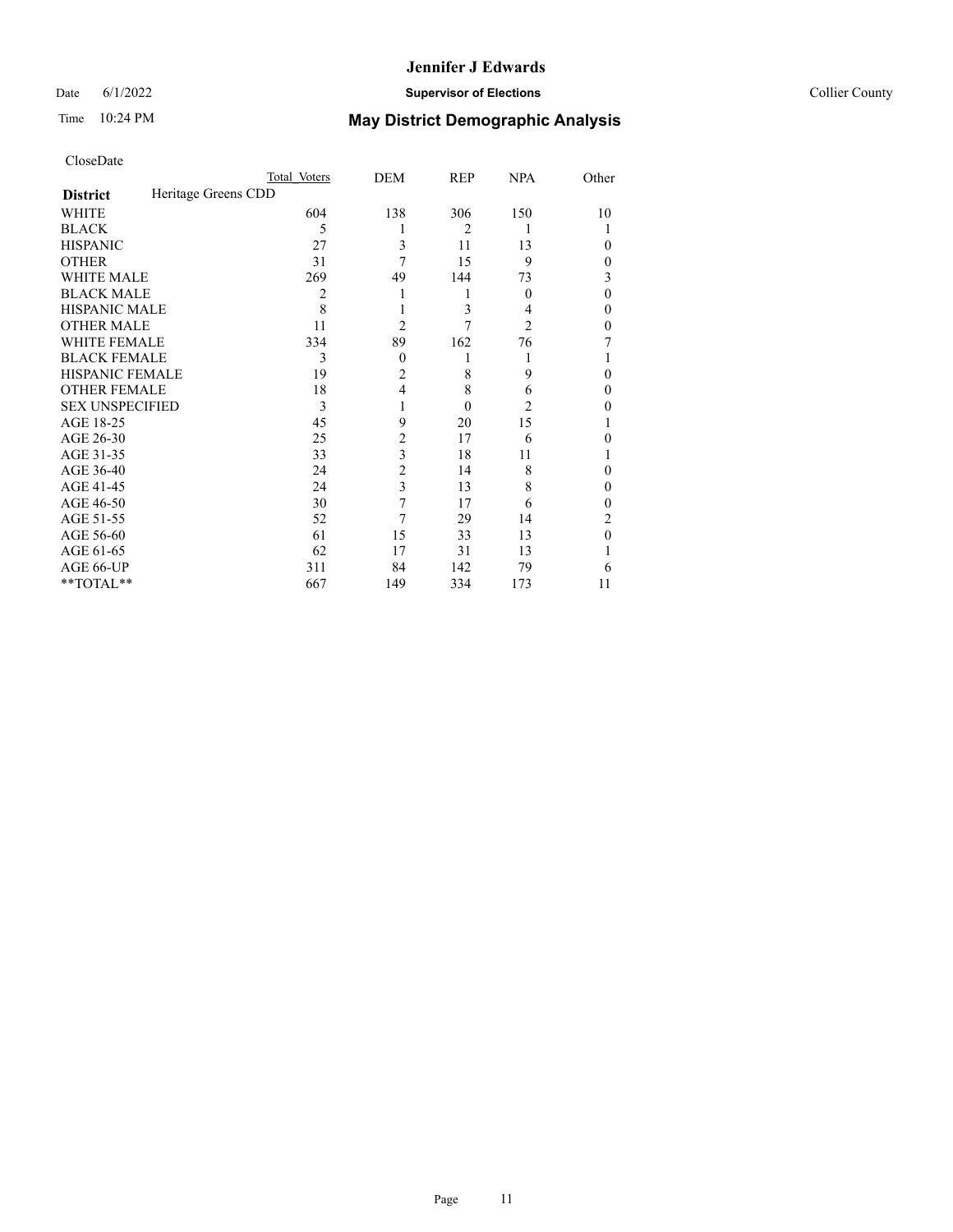## Date 6/1/2022 **Supervisor of Elections** Collier County

| CloseDate |
|-----------|
|-----------|

|                        | Total Voters              | DEM            | <b>REP</b>     | <b>NPA</b>     | Other          |
|------------------------|---------------------------|----------------|----------------|----------------|----------------|
| <b>District</b>        | <b>Fiddlers Creek CDD</b> |                |                |                |                |
| WHITE                  | 1,456                     | 223            | 925            | 290            | 18             |
| <b>BLACK</b>           |                           | 5              | 1              | 1              | $\theta$       |
| <b>HISPANIC</b>        | 39                        | 12             | 16             | 10             |                |
| <b>OTHER</b>           | 29                        | 9              | 15             | 5              | 0              |
| <b>WHITE MALE</b>      | 719                       | 91             | 474            | 148            | 6              |
| <b>BLACK MALE</b>      | 3                         | 3              | $\mathbf{0}$   | 0              |                |
| HISPANIC MALE          | 14                        | 5              | 7              |                |                |
| <b>OTHER MALE</b>      | 8                         | 2              | 4              | $\mathfrak{D}$ | 0              |
| <b>WHITE FEMALE</b>    | 733                       | 131            | 448            | 142            | 12             |
| <b>BLACK FEMALE</b>    | 4                         | 2              |                |                | $\Omega$       |
| <b>HISPANIC FEMALE</b> | 25                        | 7              | 9              | 9              | 0              |
| <b>OTHER FEMALE</b>    | 17                        | 6              | 9              | $\overline{2}$ | 0              |
| <b>SEX UNSPECIFIED</b> | 8                         | 2              | 5              | 1              | 0              |
| AGE 18-25              | 39                        | 9              | 21             | 9              | 0              |
| AGE 26-30              | 20                        | 3              | 11             | 5              |                |
| AGE 31-35              | 15                        | 7              | $\overline{4}$ | 4              | 0              |
| AGE 36-40              | 10                        | 3              | 3              | 4              | 0              |
| AGE 41-45              | 11                        | $\overline{c}$ | 5              | 4              | 0              |
| AGE 46-50              | 32                        | 6              | 16             | 10             | 0              |
| AGE 51-55              | 90                        | 8              | 66             | 14             | 2              |
| AGE 56-60              | 153                       | 12             | 110            | 29             | $\mathfrak{2}$ |
| AGE 61-65              | 229                       | 29             | 160            | 38             | $\overline{2}$ |
| AGE 66-UP              | 932                       | 170            | 561            | 189            | 12             |
| **TOTAL**              | 1,531                     | 249            | 957            | 306            | 19             |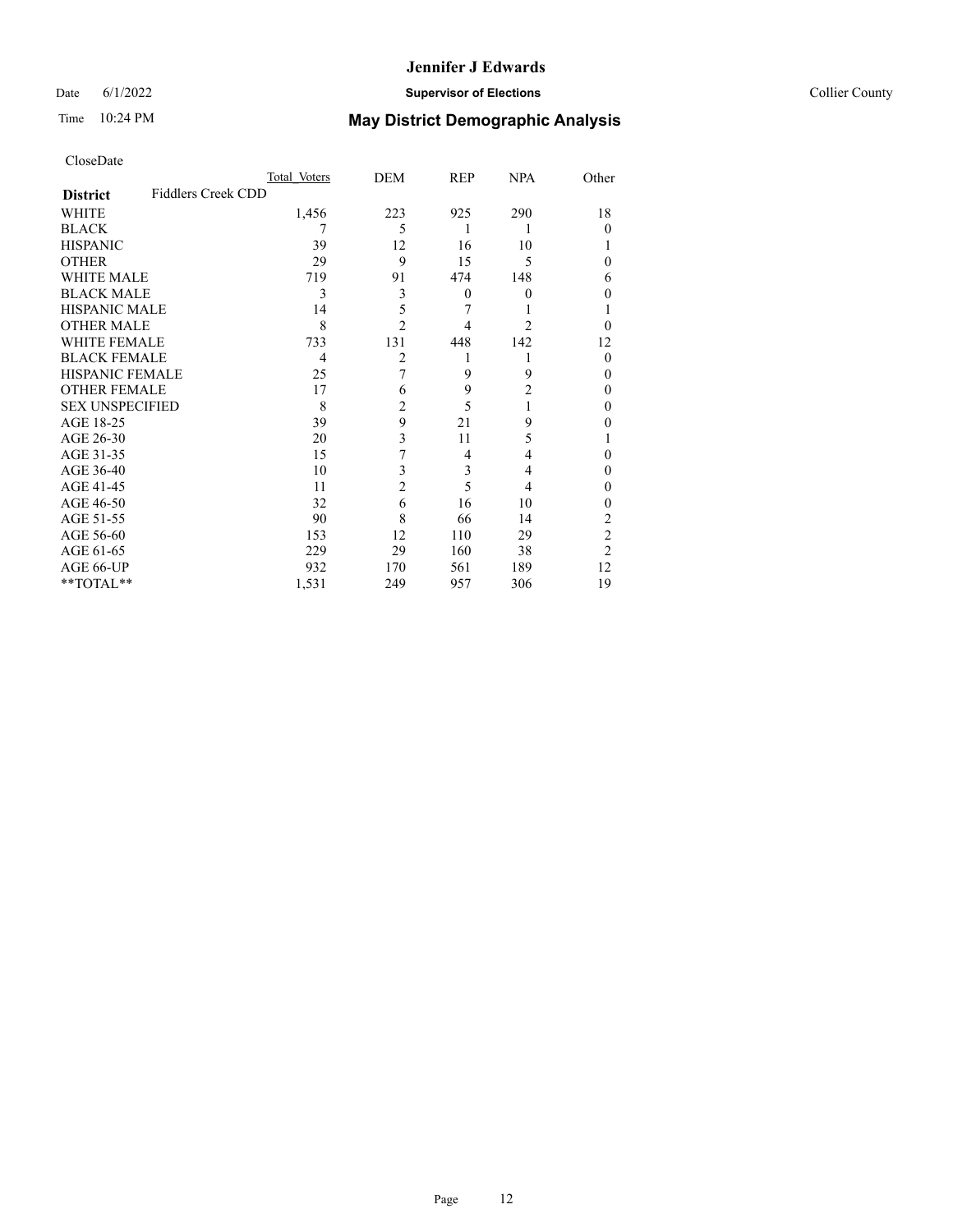## Date 6/1/2022 **Supervisor of Elections** Collier County

| CloseDate |
|-----------|
|-----------|

|                        |                     | Total Voters | DEM          | <b>REP</b> | <b>NPA</b> | Other |
|------------------------|---------------------|--------------|--------------|------------|------------|-------|
| <b>District</b>        | Naples Heritage CDD |              |              |            |            |       |
| WHITE                  |                     | 571          | 106          | 325        | 135        | 5     |
| <b>BLACK</b>           |                     |              | $\mathbf{0}$ | 0          | 0          | 0     |
| <b>HISPANIC</b>        |                     |              | 0            |            | $\theta$   | 0     |
| <b>OTHER</b>           |                     | q            | 2            |            | 3          |       |
| <b>WHITE MALE</b>      |                     | 277          | 37           | 171        | 66         | 3     |
| <b>BLACK MALE</b>      |                     |              | $\theta$     | 0          | 0          | 0     |
| <b>HISPANIC MALE</b>   |                     |              | 0            |            |            |       |
| <b>OTHER MALE</b>      |                     | 2            | 0            |            |            | 0     |
| <b>WHITE FEMALE</b>    |                     | 293          | 69           | 154        | 68         |       |
| <b>BLACK FEMALE</b>    |                     |              | 0            | 0          | $\theta$   | 0     |
| <b>HISPANIC FEMALE</b> |                     |              |              |            |            | 0     |
| <b>OTHER FEMALE</b>    |                     | 6            | 2            | 3          |            | 0     |
| <b>SEX UNSPECIFIED</b> |                     |              | 0            | 0          |            |       |
| AGE 18-25              |                     | 5            | 2            | 2          |            |       |
| AGE 26-30              |                     | 2            | 0            |            |            | 0     |
| AGE 31-35              |                     | 2            |              |            |            |       |
| AGE 36-40              |                     | 2            | 0            | 0          |            | 0     |
| AGE 41-45              |                     | 2            |              |            |            |       |
| AGE 46-50              |                     | 8            | 3            | 2          | 3          | 0     |
| AGE 51-55              |                     |              |              | 5          |            |       |
| AGE 56-60              |                     | 26           | 5            | 8          | 13         |       |
| AGE 61-65              |                     | 45           | 8            | 25         | 12         |       |
| AGE 66-UP              |                     | 482          | 89           | 285        | 103        | 5     |
| **TOTAL**              |                     | 581          | 108          | 330        | 138        | 5     |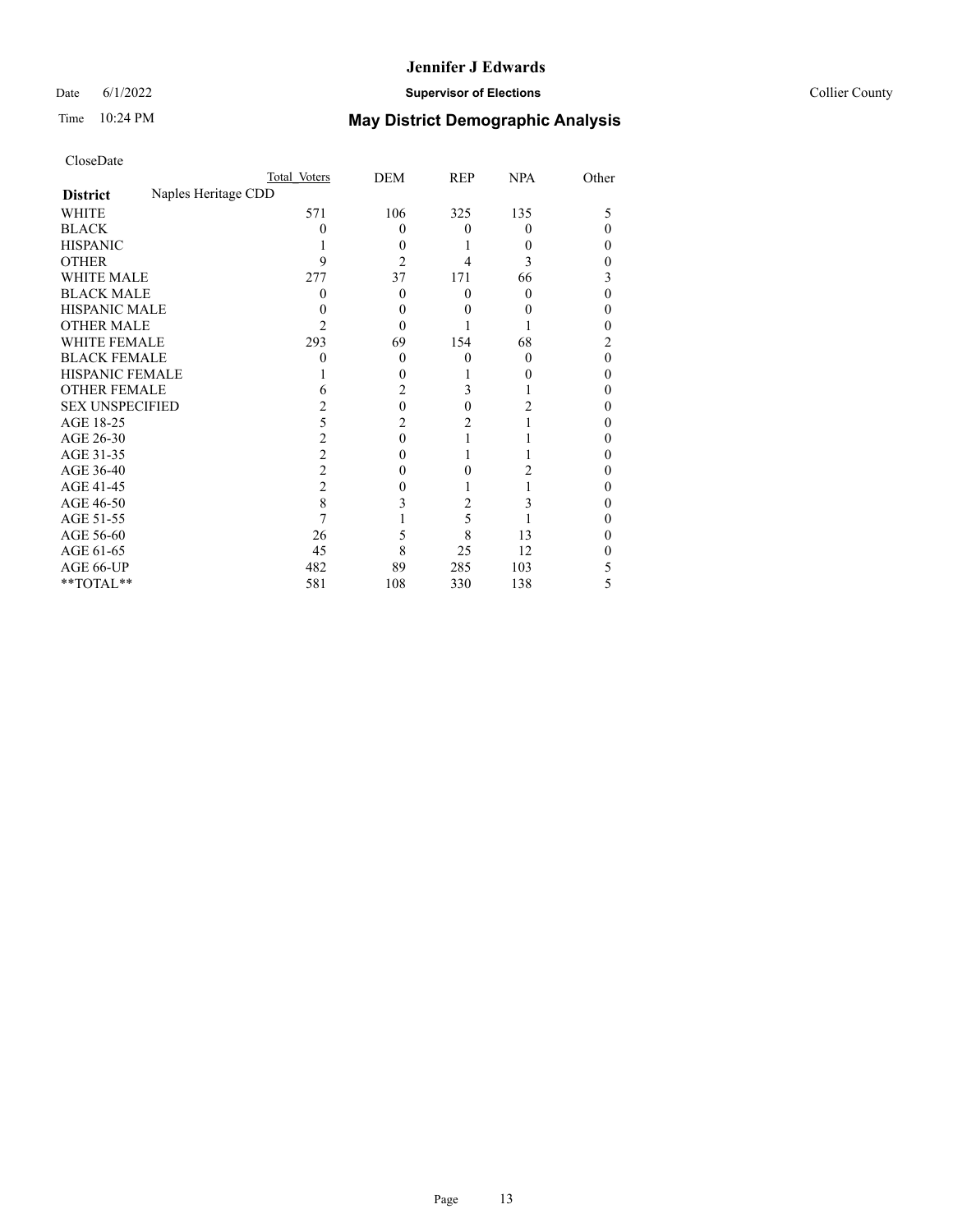## Date 6/1/2022 **Supervisor of Elections** Collier County

| CloseDate |
|-----------|
|-----------|

|                        |                   | Total Voters   | DEM | <b>REP</b>     | <b>NPA</b>     | Other |
|------------------------|-------------------|----------------|-----|----------------|----------------|-------|
| <b>District</b>        | Cedar Hammock CDD |                |     |                |                |       |
| WHITE                  |                   | 567            | 102 | 343            | 113            | 9     |
| <b>BLACK</b>           |                   | $\overline{2}$ | 2   | 0              | 0              |       |
| <b>HISPANIC</b>        |                   | 10             | 4   | 3              | 3              |       |
| <b>OTHER</b>           |                   | 10             | 4   | $\mathfrak{D}$ | 3              |       |
| <b>WHITE MALE</b>      |                   | 287            | 48  | 174            | 61             | 4     |
| <b>BLACK MALE</b>      |                   |                | 0   | 0              |                |       |
| <b>HISPANIC MALE</b>   |                   |                |     | 2              |                |       |
| <b>OTHER MALE</b>      |                   |                | 0   | 0              |                |       |
| <b>WHITE FEMALE</b>    |                   | 279            | 54  | 168            | 52             |       |
| <b>BLACK FEMALE</b>    |                   | 2              | 2   | 0              | $\theta$       | 0     |
| <b>HISPANIC FEMALE</b> |                   | 6              | 3   |                | 2              |       |
| <b>OTHER FEMALE</b>    |                   | 5              | 3   |                | 0              |       |
| <b>SEX UNSPECIFIED</b> |                   | 6              |     | 2              | 3              |       |
| AGE 18-25              |                   |                |     | 4              | $\overline{2}$ |       |
| AGE 26-30              |                   |                |     | 3              | 3              | 0     |
| AGE 31-35              |                   |                |     | $\overline{c}$ | 4              |       |
| AGE 36-40              |                   | 2              | 2   | 0              | 0              |       |
| AGE 41-45              |                   |                | 0   |                |                |       |
| AGE 46-50              |                   | 8              | 3   | 4              |                | 0     |
| AGE 51-55              |                   | 9              | 0   | 7              | 2              |       |
| AGE 56-60              |                   | 28             | 8   | 11             | 9              | 0     |
| AGE 61-65              |                   | 48             | 8   | 31             | 9              |       |
| AGE 66-UP              |                   | 472            | 88  | 285            | 89             | 10    |
| **TOTAL**              |                   | 589            | 112 | 348            | 119            | 10    |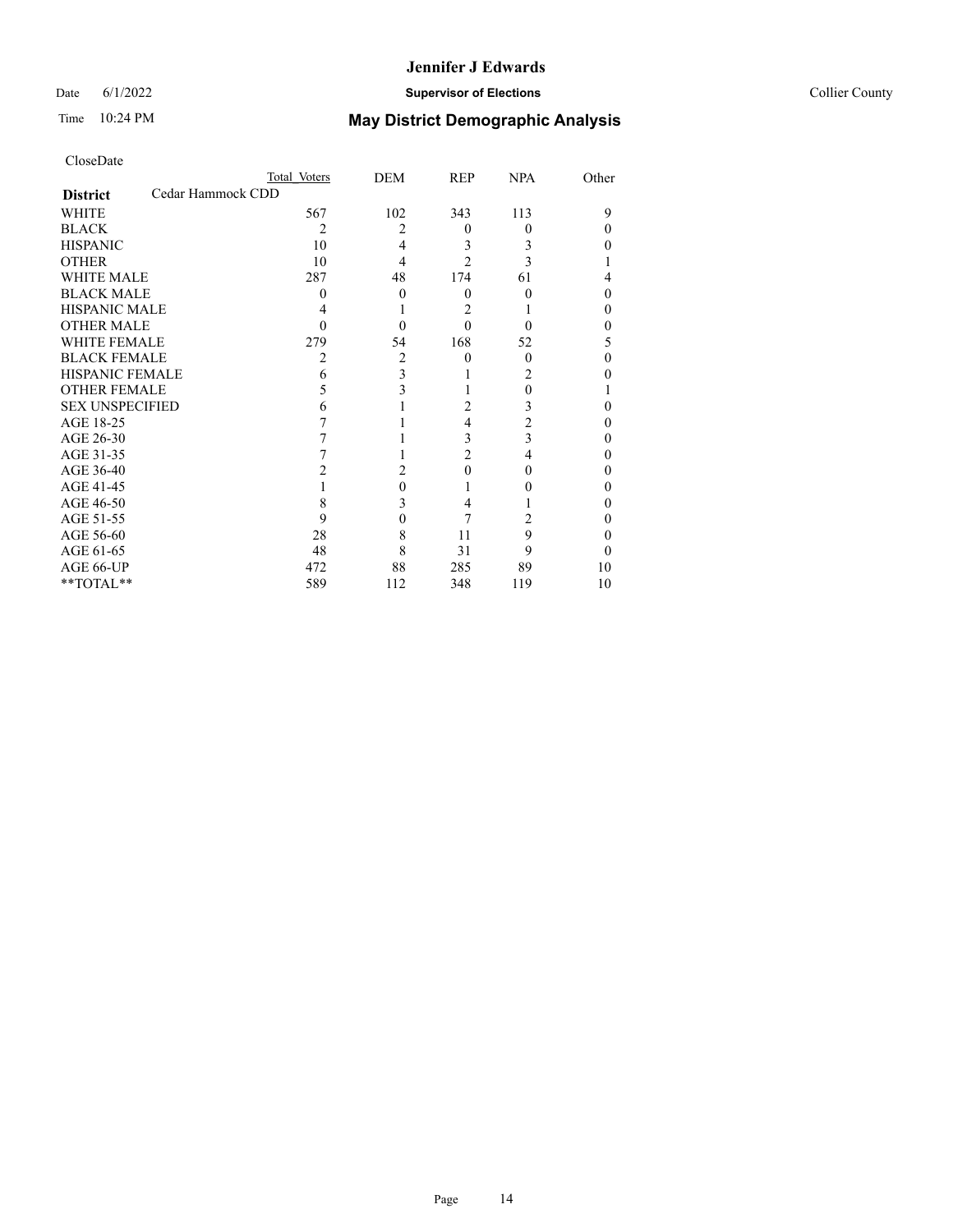## Date 6/1/2022 **Supervisor of Elections** Collier County

| CloseDate |
|-----------|
|-----------|

|                        |                     | Total Voters | DEM            | REP            | <b>NPA</b> | Other  |
|------------------------|---------------------|--------------|----------------|----------------|------------|--------|
| <b>District</b>        | Mediterra South CDD |              |                |                |            |        |
| WHITE                  |                     | 737          | 69             | 522            | 133        | 13     |
| <b>BLACK</b>           |                     | 9            | 5              | $\overline{2}$ | 2          | 0      |
| <b>HISPANIC</b>        |                     | 6            | 0              | $\overline{4}$ | 2          | $_{0}$ |
| <b>OTHER</b>           |                     | 27           | 5              | 14             | 8          | 0      |
| <b>WHITE MALE</b>      |                     | 382          | 26             | 279            | 71         | 6      |
| <b>BLACK MALE</b>      |                     | 3            |                |                |            | 0      |
| <b>HISPANIC MALE</b>   |                     |              | 0              | 0              |            | 0      |
| <b>OTHER MALE</b>      |                     | 13           | $\theta$       | 9              | 4          | 0      |
| <b>WHITE FEMALE</b>    |                     | 354          | 43             | 242            | 62         |        |
| <b>BLACK FEMALE</b>    |                     | 6            | 4              |                |            | 0      |
| <b>HISPANIC FEMALE</b> |                     |              | 0              | 3              |            | 0      |
| <b>OTHER FEMALE</b>    |                     | 13           | 4              | 5              | 4          | 0      |
| <b>SEX UNSPECIFIED</b> |                     | 3            |                | 2              | 0          |        |
| AGE 18-25              |                     | 20           | 2              | 8              | 9          |        |
| AGE 26-30              |                     | 13           | 3              | 3              |            | 0      |
| AGE 31-35              |                     |              | $\overline{c}$ | $\overline{c}$ | 3          | 0      |
| AGE 36-40              |                     | 4            |                | $\overline{2}$ |            | 0      |
| AGE 41-45              |                     |              | 0              |                | 6          |        |
| AGE 46-50              |                     | 16           |                | 10             | 5          | $_{0}$ |
| AGE 51-55              |                     | 32           | 7              | 20             | 5          | 0      |
| AGE 56-60              |                     | 76           | 5              | 54             | 17         | 0      |
| AGE 61-65              |                     | 138          | 13             | 107            | 16         | 2      |
| AGE 66-UP              |                     | 466          | 45             | 335            | 76         | 10     |
| **TOTAL**              |                     | 779          | 79             | 542            | 145        | 13     |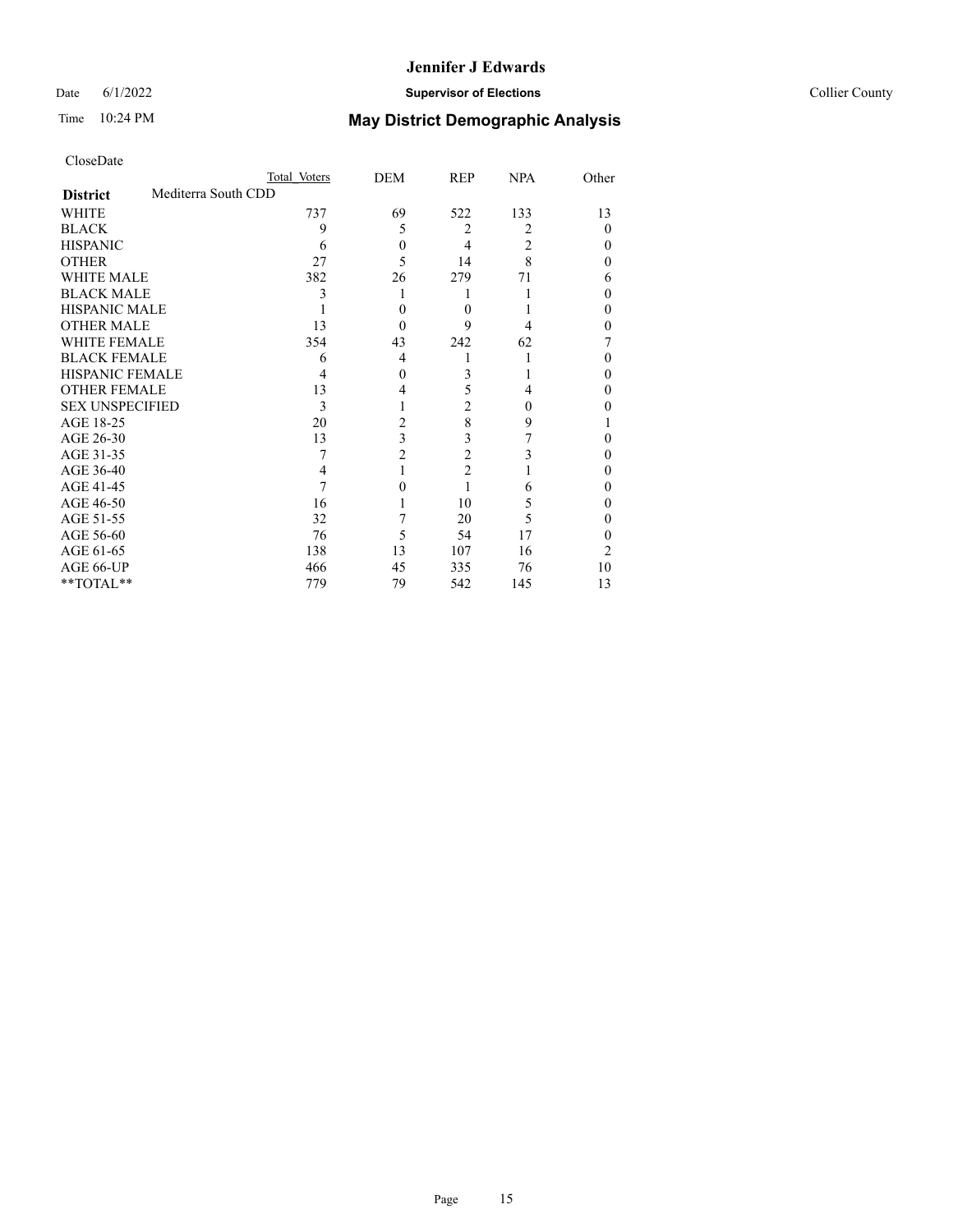## Date 6/1/2022 **Supervisor of Elections Supervisor of Elections** Collier County

# Time 10:24 PM **May District Demographic Analysis**

|                        |                | Total Voters | DEM            | REP            | <b>NPA</b>     | Other    |
|------------------------|----------------|--------------|----------------|----------------|----------------|----------|
| <b>District</b>        | Talis Park CDD |              |                |                |                |          |
| WHITE                  |                | 565          | 53             | 417            | 89             | 6        |
| <b>BLACK</b>           |                | 4            | 3              |                | 0              | $\theta$ |
| <b>HISPANIC</b>        |                | 8            | $\theta$       | 8              | 0              | $\theta$ |
| <b>OTHER</b>           |                | 17           | 7              | 4              | 6              | $\theta$ |
| WHITE MALE             |                | 281          | 16             | 213            | 48             | 4        |
| <b>BLACK MALE</b>      |                | 2            | $\overline{2}$ | $\theta$       | $\theta$       | $\theta$ |
| <b>HISPANIC MALE</b>   |                | 2            | $\theta$       | 2              | 0              | $\theta$ |
| <b>OTHER MALE</b>      |                | 7            | 3              | $\overline{c}$ | $\overline{c}$ | $\theta$ |
| WHITE FEMALE           |                | 281          | 37             | 202            | 40             | 2        |
| <b>BLACK FEMALE</b>    |                | 2            |                |                | $\Omega$       | $\theta$ |
| <b>HISPANIC FEMALE</b> |                | 6            | $\theta$       | 6              | 0              | $\theta$ |
| <b>OTHER FEMALE</b>    |                | 9            | 4              | 2              | 3              | $\theta$ |
| <b>SEX UNSPECIFIED</b> |                | 4            | $\theta$       | $\overline{c}$ | $\overline{2}$ | $\theta$ |
| AGE 18-25              |                | 26           | 4              | 15             | 7              | $\theta$ |
| AGE 26-30              |                | 10           | 3              | 5              | $\overline{2}$ | $\theta$ |
| AGE 31-35              |                | 8            | 0              | 5              | 3              | 0        |
| AGE 36-40              |                | 17           | 3              | 8              | 6              | $\theta$ |
| AGE 41-45              |                | 12           |                | 7              | 2              | 2        |
| AGE 46-50              |                | 14           | $\theta$       | 13             |                | $\theta$ |
| AGE 51-55              |                | 49           | 9              | 35             | 5              | $\Omega$ |
| AGE 56-60              |                | 70           | 5              | 57             | 8              | $\Omega$ |
| AGE 61-65              |                | 117          | 9              | 90             | 15             | 3        |
| AGE 66-UP              |                | 271          | 29             | 195            | 46             |          |
| **TOTAL**              |                | 594          | 63             | 430            | 95             | 6        |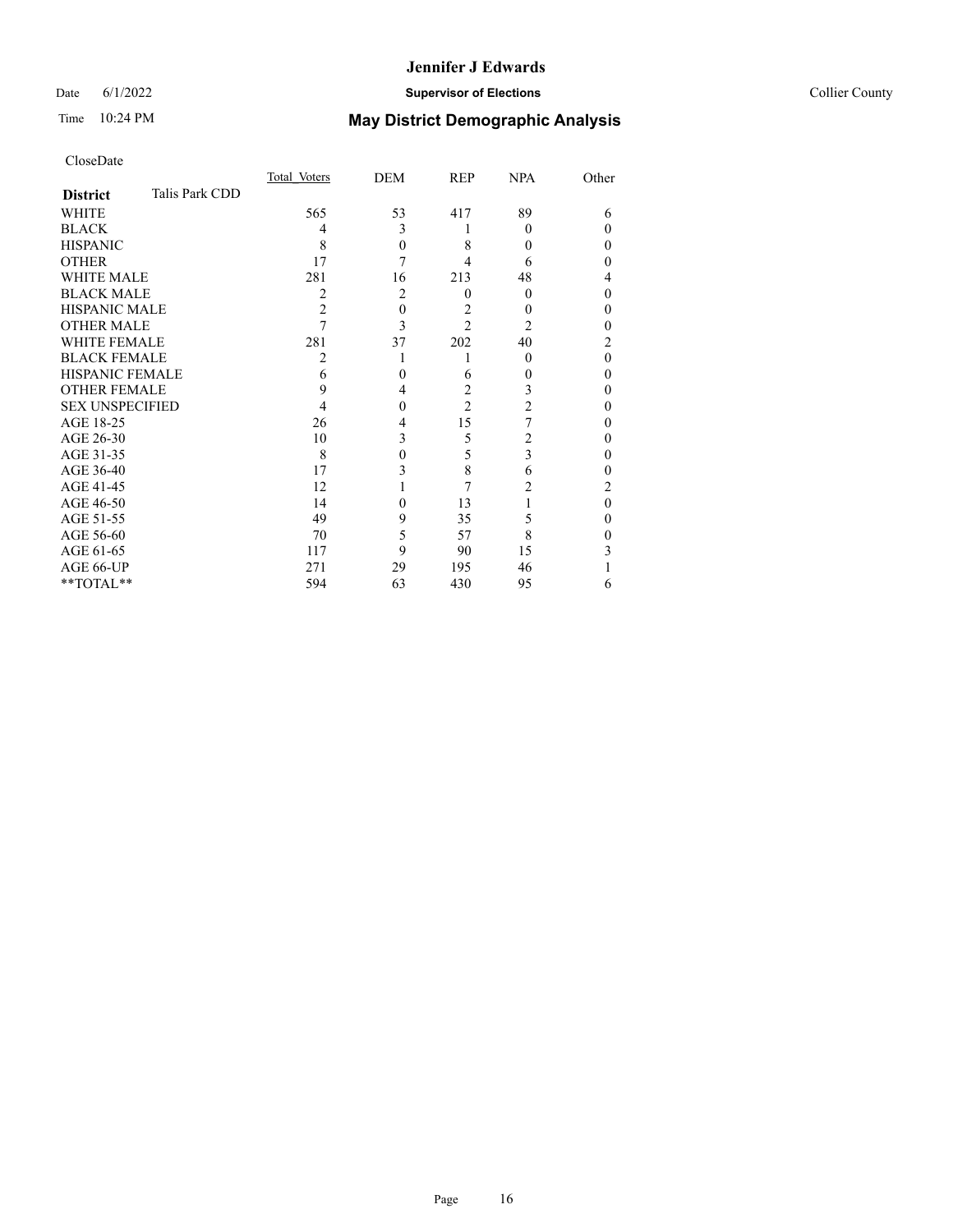## Date 6/1/2022 **Supervisor of Elections Supervisor of Elections** Collier County

# Time 10:24 PM **May District Demographic Analysis**

|                        |                 | Total Voters | DEM            | REP      | <b>NPA</b>     | Other          |
|------------------------|-----------------|--------------|----------------|----------|----------------|----------------|
| <b>District</b>        | Verona Walk CDD |              |                |          |                |                |
| WHITE                  |                 | 2,209        | 483            | 1,194    | 502            | 30             |
| <b>BLACK</b>           |                 | 10           | 7              | 1        | $\overline{2}$ | $\Omega$       |
| <b>HISPANIC</b>        |                 | 74           | 19             | 34       | 19             | 2              |
| <b>OTHER</b>           |                 | 56           | 16             | 24       | 15             |                |
| WHITE MALE             |                 | 1,009        | 189            | 562      | 243            | 15             |
| <b>BLACK MALE</b>      |                 | 6            | 5              | 1        | $\theta$       | $\overline{0}$ |
| <b>HISPANIC MALE</b>   |                 | 29           | 7              | 12       | 8              | $\overline{2}$ |
| <b>OTHER MALE</b>      |                 | 26           | 6              | 11       | 8              | 1              |
| WHITE FEMALE           |                 | 1,193        | 293            | 627      | 258            | 15             |
| <b>BLACK FEMALE</b>    |                 | 4            | $\overline{2}$ | $\theta$ | $\overline{2}$ | $\Omega$       |
| <b>HISPANIC FEMALE</b> |                 | 45           | 12             | 22       | 11             | $\Omega$       |
| <b>OTHER FEMALE</b>    |                 | 25           | 8              | 10       | 7              | $\Omega$       |
| <b>SEX UNSPECIFIED</b> |                 | 12           | 3              | 8        |                | $\Omega$       |
| AGE 18-25              |                 | 50           | 15             | 21       | 14             | $\theta$       |
| AGE 26-30              |                 | 39           | 7              | 24       | 8              | 0              |
| AGE 31-35              |                 | 32           | 8              | 11       | 12             |                |
| AGE 36-40              |                 | 49           | 11             | 19       | 16             | 3              |
| AGE 41-45              |                 | 47           | 12             | 20       | 14             |                |
| AGE 46-50              |                 | 58           | 9              | 24       | 24             |                |
| AGE 51-55              |                 | 109          | 22             | 62       | 24             |                |
| AGE 56-60              |                 | 179          | 28             | 104      | 45             | $\overline{c}$ |
| AGE 61-65              |                 | 273          | 54             | 146      | 66             | 7              |
| AGE 66-UP              |                 | 1,513        | 359            | 822      | 315            | 17             |
| **TOTAL**              |                 | 2,349        | 525            | 1,253    | 538            | 33             |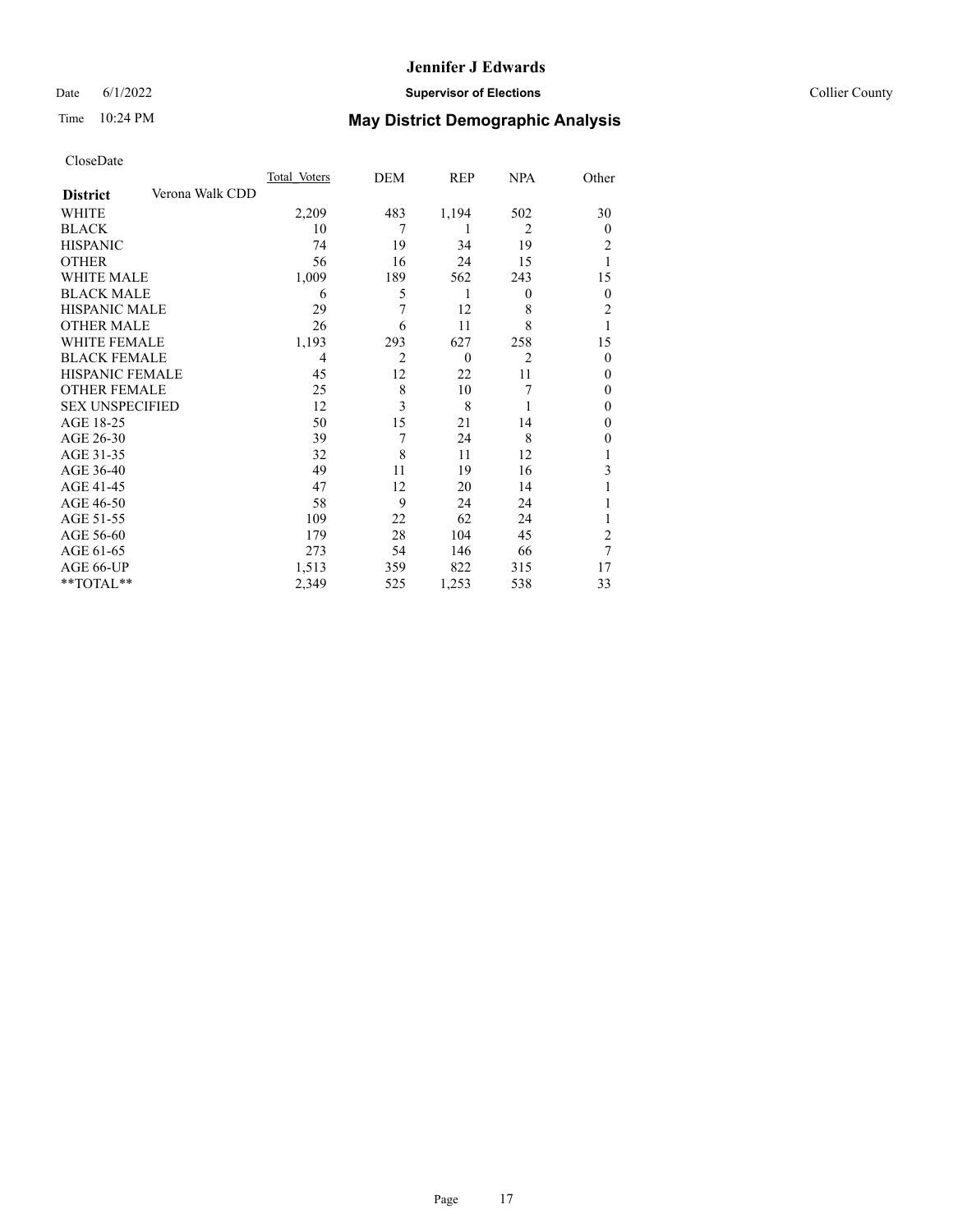## Date 6/1/2022 **Supervisor of Elections Supervisor of Elections** Collier County

# Time 10:24 PM **May District Demographic Analysis**

|                        |                        | Total Voters | DEM      | REP      | <b>NPA</b> | Other |
|------------------------|------------------------|--------------|----------|----------|------------|-------|
| <b>District</b>        | <b>Big Cypress CDD</b> |              |          |          |            |       |
| WHITE                  |                        | $\theta$     | $\theta$ | $\theta$ | $\Omega$   | 0     |
| <b>BLACK</b>           |                        |              | 0        | $\theta$ |            |       |
| <b>HISPANIC</b>        |                        |              | 0        | $\theta$ |            |       |
| <b>OTHER</b>           |                        |              |          | 0        |            |       |
| WHITE MALE             |                        |              |          | 0        |            |       |
| <b>BLACK MALE</b>      |                        |              |          | 0        |            |       |
| <b>HISPANIC MALE</b>   |                        |              |          | 0        |            |       |
| <b>OTHER MALE</b>      |                        |              |          | 0        |            | 0     |
| <b>WHITE FEMALE</b>    |                        |              |          | 0        |            |       |
| <b>BLACK FEMALE</b>    |                        |              | 0        | $\theta$ |            | 0     |
| <b>HISPANIC FEMALE</b> |                        |              |          |          |            |       |
| <b>OTHER FEMALE</b>    |                        |              |          | 0        |            |       |
| <b>SEX UNSPECIFIED</b> |                        |              |          | 0        |            |       |
| AGE 18-25              |                        |              |          | 0        |            |       |
| AGE 26-30              |                        |              |          | 0        |            |       |
| AGE 31-35              |                        |              |          | 0        |            |       |
| AGE 36-40              |                        |              | 0        | $\theta$ |            | 0     |
| AGE 41-45              |                        |              |          | 0        |            |       |
| AGE 46-50              |                        |              | 0        | 0        |            |       |
| AGE 51-55              |                        |              |          |          |            |       |
| AGE 56-60              |                        |              |          | 0        |            |       |
| AGE 61-65              |                        |              |          | 0        |            |       |
| AGE 66-UP              |                        |              |          |          |            |       |
| **TOTAL**              |                        |              | 0        | 0        | 0          | 0     |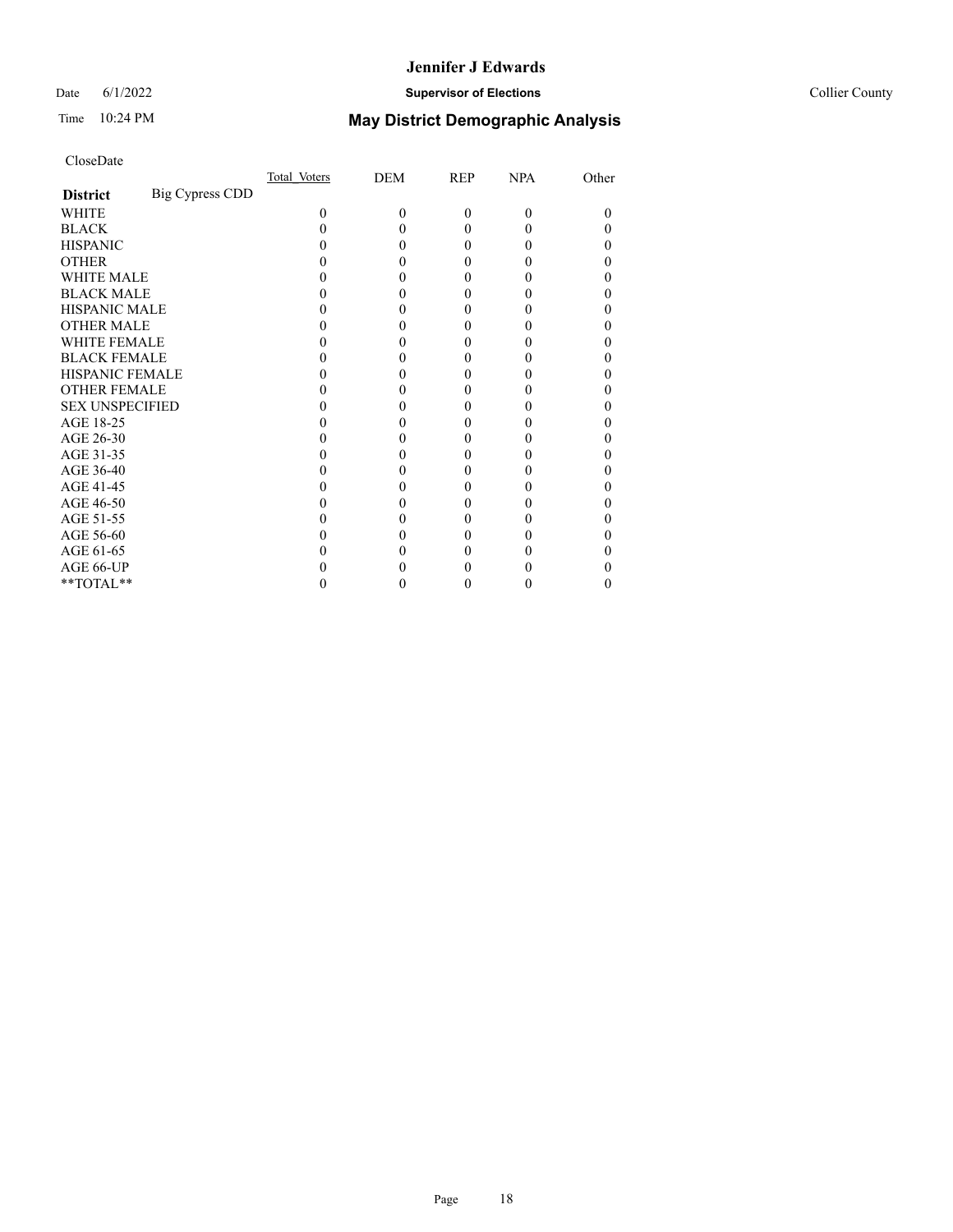## Date 6/1/2022 **Supervisor of Elections Supervisor of Elections** Collier County

# Time 10:24 PM **May District Demographic Analysis**

|                        |            | Total Voters | DEM            | REP      | <b>NPA</b> | Other    |
|------------------------|------------|--------------|----------------|----------|------------|----------|
| <b>District</b>        | Quarry CDD |              |                |          |            |          |
| WHITE                  |            | 1,011        | 116            | 671      | 209        | 15       |
| <b>BLACK</b>           |            | 10           | 9              | $\theta$ |            | $\Omega$ |
| <b>HISPANIC</b>        |            | 13           | 3              | 3        | 7          | 0        |
| <b>OTHER</b>           |            | 46           | 3              | 31       | 11         |          |
| WHITE MALE             |            | 520          | 44             | 363      | 106        |          |
| <b>BLACK MALE</b>      |            | 5            | 5              | $\theta$ | 0          | $\theta$ |
| <b>HISPANIC MALE</b>   |            | 3            |                |          |            | 0        |
| <b>OTHER MALE</b>      |            | 20           |                | 11       | 8          | 0        |
| WHITE FEMALE           |            | 490          | 71             | 308      | 103        | 8        |
| <b>BLACK FEMALE</b>    |            | 5            | 4              | $\theta$ |            | 0        |
| <b>HISPANIC FEMALE</b> |            | 9            | 1              | 2        | 6          | 0        |
| <b>OTHER FEMALE</b>    |            | 25           | 2              | 19       | 3          |          |
| <b>SEX UNSPECIFIED</b> |            | 3            | $\overline{c}$ | 1        | 0          | 0        |
| AGE 18-25              |            | 36           | $\overline{4}$ | 18       | 13         |          |
| AGE 26-30              |            | 23           | $\overline{2}$ | 15       | 6          | 0        |
| AGE 31-35              |            | 14           | $\overline{2}$ | 3        | 9          | 0        |
| AGE 36-40              |            | 20           | 1              | 9        | 9          |          |
| AGE 41-45              |            | 12           | $\overline{c}$ | 5        | 3          | 2        |
| AGE 46-50              |            | 23           | 1              | 18       | 4          | $\Omega$ |
| AGE 51-55              |            | 54           | 3              | 37       | 13         |          |
| AGE 56-60              |            | 118          | 11             | 78       | 29         | 0        |
| AGE 61-65              |            | 189          | 17             | 126      | 45         |          |
| AGE 66-UP              |            | 591          | 88             | 396      | 97         | 10       |
| **TOTAL**              |            | 1,080        | 131            | 705      | 228        | 16       |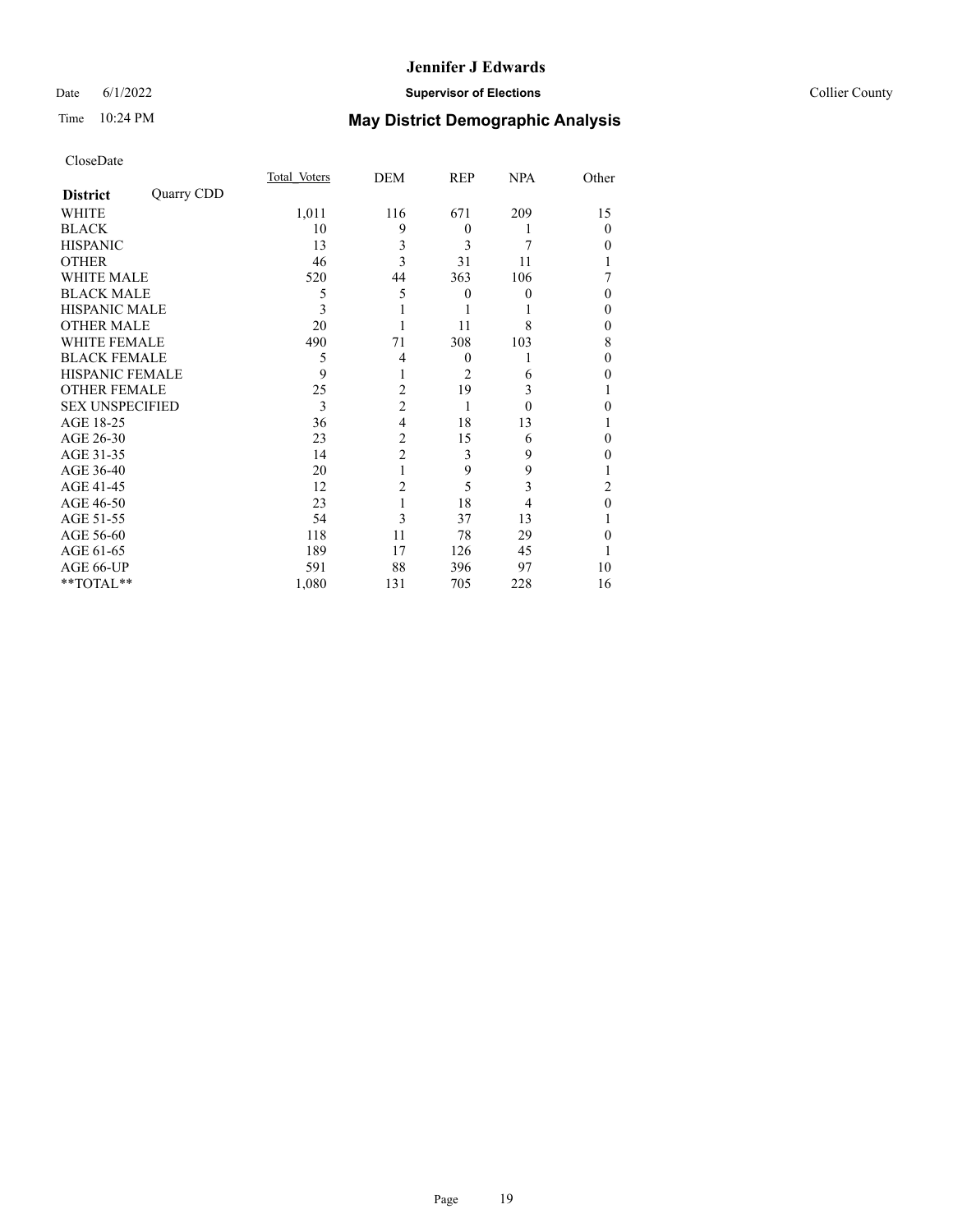## Date 6/1/2022 **Supervisor of Elections** Collier County

# Time 10:24 PM **May District Demographic Analysis**

|                        |              | Total Voters   | DEM            | REP          | <b>NPA</b> | Other          |
|------------------------|--------------|----------------|----------------|--------------|------------|----------------|
| <b>District</b>        | Flow Way CDD |                |                |              |            |                |
| WHITE                  |              | 1,155          | 166            | 730          | 240        | 19             |
| <b>BLACK</b>           |              | 3              | 2              | 1            | $\theta$   | $\theta$       |
| <b>HISPANIC</b>        |              | 26             | 6              | 16           | 4          | $\theta$       |
| <b>OTHER</b>           |              | 51             | 11             | 25           | 14         |                |
| <b>WHITE MALE</b>      |              | 564            | 52             | 383          | 121        | 8              |
| <b>BLACK MALE</b>      |              | $\overline{2}$ | 1              |              | 0          | $\theta$       |
| <b>HISPANIC MALE</b>   |              | 10             | $\overline{2}$ | 6            | 2          | $\theta$       |
| <b>OTHER MALE</b>      |              | 21             | 5              | 9            | 7          | 0              |
| WHITE FEMALE           |              | 589            | 114            | 346          | 118        | 11             |
| <b>BLACK FEMALE</b>    |              | 1              | 1              | $\mathbf{0}$ | $\theta$   | $\theta$       |
| <b>HISPANIC FEMALE</b> |              | 16             | 4              | 10           | 2          | 0              |
| <b>OTHER FEMALE</b>    |              | 27             | 6              | 13           | 7          |                |
| <b>SEX UNSPECIFIED</b> |              | 5              | $\theta$       | 4            |            | 0              |
| AGE 18-25              |              | 51             | 8              | 25           | 16         | $\mathfrak{D}$ |
| AGE 26-30              |              | 22             | $\mathbf{0}$   | 14           | 7          |                |
| AGE 31-35              |              | 22             | 7              | 5            | 9          |                |
| AGE 36-40              |              | 12             | $\theta$       | 6            | 5          |                |
| AGE 41-45              |              | 18             | $\overline{2}$ | 10           | 6          | 0              |
| AGE 46-50              |              | 26             | 6              | 14           | 5          |                |
| AGE 51-55              |              | 92             | 13             | 58           | 20         |                |
| AGE 56-60              |              | 165            | 16             | 113          | 33         | 3              |
| AGE 61-65              |              | 239            | 43             | 141          | 51         | 4              |
| AGE 66-UP              |              | 588            | 90             | 386          | 106        | 6              |
| **TOTAL**              |              | 1,235          | 185            | 772          | 258        | 20             |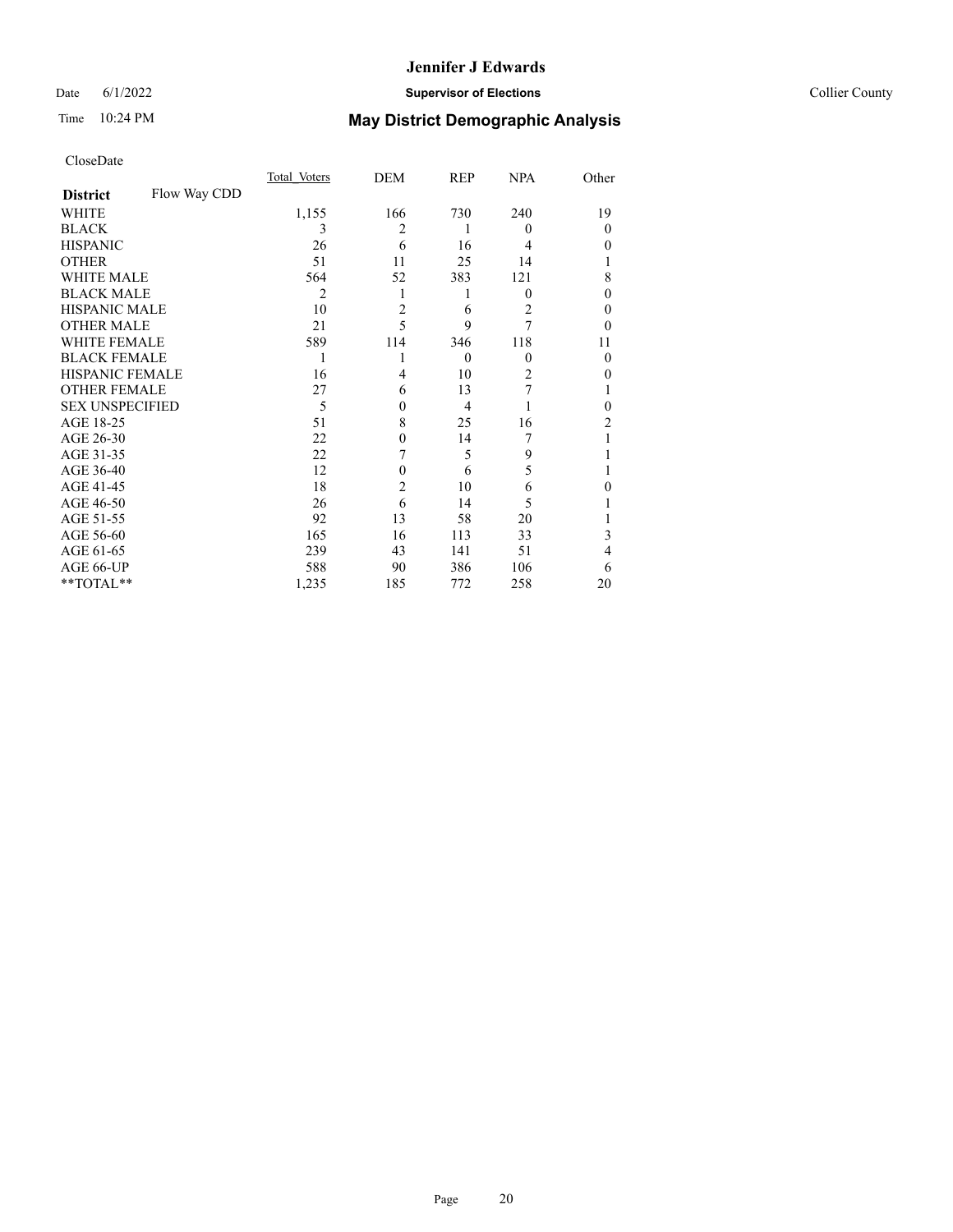## Date 6/1/2022 **Supervisor of Elections** Collier County

| CloseDate              |                       |                         |                |                |                  |
|------------------------|-----------------------|-------------------------|----------------|----------------|------------------|
|                        | Total Voters          | DEM                     | <b>REP</b>     | <b>NPA</b>     | Other            |
| <b>District</b>        | Wentworth Estates CDD |                         |                |                |                  |
| <b>WHITE</b>           | 916                   | 157                     | 546            | 196            | 17               |
| <b>BLACK</b>           | 4                     | 3                       | $\theta$       |                | $\Omega$         |
| <b>HISPANIC</b>        | 13                    | 3                       | $\overline{4}$ | 6              | $\theta$         |
| <b>OTHER</b>           | 36                    | 7                       | 16             | 11             | $\overline{2}$   |
| <b>WHITE MALE</b>      | 467                   | 67                      | 284            | 106            | 10               |
| <b>BLACK MALE</b>      | 3                     | $\overline{2}$          | $\theta$       |                | $\theta$         |
| <b>HISPANIC MALE</b>   | 7                     | $\overline{2}$          | $\overline{2}$ | 3              | $\theta$         |
| <b>OTHER MALE</b>      | 14                    | 1                       | 8              | 4              | 1                |
| <b>WHITE FEMALE</b>    | 449                   | 90                      | 262            | 90             | 7                |
| <b>BLACK FEMALE</b>    |                       | 1                       | $\Omega$       | $\theta$       | $\Omega$         |
| <b>HISPANIC FEMALE</b> | 6                     | 1                       | 2              | 3              | $\theta$         |
| <b>OTHER FEMALE</b>    | 19                    | 6                       | 7              | 5              | 1                |
| <b>SEX UNSPECIFIED</b> | 3                     | $\mathbf{0}$            |                | $\overline{2}$ | $\theta$         |
| AGE 18-25              | 19                    | 3                       | 10             | 6              | $\theta$         |
| AGE 26-30              | 18                    | 5                       | 8              | 4              | 1                |
| AGE 31-35              | 27                    | 6                       | 12             | 9              | $\theta$         |
| AGE 36-40              | 15                    |                         | 9              | 5              | $\theta$         |
| AGE 41-45              | 9                     | 3                       | $\overline{2}$ | 4              | $\theta$         |
| AGE 46-50              | 21                    | $\overline{\mathbf{3}}$ | 11             | 7              | $\boldsymbol{0}$ |
| AGE 51-55              | 60                    | 6                       | 39             | 12             | 3                |
| AGE 56-60              | 121                   | 10                      | 80             | 30             | 1                |
| AGE 61-65              | 176                   | 33                      | 104            | 36             | 3                |
| AGE 66-UP              | 503                   | 100                     | 291            | 101            | 11               |
| **TOTAL**              | 969                   | 170                     | 566            | 214            | 19               |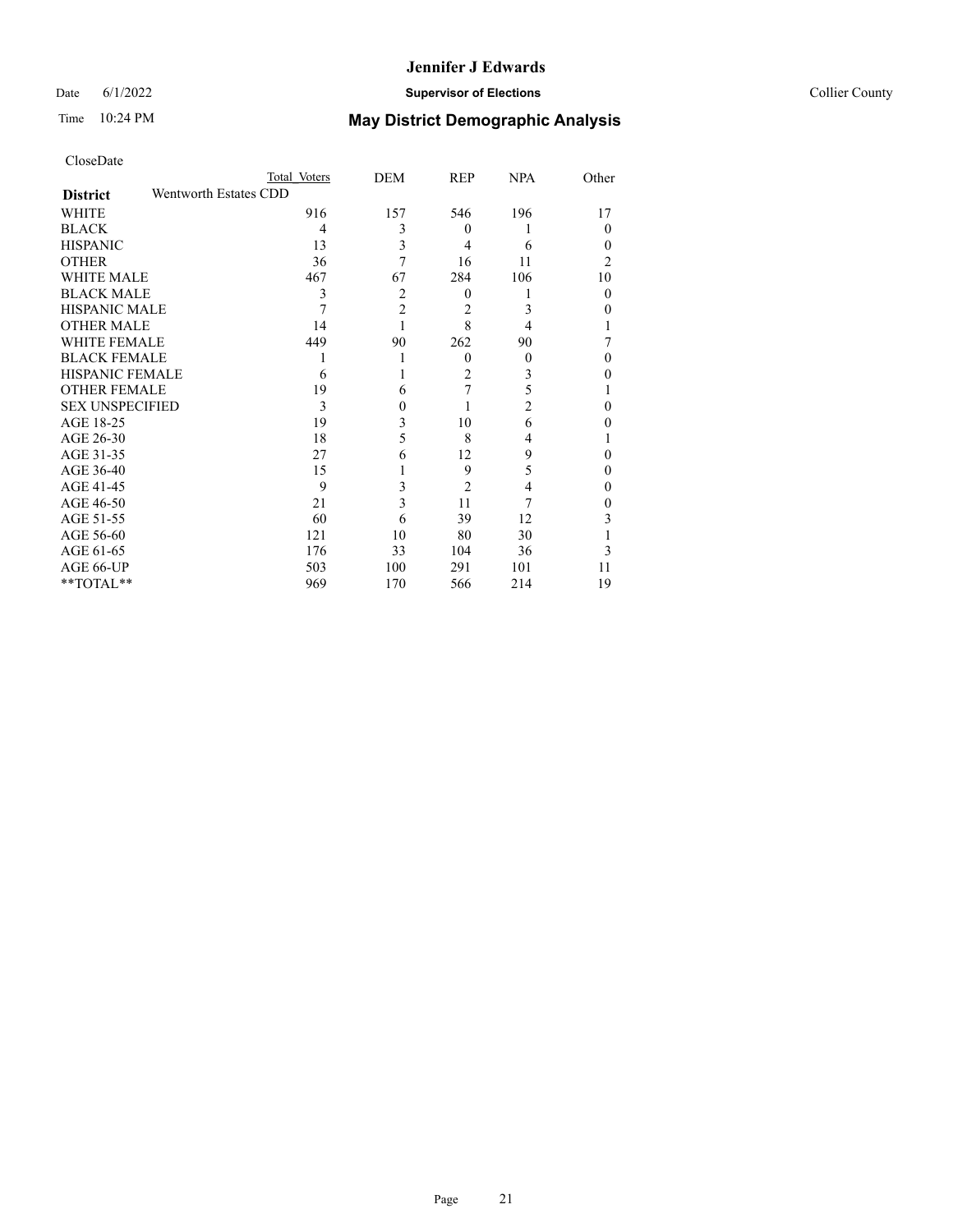## Date 6/1/2022 **Supervisor of Elections** Collier County

| CloseDate |
|-----------|
|-----------|

|                        |                      | Total Voters | DEM            | REP            | <b>NPA</b>     | Other    |
|------------------------|----------------------|--------------|----------------|----------------|----------------|----------|
| <b>District</b>        | Fiddlers Creek 2 CDD |              |                |                |                |          |
| WHITE                  |                      | 1,154        | 160            | 739            | 236            | 19       |
| <b>BLACK</b>           |                      | 5            | 4              | $\mathbf{0}$   |                | $\theta$ |
| <b>HISPANIC</b>        |                      | 18           | 2              | 11             | 5              | $_{0}$   |
| <b>OTHER</b>           |                      | 32           | 5              | 15             | 12             | 0        |
| <b>WHITE MALE</b>      |                      | 577          | 64             | 381            | 123            | 9        |
| <b>BLACK MALE</b>      |                      |              | $\theta$       | $\mathbf{0}$   |                | 0        |
| <b>HISPANIC MALE</b>   |                      | 6            | $\theta$       | 4              | 2              | 0        |
| OTHER MALE             |                      | 14           | $\overline{2}$ | 6              | 6              | 0        |
| <b>WHITE FEMALE</b>    |                      | 577          | 96             | 358            | 113            | 10       |
| <b>BLACK FEMALE</b>    |                      | 4            | 4              | $\mathbf{0}$   | $\theta$       | $\theta$ |
| <b>HISPANIC FEMALE</b> |                      | 12           | 2              | 7              | 3              | 0        |
| <b>OTHER FEMALE</b>    |                      | 15           | 3              | 7              | 5              | 0        |
| <b>SEX UNSPECIFIED</b> |                      | 3            | 0              | $\overline{2}$ |                | 0        |
| AGE 18-25              |                      | 45           |                | 20             | 17             |          |
| AGE 26-30              |                      | 13           | 0              | 11             | $\overline{2}$ | 0        |
| AGE 31-35              |                      | 8            |                | 5              | 2              |          |
| AGE 36-40              |                      | 12           | 3              |                | 7              |          |
| AGE 41-45              |                      | 9            |                | 5              | 3              | 0        |
| AGE 46-50              |                      | 25           | 5              | 13             | 7              | 0        |
| AGE 51-55              |                      | 74           | 7              | 48             | 16             | 3        |
| AGE 56-60              |                      | 149          | 6              | 111            | 30             | 2        |
| AGE 61-65              |                      | 207          | 33             | 138            | 33             | 3        |
| AGE 66-UP              |                      | 667          | 108            | 413            | 137            | 9        |
| **TOTAL**              |                      | 1,209        | 171            | 765            | 254            | 19       |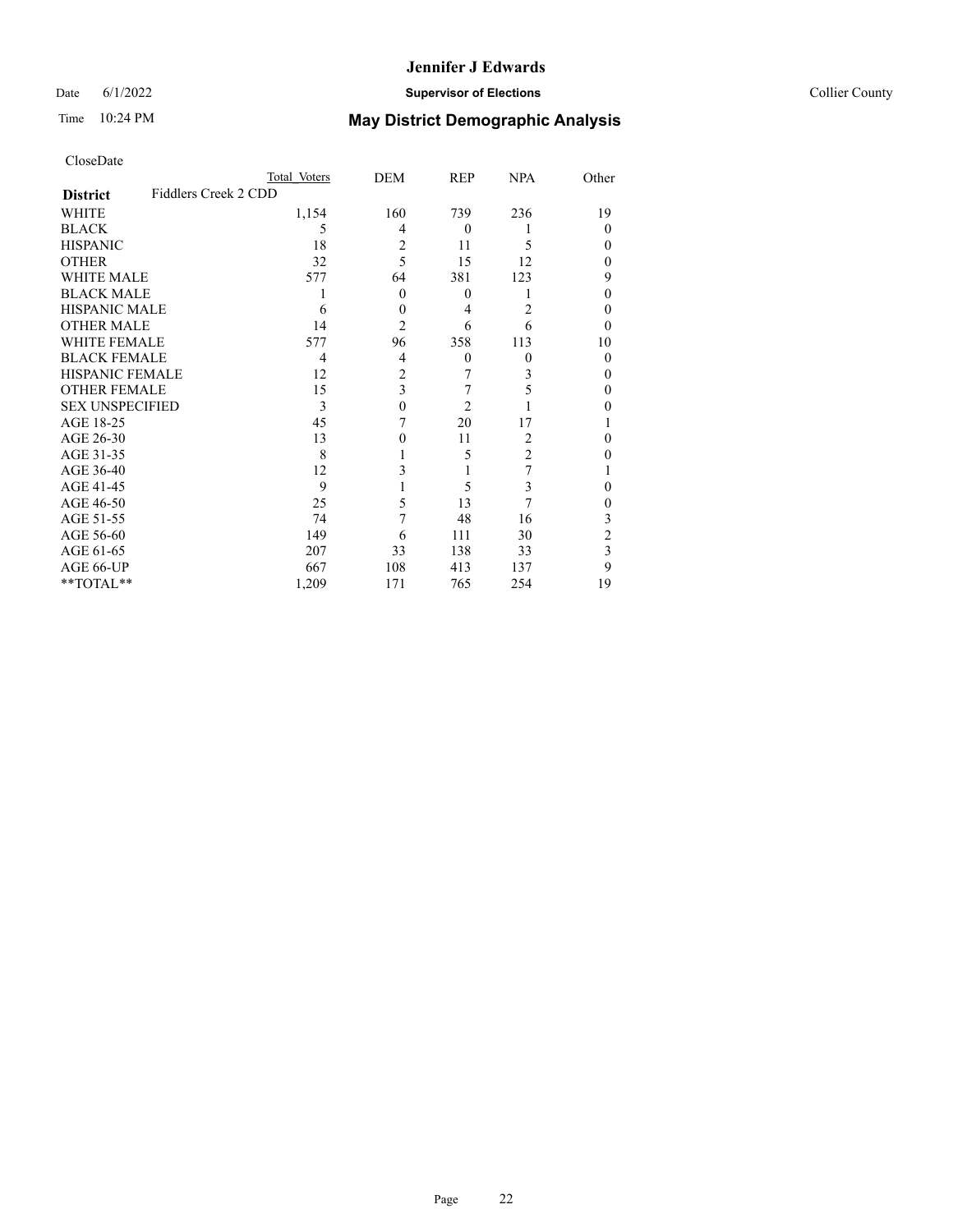## Date 6/1/2022 **Supervisor of Elections** Collier County

## Time 10:24 PM **May District Demographic Analysis**

|                        |                  | Total Voters | DEM            | REP    | <b>NPA</b> | Other |
|------------------------|------------------|--------------|----------------|--------|------------|-------|
| <b>District</b>        | Heritage Bay CDD |              |                |        |            |       |
| WHITE                  |                  | 766          | 139            | 461    | 158        | 8     |
| <b>BLACK</b>           |                  | 6            | 3              | 0      | 3          | 0     |
| <b>HISPANIC</b>        |                  | 10           |                | 6      | 3          | 0     |
| <b>OTHER</b>           |                  | 18           | $\overline{2}$ | 12     | 4          | 0     |
| WHITE MALE             |                  | 383          | 54             | 238    | 85         | 6     |
| <b>BLACK MALE</b>      |                  | 3            | $\overline{2}$ | $_{0}$ |            | 0     |
| <b>HISPANIC MALE</b>   |                  | 5            |                | 2      | 2          | 0     |
| <b>OTHER MALE</b>      |                  | 9            |                | 5      | 3          | 0     |
| <b>WHITE FEMALE</b>    |                  | 381          | 85             | 223    | 71         | 2     |
| <b>BLACK FEMALE</b>    |                  | 3            |                | 0      | 2          | 0     |
| <b>HISPANIC FEMALE</b> |                  | 5            | 0              | 4      |            | 0     |
| <b>OTHER FEMALE</b>    |                  |              |                | 5      |            | 0     |
| <b>SEX UNSPECIFIED</b> |                  | 4            | $\theta$       | 2      | 2          | 0     |
| AGE 18-25              |                  | 14           | 3              | 7      | 4          | 0     |
| AGE 26-30              |                  | 8            | 4              | 3      |            | 0     |
| AGE 31-35              |                  | 11           |                | 5      | 3          | 2     |
| AGE 36-40              |                  | 5            | $\overline{c}$ | 2      |            | 0     |
| AGE 41-45              |                  | 6            | $\theta$       | 4      | 2          | 0     |
| AGE 46-50              |                  |              | $\theta$       | 2      | 4          |       |
| AGE 51-55              |                  | 32           | 3              | 21     |            |       |
| AGE 56-60              |                  | 43           | 9              | 24     | 10         |       |
| AGE 61-65              |                  | 108          | 26             | 61     | 20         |       |
| AGE 66-UP              |                  | 566          | 97             | 350    | 116        | 3     |
| **TOTAL**              |                  | 800          | 145            | 479    | 168        | 8     |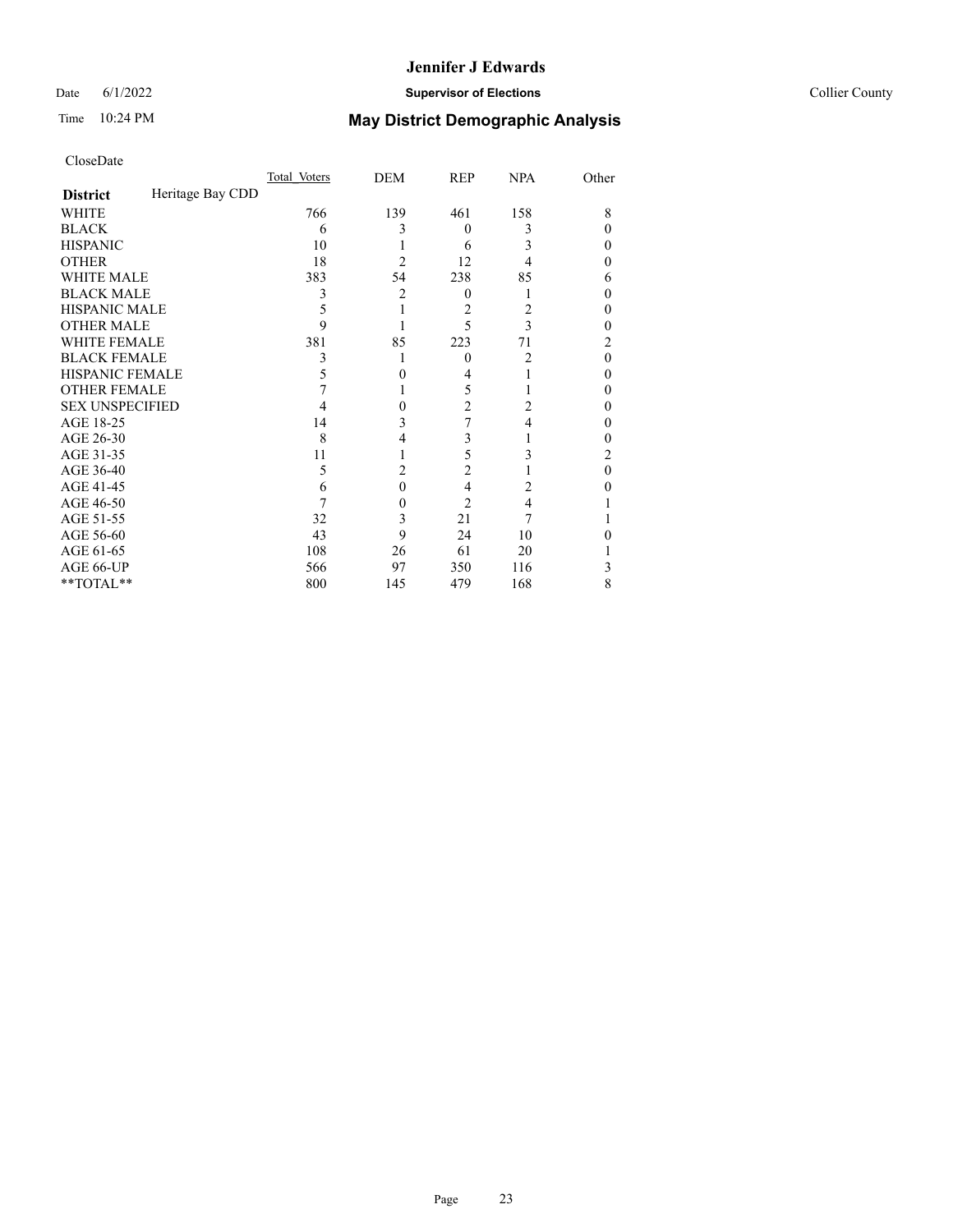## Date 6/1/2022 **Supervisor of Elections** Collier County

|                        |                    | Total Voters | <b>DEM</b> | <b>REP</b>       | <b>NPA</b> | Other    |
|------------------------|--------------------|--------------|------------|------------------|------------|----------|
| <b>District</b>        | Naples Reserve CDD |              |            |                  |            |          |
| WHITE                  |                    | 1,121        | 186        | 669              | 236        | 30       |
| <b>BLACK</b>           |                    | 13           | 11         | 1                |            | 0        |
| <b>HISPANIC</b>        |                    | 28           | 4          | 16               | 8          | 0        |
| <b>OTHER</b>           |                    | 28           | 3          | 17               | 4          | 4        |
| WHITE MALE             |                    | 540          | 76         | 333              | 114        | 17       |
| <b>BLACK MALE</b>      |                    | 5            | 5          | $\boldsymbol{0}$ | $\theta$   | $\theta$ |
| <b>HISPANIC MALE</b>   |                    | 10           |            | 5                | 4          | 0        |
| <b>OTHER MALE</b>      |                    | 8            | 2          | 5                |            | 0        |
| <b>WHITE FEMALE</b>    |                    | 580          | 109        | 336              | 122        | 13       |
| <b>BLACK FEMALE</b>    |                    | 8            | 6          | 1                | 1          | $\theta$ |
| <b>HISPANIC FEMALE</b> |                    | 18           | 3          | 11               | 4          | 0        |
| <b>OTHER FEMALE</b>    |                    | 18           |            | 10               | 3          | 4        |
| <b>SEX UNSPECIFIED</b> |                    | 3            |            | $\overline{2}$   | $\theta$   | 0        |
| AGE 18-25              |                    | 58           | 8          | 33               | 17         | 0        |
| AGE 26-30              |                    | 24           | 7          | 13               | 3          |          |
| AGE 31-35              |                    | 19           | 3          | 12               | 3          |          |
| AGE 36-40              |                    | 23           | 3          | 10               | 10         | 0        |
| AGE 41-45              |                    | 25           | 6          | 12               | 7          | 0        |
| AGE 46-50              |                    | 50           | 3          | 29               | 16         | 2        |
| AGE 51-55              |                    | 103          | 13         | 73               | 14         | 3        |
| AGE 56-60              |                    | 166          | 23         | 110              | 25         | 8        |
| AGE 61-65              |                    | 220          | 44         | 120              | 52         | 4        |
| AGE 66-UP              |                    | 502          | 94         | 291              | 102        | 15       |
| $*$ TOTAL $**$         |                    | 1,190        | 204        | 703              | 249        | 34       |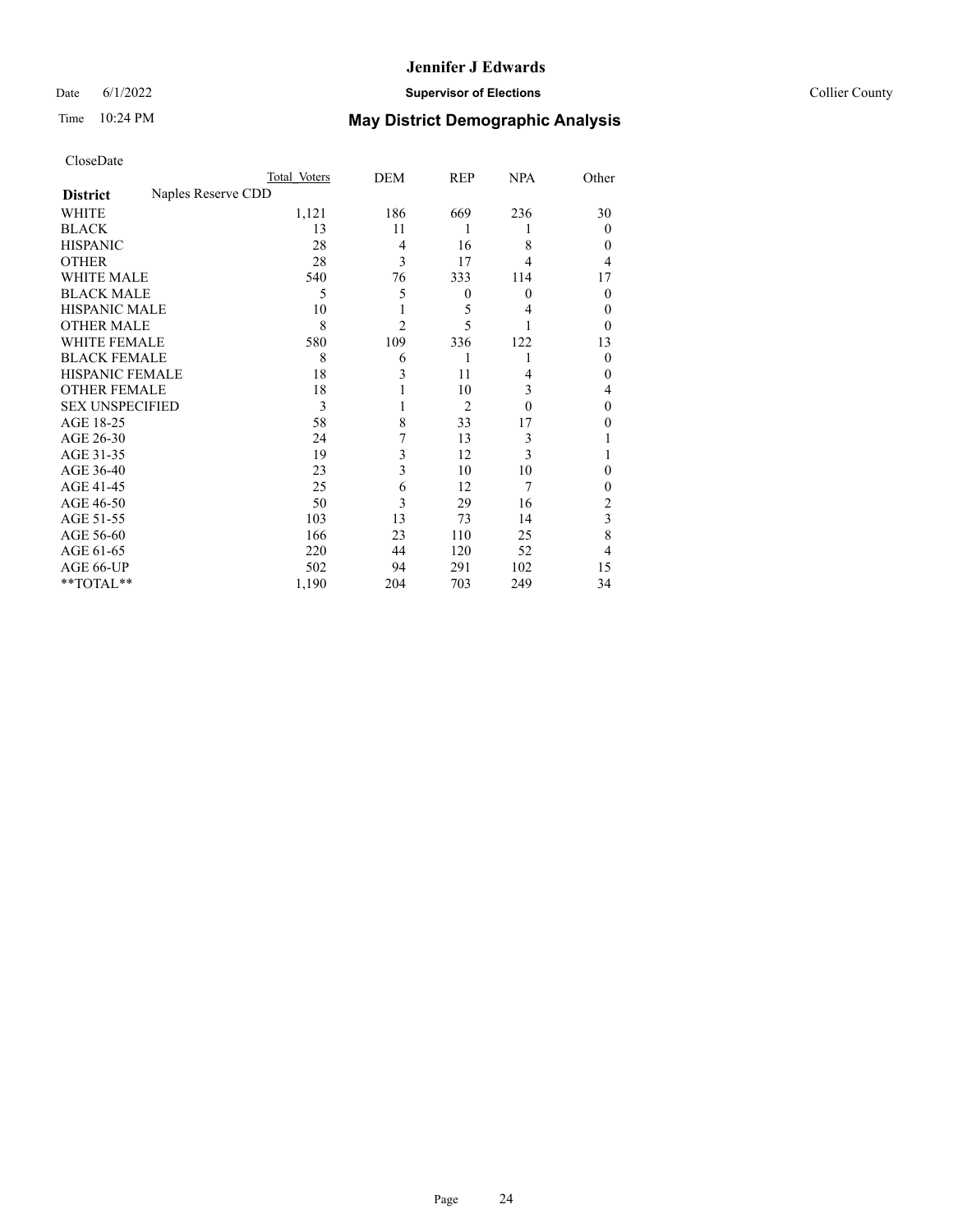## Date 6/1/2022 **Supervisor of Elections** Collier County

| CloseDate |
|-----------|
|-----------|

|                        |                    | Total Voters | DEM | REP            | <b>NPA</b> | Other                   |
|------------------------|--------------------|--------------|-----|----------------|------------|-------------------------|
| <b>District</b>        | Hacienda Lakes CDD |              |     |                |            |                         |
| WHITE                  |                    | 910          | 145 | 539            | 204        | 22                      |
| <b>BLACK</b>           |                    | 57           | 37  | 3              | 16         | 1                       |
| <b>HISPANIC</b>        |                    | 95           | 25  | 39             | 31         | $\Omega$                |
| <b>OTHER</b>           |                    | 70           | 17  | 27             | 24         | $\overline{2}$          |
| WHITE MALE             |                    | 448          | 59  | 279            | 99         | 11                      |
| <b>BLACK MALE</b>      |                    | 25           | 16  | 1              | 8          | $\theta$                |
| <b>HISPANIC MALE</b>   |                    | 35           | 9   | 14             | 12         | $\mathbf{0}$            |
| <b>OTHER MALE</b>      |                    | 29           | 6   | 15             | 7          |                         |
| <b>WHITE FEMALE</b>    |                    | 460          | 86  | 259            | 104        | 11                      |
| <b>BLACK FEMALE</b>    |                    | 32           | 21  | $\overline{2}$ | 8          | 1                       |
| <b>HISPANIC FEMALE</b> |                    | 59           | 16  | 24             | 19         | $\theta$                |
| <b>OTHER FEMALE</b>    |                    | 33           | 8   | 12             | 12         |                         |
| <b>SEX UNSPECIFIED</b> |                    | 11           | 3   | $\overline{2}$ | 6          | $\theta$                |
| AGE 18-25              |                    | 72           | 13  | 24             | 31         | 4                       |
| AGE 26-30              |                    | 56           | 12  | 23             | 19         | $\overline{c}$          |
| AGE 31-35              |                    | 49           | 12  | 21             | 16         | $\mathbf{0}$            |
| AGE 36-40              |                    | 49           | 17  | 14             | 15         | 3                       |
| AGE 41-45              |                    | 39           | 9   | 12             | 16         | $\overline{c}$          |
| AGE 46-50              |                    | 50           | 10  | 26             | 13         | 1                       |
| AGE 51-55              |                    | 91           | 18  | 52             | 18         | 3                       |
| AGE 56-60              |                    | 123          | 17  | 79             | 25         | $\overline{c}$          |
| AGE 61-65              |                    | 148          | 23  | 99             | 23         | $\overline{\mathbf{3}}$ |
| AGE 66-UP              |                    | 455          | 93  | 258            | 99         | 5                       |
| **TOTAL**              |                    | 1,132        | 224 | 608            | 275        | 25                      |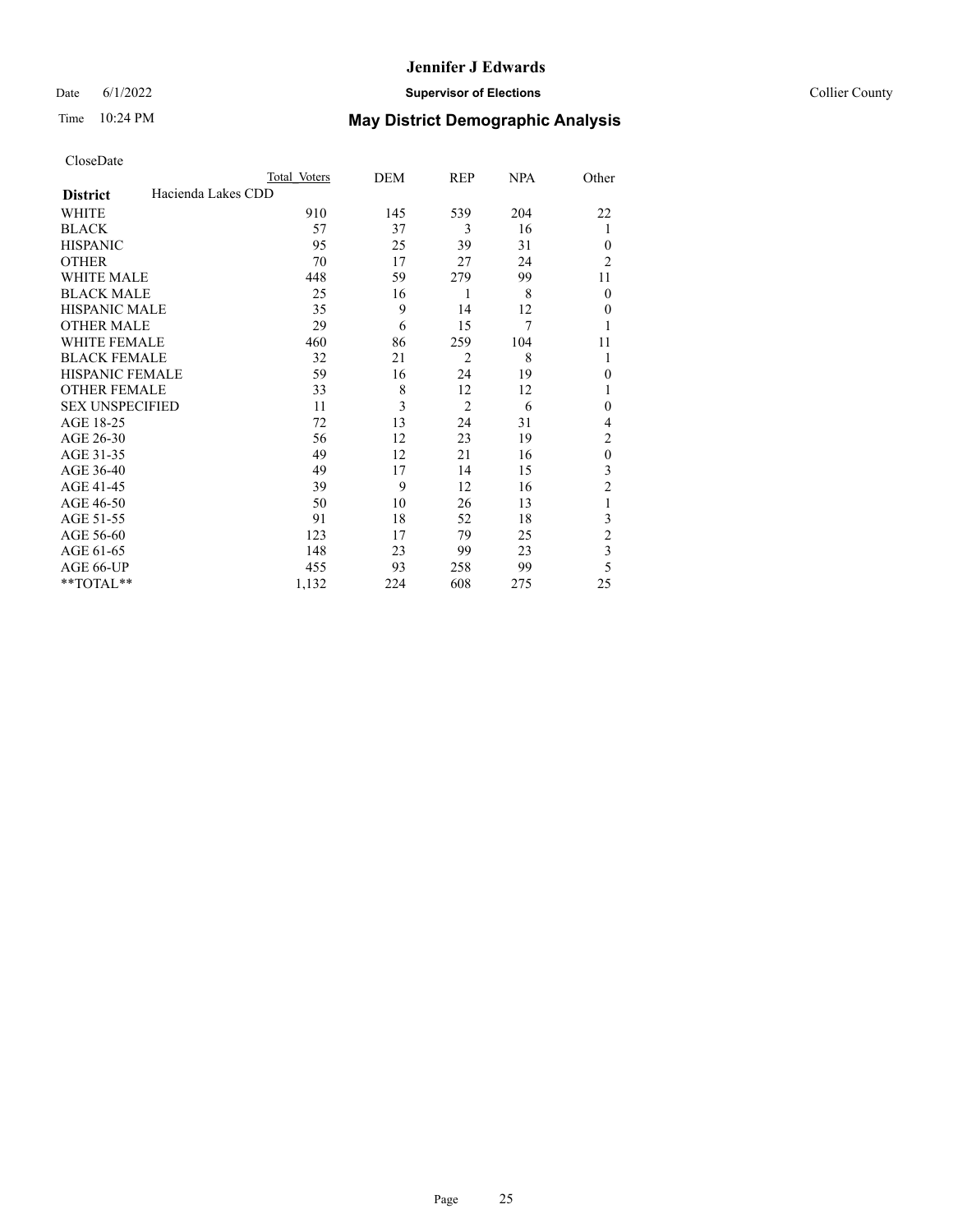Date 6/1/2022 **Supervisor of Elections** Collier County

## Time 10:24 PM **May District Demographic Analysis**

|                                          | Total Voters | DEM   | REP   | NPA   | Other          |
|------------------------------------------|--------------|-------|-------|-------|----------------|
| Ave Maria Stewardship<br><b>District</b> |              |       |       |       |                |
| WHITE                                    | 2,857        | 376   | 1,890 | 551   | 40             |
| <b>BLACK</b>                             | 448          | 288   | 26    | 128   | 6              |
| <b>HISPANIC</b>                          | 1,121        | 303   | 416   | 383   | 19             |
| <b>OTHER</b>                             | 256          | 52    | 123   | 77    | 4              |
| WHITE MALE                               | 1,407        | 143   | 961   | 279   | 24             |
| <b>BLACK MALE</b>                        | 204          | 125   | 13    | 62    | $\overline{4}$ |
| <b>HISPANIC MALE</b>                     | 521          | 126   | 200   | 183   | 12             |
| <b>OTHER MALE</b>                        | 94           | 15    | 50    | 28    | 1              |
| WHITE FEMALE                             | 1,444        | 233   | 925   | 270   | 16             |
| <b>BLACK FEMALE</b>                      | 241          | 161   | 13    | 65    | $\overline{c}$ |
| <b>HISPANIC FEMALE</b>                   | 583          | 169   | 211   | 196   | 7              |
| <b>OTHER FEMALE</b>                      | 128          | 32    | 60    | 34    | $\overline{c}$ |
| <b>SEX UNSPECIFIED</b>                   | 60           | 15    | 22    | 22    | 1              |
| AGE 18-25                                | 464          | 69    | 249   | 136   | 10             |
| AGE 26-30                                | 233          | 46    | 114   | 62    | 11             |
| AGE 31-35                                | 293          | 86    | 112   | 88    | 7              |
| AGE 36-40                                | 379          | 117   | 121   | 133   | 8              |
| AGE 41-45                                | 346          | 74    | 155   | 115   | $\overline{c}$ |
| AGE 46-50                                | 347          | 78    | 164   | 100   | 5              |
| AGE 51-55                                | 371          | 68    | 207   | 90    | 6              |
| AGE 56-60                                | 390          | 84    | 238   | 64    | 4              |
| AGE 61-65                                | 510          | 122   | 283   | 103   | $\overline{2}$ |
| AGE 66-UP                                | 1,349        | 275   | 812   | 248   | 14             |
| **TOTAL**                                | 4,682        | 1,019 | 2,455 | 1,139 | 69             |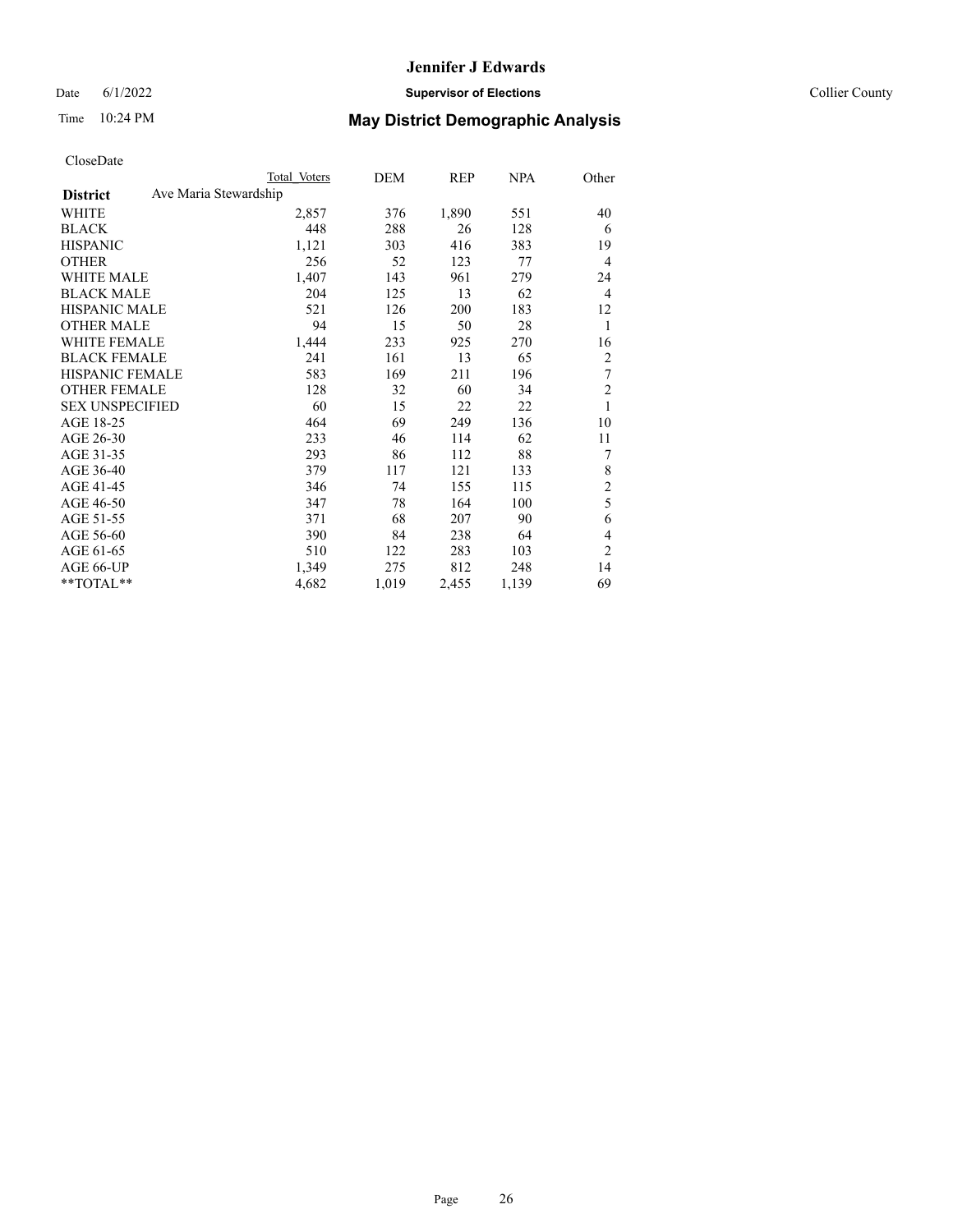## Date 6/1/2022 **Supervisor of Elections Supervisor of Elections** Collier County

| CloseDate |
|-----------|
|-----------|

|                        |                     | Total Voters | <b>DEM</b> | <b>REP</b>     | <b>NPA</b> | Other          |
|------------------------|---------------------|--------------|------------|----------------|------------|----------------|
| <b>District</b>        | Winding Cypress CDD |              |            |                |            |                |
| WHITE                  |                     | 847          | 166        | 504            | 170        |                |
| <b>BLACK</b>           |                     | 5            |            | 2              | 2          | 0              |
| <b>HISPANIC</b>        |                     | 24           | 6          | 12             | 6          | 0              |
| <b>OTHER</b>           |                     | 20           | 5          | 9              | 5          |                |
| WHITE MALE             |                     | 407          | 58         | 259            | 87         | 3              |
| <b>BLACK MALE</b>      |                     | 2            |            |                | $\theta$   | 0              |
| <b>HISPANIC MALE</b>   |                     | 9            |            | 5              | 3          | 0              |
| <b>OTHER MALE</b>      |                     | 7            |            | 3              | 2          |                |
| <b>WHITE FEMALE</b>    |                     | 437          | 108        | 244            | 81         | 4              |
| <b>BLACK FEMALE</b>    |                     | 3            | $\theta$   | 1              | 2          | 0              |
| HISPANIC FEMALE        |                     | 15           | 5          |                | 3          | 0              |
| <b>OTHER FEMALE</b>    |                     | 11           | 3          | 5              | 3          | 0              |
| <b>SEX UNSPECIFIED</b> |                     | 5            |            | $\overline{2}$ | 2          | 0              |
| AGE 18-25              |                     | 17           | 4          | 10             | 3          | 0              |
| AGE 26-30              |                     | 18           | 4          | 8              | 6          | 0              |
| AGE 31-35              |                     | 14           |            | $\overline{2}$ | 4          |                |
| AGE 36-40              |                     | 9            | 0          | 5              | 4          | 0              |
| AGE 41-45              |                     |              |            | 4              | 2          | 0              |
| AGE 46-50              |                     | 22           | 0          | 17             | 5          | 0              |
| AGE 51-55              |                     | 57           | 2          | 47             | 8          | 0              |
| AGE 56-60              |                     | 121          | 20         | 74             | 25         | 2              |
| AGE 61-65              |                     | 188          | 42         | 109            | 35         | $\overline{2}$ |
| AGE 66-UP              |                     | 443          | 98         | 251            | 91         | 3              |
| **TOTAL**              |                     | 896          | 178        | 527            | 183        | 8              |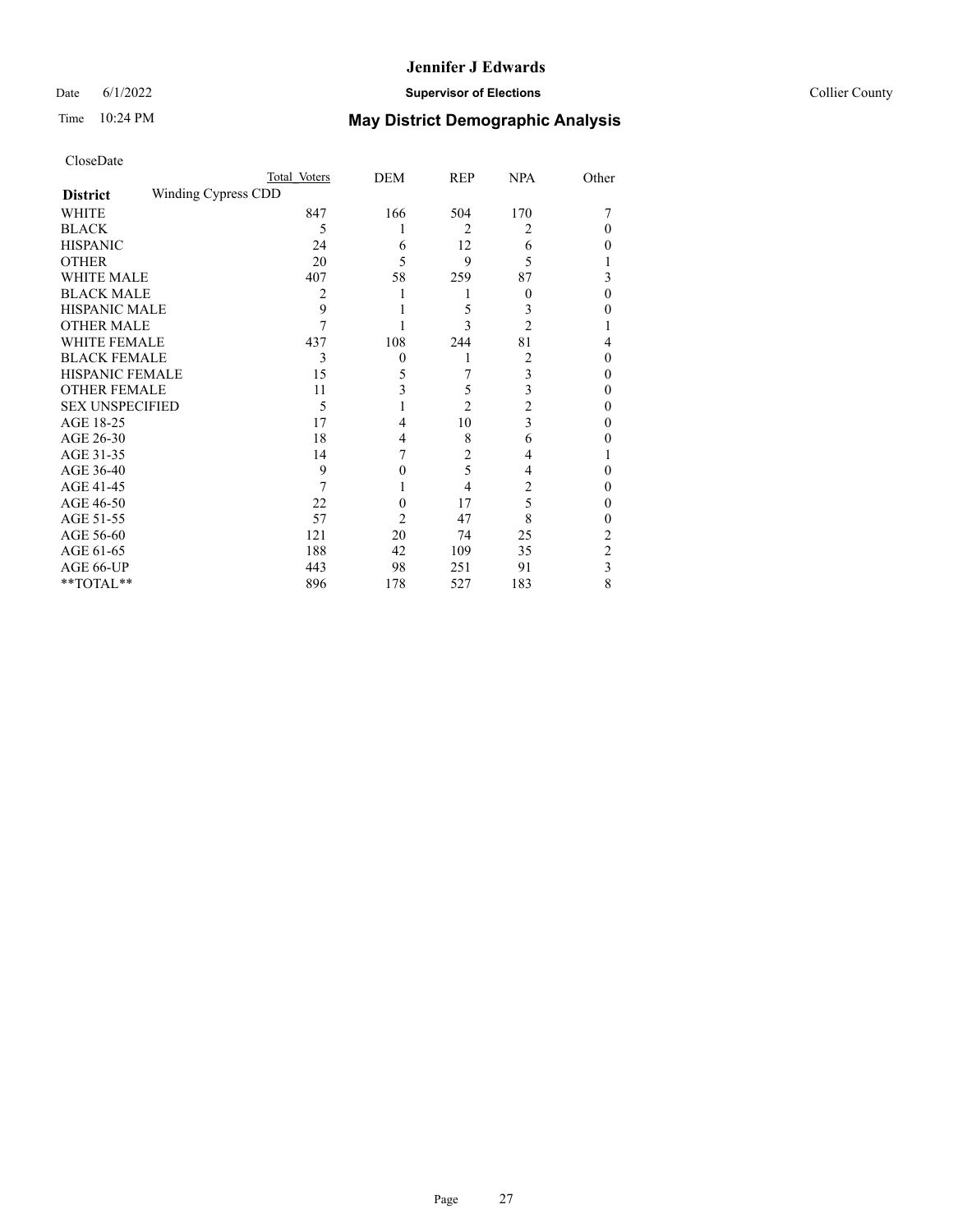## Date 6/1/2022 **Supervisor of Elections** Collier County

| CloseDate |
|-----------|
|-----------|

|                        | Total Voters                 | DEM | REP            | <b>NPA</b>     | Other        |
|------------------------|------------------------------|-----|----------------|----------------|--------------|
| <b>District</b>        | 18th U.S. Congressional Dist |     |                |                |              |
| WHITE                  | 130                          | 41  | 68             | 20             |              |
| <b>BLACK</b>           | 125                          | 102 | 9              | 13             |              |
| <b>HISPANIC</b>        | 690                          | 361 | 109            | 217            | 3            |
| <b>OTHER</b>           | 43                           | 21  | $\overline{4}$ | 18             | $\theta$     |
| WHITE MALE             | 49                           | 8   | 31             | 10             | 0            |
| <b>BLACK MALE</b>      | 50                           | 38  | 8              | 4              | $\theta$     |
| <b>HISPANIC MALE</b>   | 296                          | 147 | 54             | 93             | 2            |
| <b>OTHER MALE</b>      | 10                           | 5   | 3              | $\overline{2}$ | $\mathbf{0}$ |
| <b>WHITE FEMALE</b>    | 80                           | 32  | 37             | 10             |              |
| <b>BLACK FEMALE</b>    | 73                           | 63  | 1              | 8              |              |
| <b>HISPANIC FEMALE</b> | 383                          | 210 | 54             | 118            |              |
| <b>OTHER FEMALE</b>    | 17                           | 8   | 1              | 8              | 0            |
| <b>SEX UNSPECIFIED</b> | 30                           | 14  | 1              | 15             | $\mathbf{0}$ |
| AGE 18-25              | 221                          | 92  | 27             | 99             | 3            |
| AGE 26-30              | 108                          | 55  | 21             | 32             | $\mathbf{0}$ |
| AGE 31-35              | 84                           | 40  | 14             | 30             | 0            |
| AGE 36-40              | 65                           | 26  | 22             | 17             | 0            |
| AGE 41-45              | 52                           | 32  | 6              | 14             | 0            |
| AGE 46-50              | 53                           | 23  | 11             | 19             | 0            |
| AGE 51-55              | 72                           | 35  | 17             | 19             |              |
| AGE 56-60              | 66                           | 43  | 13             | 9              |              |
| AGE 61-65              | 82                           | 45  | 20             | 17             | $\theta$     |
| AGE 66-UP              | 185                          | 134 | 39             | 12             | 0            |
| $*$ TOTAL $**$         | 988                          | 525 | 190            | 268            | 5            |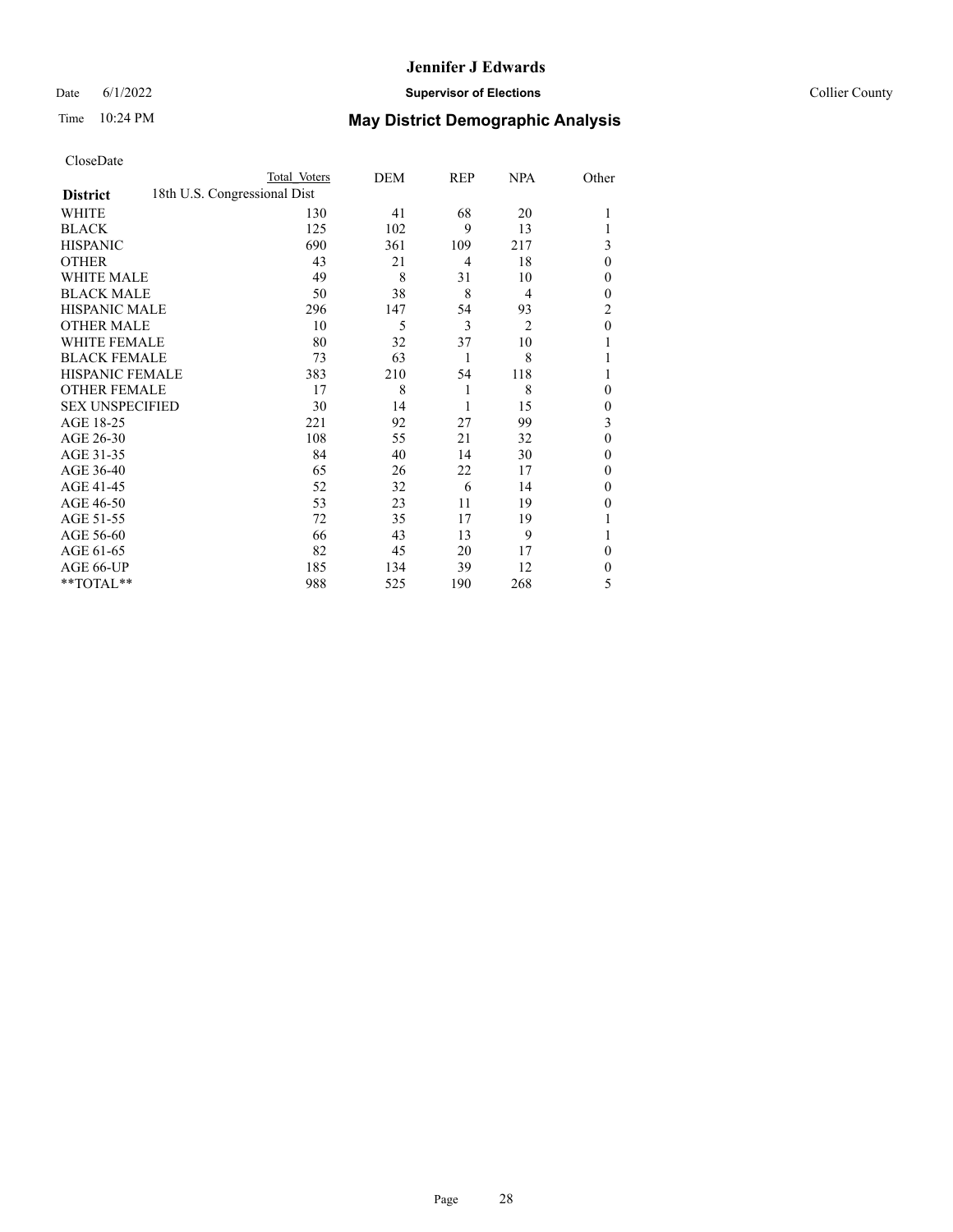Date 6/1/2022 **Supervisor of Elections** Collier County

## Time 10:24 PM **May District Demographic Analysis**

|                        | Total Voters                 | DEM    | <b>REP</b> | <u>NPA</u> | Other |
|------------------------|------------------------------|--------|------------|------------|-------|
| <b>District</b>        | 19th U.S. Congressional Dist |        |            |            |       |
| WHITE                  | 104,708                      | 19,679 | 60,497     | 23,024     | 1,508 |
| <b>BLACK</b>           | 1,939                        | 1,213  | 162        | 537        | 27    |
| <b>HISPANIC</b>        | 6,965                        | 2,074  | 2,315      | 2,468      | 108   |
| <b>OTHER</b>           | 4,529                        | 1,103  | 1,672      | 1,658      | 96    |
| WHITE MALE             | 49,028                       | 7,272  | 29,647     | 11,370     | 739   |
| <b>BLACK MALE</b>      | 920                          | 535    | 98         | 273        | 14    |
| <b>HISPANIC MALE</b>   | 3,040                        | 841    | 1,078      | 1,072      | 49    |
| <b>OTHER MALE</b>      | 1,799                        | 384    | 714        | 659        | 42    |
| <b>WHITE FEMALE</b>    | 55,321                       | 12,342 | 30,678     | 11,537     | 764   |
| <b>BLACK FEMALE</b>    | 997                          | 664    | 64         | 256        | 13    |
| HISPANIC FEMALE        | 3,853                        | 1,211  | 1,218      | 1,366      | 58    |
| <b>OTHER FEMALE</b>    | 2,224                        | 615    | 799        | 760        | 50    |
| <b>SEX UNSPECIFIED</b> | 959                          | 205    | 350        | 394        | 10    |
| AGE 18-25              | 7,248                        | 1,701  | 2,993      | 2,341      | 213   |
| AGE 26-30              | 4,181                        | 1,001  | 1,587      | 1,483      | 110   |
| AGE 31-35              | 4,220                        | 1,003  | 1,647      | 1,449      | 121   |
| AGE 36-40              | 4,372                        | 933    | 1,846      | 1,497      | 96    |
| AGE 41-45              | 4,616                        | 992    | 2,045      | 1,505      | 74    |
| AGE 46-50              | 5,306                        | 1,019  | 2,635      | 1,579      | 73    |
| AGE 51-55              | 7,891                        | 1,450  | 4,322      | 2,000      | 119   |
| AGE 56-60              | 10,903                       | 1,909  | 6,422      | 2,401      | 171   |
| AGE 61-65              | 13,189                       | 2,552  | 7,643      | 2,789      | 205   |
| AGE 66-UP              | 56,215                       | 11,509 | 33,506     | 10,643     | 557   |
| $*$ $TOTAL**$          | 118,141                      | 24,069 | 64,646     | 27,687     | 1,739 |
|                        |                              |        |            |            |       |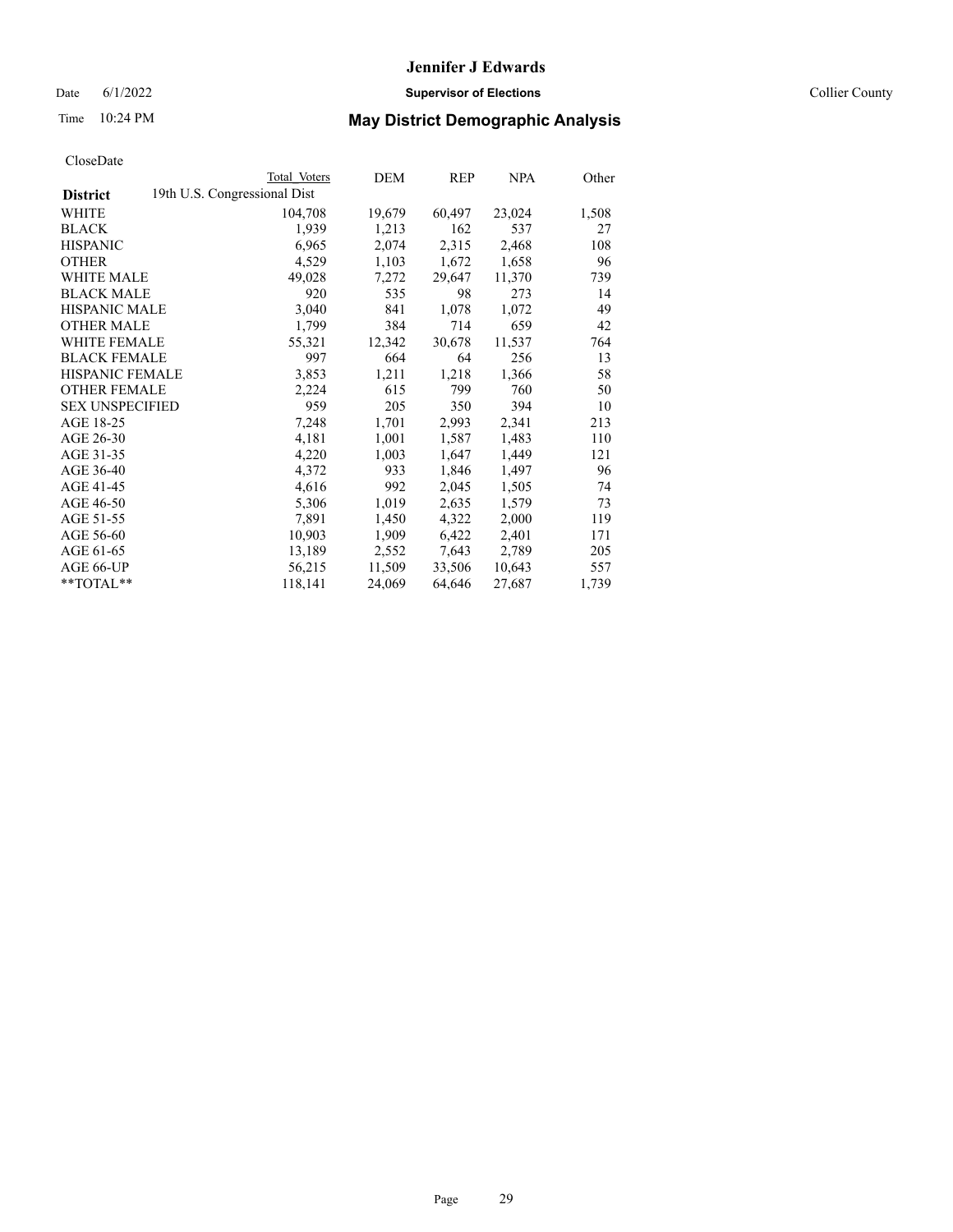## Date 6/1/2022 **Supervisor of Elections** Collier County

## Time 10:24 PM **May District Demographic Analysis**

|                        | <b>Total Voters</b>          | DEM    | REP    | <u>NPA</u> | Other |
|------------------------|------------------------------|--------|--------|------------|-------|
| <b>District</b>        | 26th U.S. Congressional Dist |        |        |            |       |
| WHITE                  | 91,109                       | 16,815 | 51,547 | 21,355     | 1,392 |
| <b>BLACK</b>           | 7,332                        | 4,972  | 454    | 1,793      | 113   |
| <b>HISPANIC</b>        | 23,670                       | 8,031  | 7,238  | 8,072      | 329   |
| <b>OTHER</b>           | 5,883                        | 1,531  | 2,034  | 2,194      | 124   |
| WHITE MALE             | 43,713                       | 6,559  | 25,962 | 10,524     | 668   |
| <b>BLACK MALE</b>      | 3,344                        | 2,060  | 284    | 940        | 60    |
| <b>HISPANIC MALE</b>   | 10,356                       | 3,128  | 3,536  | 3,556      | 136   |
| <b>OTHER MALE</b>      | 2,250                        | 511    | 866    | 820        | 53    |
| <b>WHITE FEMALE</b>    | 47,067                       | 10,192 | 25,437 | 10,714     | 724   |
| <b>BLACK FEMALE</b>    | 3,905                        | 2,854  | 167    | 831        | 53    |
| HISPANIC FEMALE        | 12,982                       | 4,779  | 3,626  | 4,386      | 191   |
| <b>OTHER FEMALE</b>    | 2,818                        | 815    | 963    | 982        | 58    |
| <b>SEX UNSPECIFIED</b> | 1,559                        | 451    | 432    | 661        | 15    |
| AGE 18-25              | 11,846                       | 3,368  | 3,676  | 4,469      | 333   |
| AGE 26-30              | 6,732                        | 1,837  | 2,394  | 2,332      | 169   |
| AGE 31-35              | 7,072                        | 1,856  | 2,660  | 2,414      | 142   |
| AGE 36-40              | 7,305                        | 1,773  | 2,961  | 2,436      | 135   |
| AGE 41-45              | 7,379                        | 1,824  | 3,046  | 2,397      | 112   |
| AGE 46-50              | 7,761                        | 1,910  | 3,493  | 2,219      | 139   |
| AGE 51-55              | 9,855                        | 2,211  | 4,991  | 2,517      | 136   |
| AGE 56-60              | 11,822                       | 2,659  | 6,345  | 2,659      | 159   |
| AGE 61-65              | 12,916                       | 3,036  | 7,029  | 2,698      | 153   |
| AGE 66-UP              | 45,305                       | 10,874 | 24,678 | 9,273      | 480   |
| $*$ $TOTAL**$          | 127,994                      | 31,349 | 61,273 | 33,414     | 1,958 |
|                        |                              |        |        |            |       |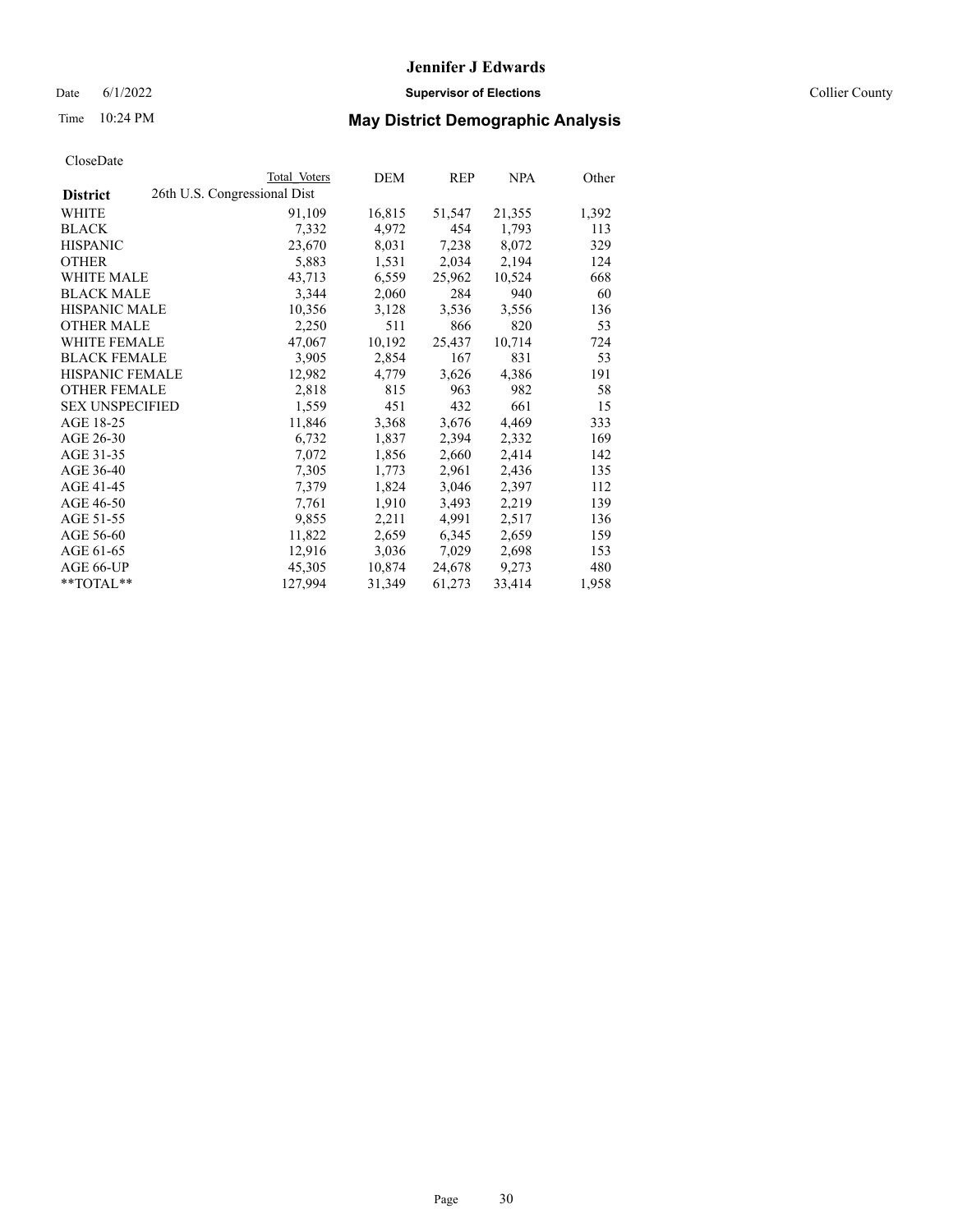## Date 6/1/2022 **Supervisor of Elections Supervisor of Elections** Collier County

# Time 10:24 PM **May District Demographic Analysis**

|                           | Total Voters | DEM    | REP     | NPA    | Other |
|---------------------------|--------------|--------|---------|--------|-------|
| County<br><b>District</b> |              |        |         |        |       |
| WHITE                     | 166,854      | 32,103 | 93,663  | 38,530 | 2,558 |
| <b>BLACK</b>              | 9,165        | 6,138  | 603     | 2,285  | 139   |
| <b>HISPANIC</b>           | 30,518       | 10,287 | 9,289   | 10,512 | 430   |
| <b>OTHER</b>              | 9,633        | 2,480  | 3,348   | 3,599  | 206   |
| WHITE MALE                | 78,742       | 12,163 | 46,388  | 18,960 | 1,231 |
| <b>BLACK MALE</b>         | 4,208        | 2,570  | 374     | 1,190  | 74    |
| <b>HISPANIC MALE</b>      | 13,351       | 4,050  | 4,501   | 4,618  | 182   |
| <b>OTHER MALE</b>         | 3,729        | 839    | 1,423   | 1,381  | 86    |
| <b>WHITE FEMALE</b>       | 87,511       | 19,828 | 46,999  | 19,361 | 1,323 |
| <b>BLACK FEMALE</b>       | 4,855        | 3,500  | 226     | 1,064  | 65    |
| <b>HISPANIC FEMALE</b>    | 16,758       | 6,088  | 4,695   | 5,730  | 245   |
| <b>OTHER FEMALE</b>       | 4,664        | 1,341  | 1,599   | 1,621  | 103   |
| <b>SEX UNSPECIFIED</b>    | 2,352        | 629    | 698     | 1,001  | 24    |
| AGE 18-25                 | 17,891       | 4,869  | 6,007   | 6,497  | 518   |
| AGE 26-30                 | 10,369       | 2,751  | 3,731   | 3,626  | 261   |
| AGE 31-35                 | 10,743       | 2,762  | 4,047   | 3,686  | 248   |
| AGE 36-40                 | 11,071       | 2,602  | 4,521   | 3,733  | 215   |
| AGE 41-45                 | 11,304       | 2,715  | 4,730   | 3,683  | 176   |
| AGE 46-50                 | 12,191       | 2,816  | 5,619   | 3,556  | 200   |
| AGE 51-55                 | 15,966       | 3,417  | 8,207   | 4,113  | 229   |
| AGE 56-60                 | 19,766       | 4,208  | 10,797  | 4,474  | 287   |
| AGE 61-65                 | 22,188       | 5,039  | 12,177  | 4,673  | 299   |
| AGE 66-UP                 | 84,680       | 19,828 | 47,067  | 16,885 | 900   |
| $*$ $TOTAL**$             | 216,170      | 51,008 | 106,903 | 54,926 | 3,333 |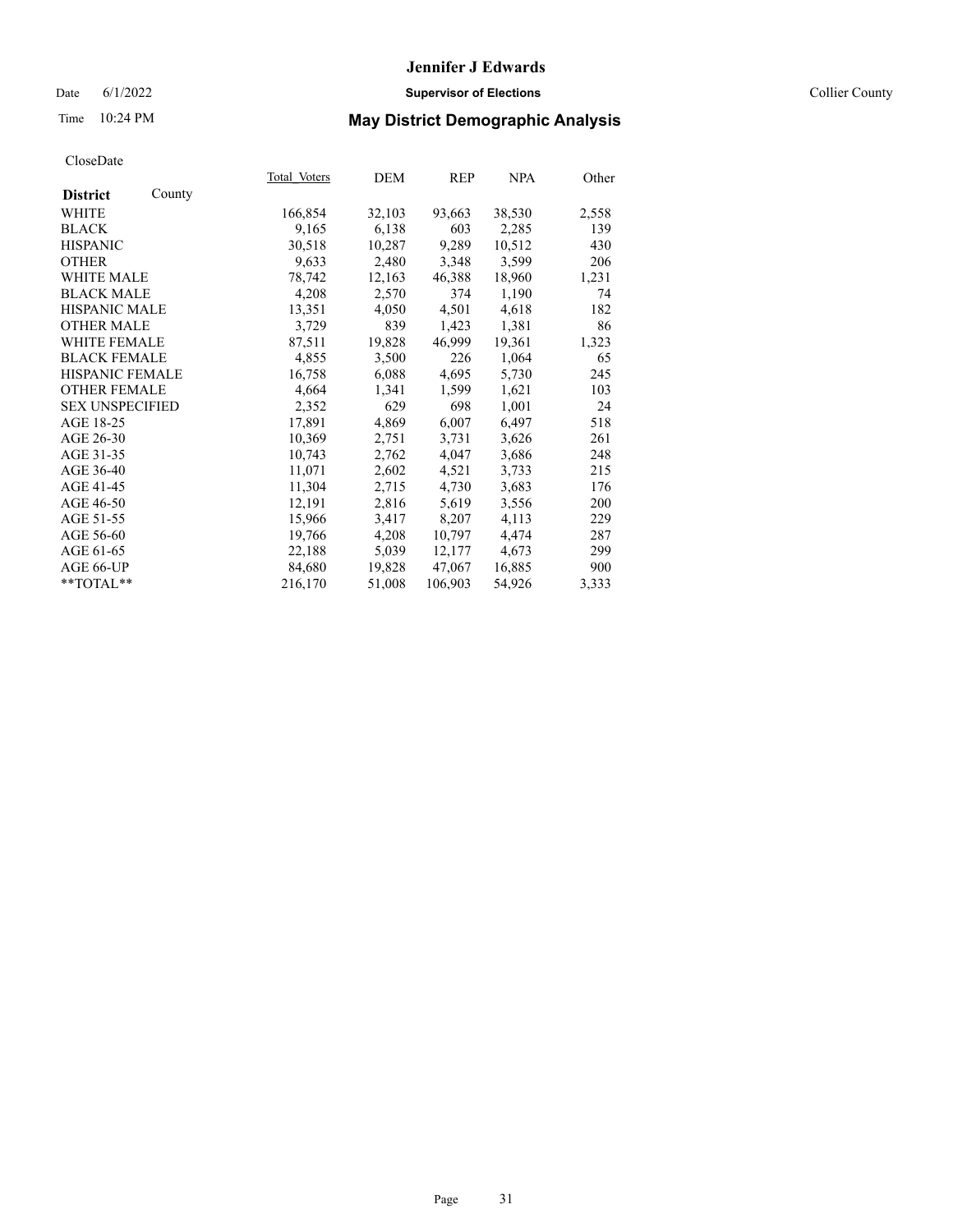## Date 6/1/2022 **Supervisor of Elections** Collier County

## Time 10:24 PM **May District Demographic Analysis**

|                        |                | Total Voters | DEM   | REP            | <u>NPA</u> | Other          |
|------------------------|----------------|--------------|-------|----------------|------------|----------------|
| <b>District</b>        | City of Naples |              |       |                |            |                |
| WHITE                  |                | 15,807       | 2,503 | 9,908          | 3,166      | 230            |
| <b>BLACK</b>           |                | 183          | 124   | 12             | 45         | 2              |
| <b>HISPANIC</b>        |                | 338          | 89    | 144            | 102        | 3              |
| <b>OTHER</b>           |                | 493          | 111   | 217            | 154        | 11             |
| <b>WHITE MALE</b>      |                | 7,546        | 918   | 4,937          | 1,572      | 119            |
| <b>BLACK MALE</b>      |                | 72           | 45    | 8              | 19         | $\theta$       |
| <b>HISPANIC MALE</b>   |                | 141          | 31    | 67             | 42         | 1              |
| <b>OTHER MALE</b>      |                | 199          | 40    | 98             | 55         | 6              |
| WHITE FEMALE           |                | 8,212        | 1,575 | 4,948          | 1,579      | 110            |
| <b>BLACK FEMALE</b>    |                | 106          | 74    | $\overline{4}$ | 26         | 2              |
| <b>HISPANIC FEMALE</b> |                | 194          | 57    | 76             | 59         | $\overline{c}$ |
| <b>OTHER FEMALE</b>    |                | 230          | 58    | 94             | 73         | 5              |
| <b>SEX UNSPECIFIED</b> |                | 121          | 29    | 49             | 42         | 1              |
| AGE 18-25              |                | 825          | 179   | 397            | 226        | 23             |
| AGE 26-30              |                | 363          | 79    | 152            | 122        | 10             |
| AGE 31-35              |                | 331          | 82    | 125            | 112        | 12             |
| AGE 36-40              |                | 370          | 68    | 168            | 123        | 11             |
| AGE 41-45              |                | 375          | 58    | 190            | 121        | 6              |
| AGE 46-50              |                | 479          | 83    | 262            | 126        | 8              |
| AGE 51-55              |                | 973          | 153   | 585            | 220        | 15             |
| AGE 56-60              |                | 1,543        | 218   | 975            | 317        | 33             |
| AGE 61-65              |                | 2,114        | 336   | 1,275          | 465        | 38             |
| AGE 66-UP              |                | 9,448        | 1,571 | 6,152          | 1,635      | 90             |
| $*$ $*$ TOTAL $*$ $*$  |                | 16,821       | 2,827 | 10,281         | 3,467      | 246            |
|                        |                |              |       |                |            |                |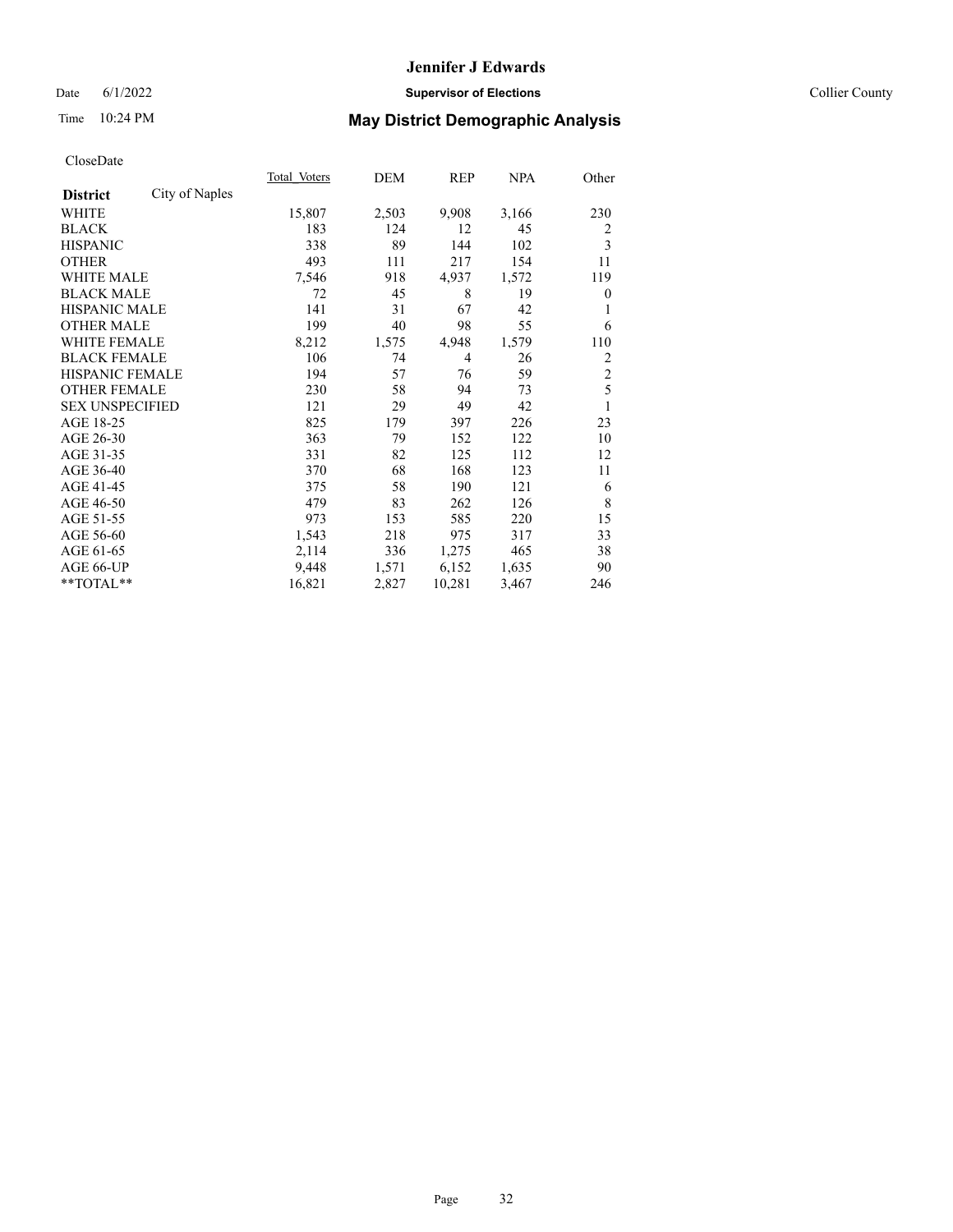## Date 6/1/2022 **Supervisor of Elections Supervisor of Elections** Collier County

# Time 10:24 PM **May District Demographic Analysis**

|                        |                 | Total Voters | DEM            | <b>REP</b> | <b>NPA</b> | Other    |
|------------------------|-----------------|--------------|----------------|------------|------------|----------|
| <b>District</b>        | Everglades City |              |                |            |            |          |
| WHITE                  |                 | 255          | 47             | 144        | 62         | 2        |
| <b>BLACK</b>           |                 | $\theta$     | $\theta$       | $\theta$   | $\theta$   | $\Omega$ |
| <b>HISPANIC</b>        |                 | 12           | $\theta$       |            | 5          | $\Omega$ |
| <b>OTHER</b>           |                 | 8            |                | 4          | 3          | $\Omega$ |
| WHITE MALE             |                 | 136          | 22             | 78         | 36         | $\Omega$ |
| <b>BLACK MALE</b>      |                 | 0            | $\Omega$       | $\Omega$   | $\theta$   | $\theta$ |
| <b>HISPANIC MALE</b>   |                 |              | $\theta$       | 2          | 2          | 0        |
| <b>OTHER MALE</b>      |                 | 5            |                | 4          | $\theta$   | 0        |
| <b>WHITE FEMALE</b>    |                 | 119          | 25             | 66         | 26         | 2        |
| <b>BLACK FEMALE</b>    |                 | $\theta$     | $\theta$       | $\theta$   | $\theta$   | $\theta$ |
| <b>HISPANIC FEMALE</b> |                 | 8            | $\theta$       | 5          | 3          | $\theta$ |
| <b>OTHER FEMALE</b>    |                 | 3            | $\theta$       | $\Omega$   | 3          | $\Omega$ |
| <b>SEX UNSPECIFIED</b> |                 | 0            | 0              | 0          | 0          | $\Omega$ |
| AGE 18-25              |                 | 8            |                | 3          | 4          | $\theta$ |
| AGE 26-30              |                 | 15           | 5              | 4          | 6          | $\theta$ |
| AGE 31-35              |                 | 9            | $\overline{c}$ | 4          | 3          | 0        |
| AGE 36-40              |                 | 13           | 3              | 5          | 5          | $\theta$ |
| AGE 41-45              |                 | 13           |                | 9          | 3          | 0        |
| AGE 46-50              |                 | 16           |                | 8          | 6          |          |
| AGE 51-55              |                 | 21           | 4              | 11         | 6          | 0        |
| AGE 56-60              |                 | 31           | 3              | 20         | 8          | 0        |
| AGE 61-65              |                 | 39           | 10             | 22         |            | 0        |
| AGE 66-UP              |                 | 110          | 18             | 69         | 22         |          |
| **TOTAL**              |                 | 275          | 48             | 155        | 70         | 2        |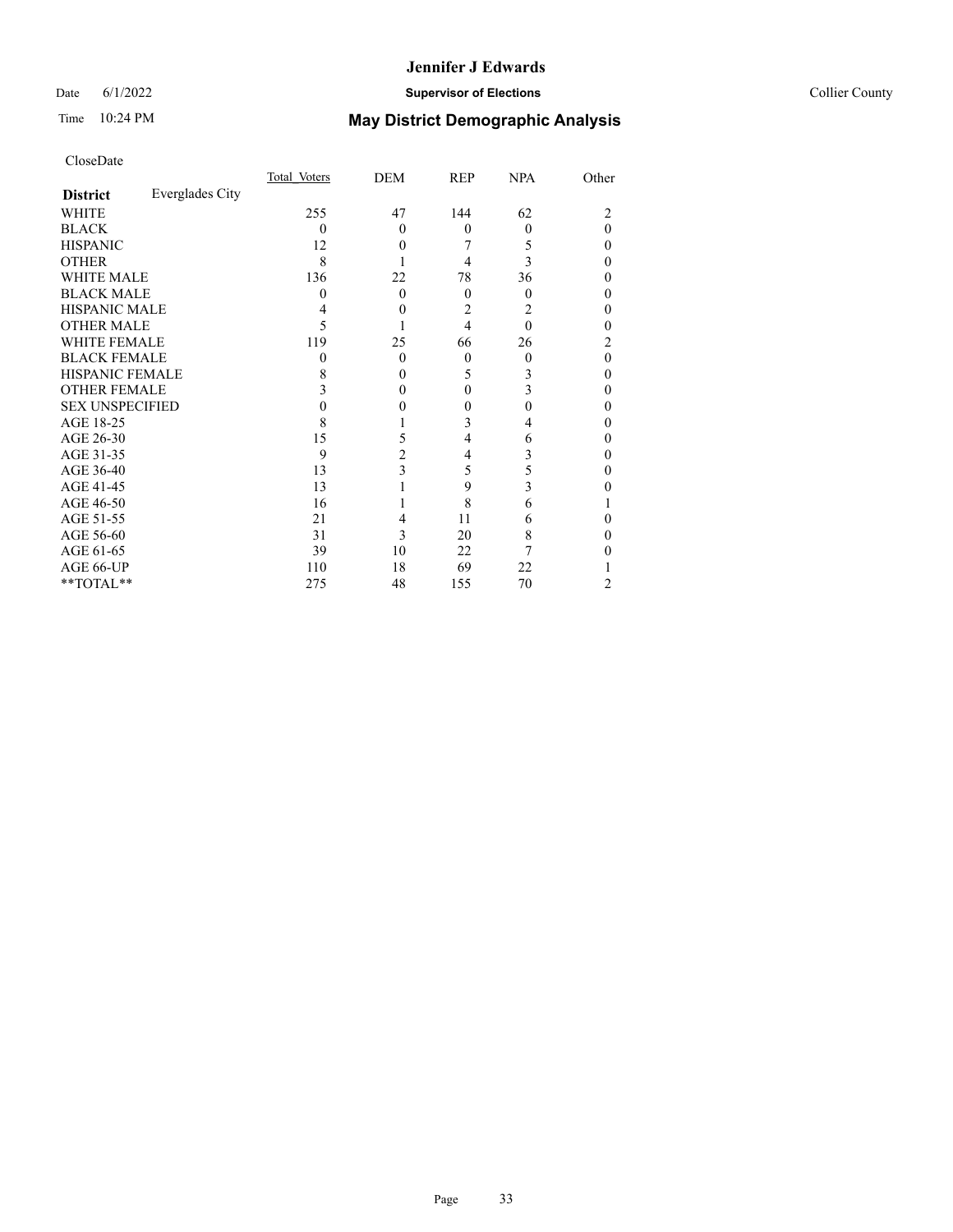## Date 6/1/2022 **Supervisor of Elections** Collier County

# Time 10:24 PM **May District Demographic Analysis**

|                        |              | Total Voters | DEM   | REP   | <b>NPA</b> | Other          |
|------------------------|--------------|--------------|-------|-------|------------|----------------|
| <b>District</b>        | Marco Island |              |       |       |            |                |
| WHITE                  |              | 13,031       | 1,882 | 8,397 | 2,641      | 111            |
| <b>BLACK</b>           |              | 48           | 25    | 10    | 13         | $\theta$       |
| <b>HISPANIC</b>        |              | 457          | 90    | 222   | 138        |                |
| <b>OTHER</b>           |              | 321          | 63    | 141   | 114        | 3              |
| WHITE MALE             |              | 6,366        | 736   | 4,237 | 1,336      | 57             |
| <b>BLACK MALE</b>      |              | 34           | 18    | 8     | 8          | $\theta$       |
| <b>HISPANIC MALE</b>   |              | 196          | 35    | 98    | 59         | 4              |
| <b>OTHER MALE</b>      |              | 126          | 20    | 58    | 45         | 3              |
| <b>WHITE FEMALE</b>    |              | 6,626        | 1,138 | 4,139 | 1,295      | 54             |
| <b>BLACK FEMALE</b>    |              | 14           | 7     | 2     | 5          | $\theta$       |
| <b>HISPANIC FEMALE</b> |              | 258          | 55    | 122   | 78         | 3              |
| <b>OTHER FEMALE</b>    |              | 162          | 39    | 70    | 53         | $\mathbf{0}$   |
| <b>SEX UNSPECIFIED</b> |              | 75           | 12    | 36    | 27         | $\theta$       |
| AGE 18-25              |              | 591          | 112   | 289   | 182        | 8              |
| AGE 26-30              |              | 274          | 58    | 115   | 93         | 8              |
| AGE 31-35              |              | 293          | 53    | 145   | 92         | 3              |
| AGE 36-40              |              | 288          | 59    | 135   | 89         | 5              |
| AGE 41-45              |              | 355          | 74    | 168   | 109        | $\overline{4}$ |
| AGE 46-50              |              | 434          | 52    | 250   | 129        | 3              |
| AGE 51-55              |              | 858          | 122   | 527   | 197        | 12             |
| AGE 56-60              |              | 1,451        | 182   | 988   | 270        | 11             |
| AGE 61-65              |              | 1,846        | 248   | 1,218 | 359        | 21             |
| AGE 66-UP              |              | 7,467        | 1,100 | 4,935 | 1,386      | 46             |
| $*$ $TOTAL**$          |              | 13,857       | 2,060 | 8,770 | 2,906      | 121            |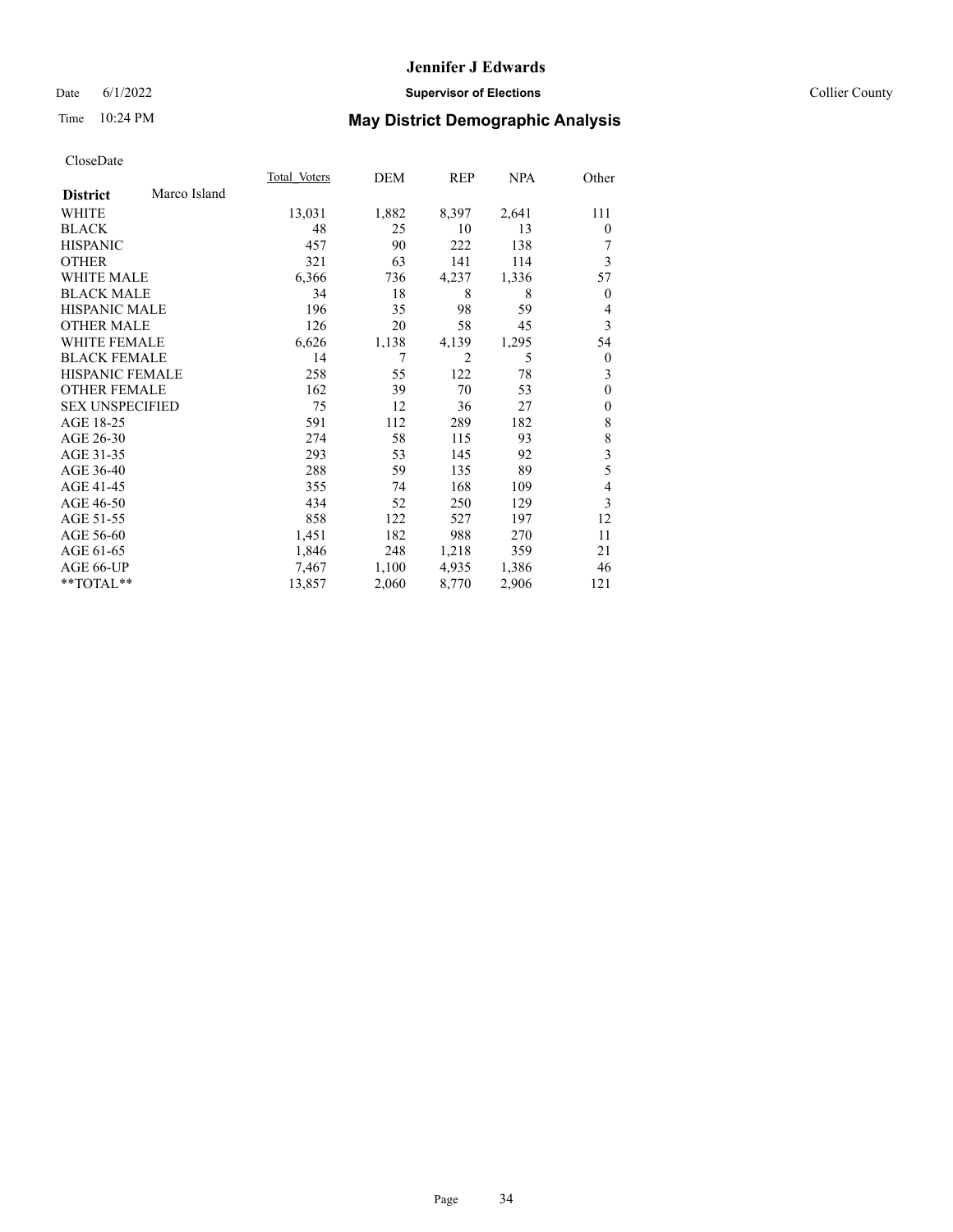Date 6/1/2022 **Supervisor of Elections** Collier County

| CloseDate |
|-----------|
|-----------|

|                                                | Total Voters | DEM    | <b>REP</b> | <b>NPA</b> | Other |
|------------------------------------------------|--------------|--------|------------|------------|-------|
| North Collier Fire District<br><b>District</b> |              |        |            |            |       |
| WHITE                                          | 80,254       | 15,152 | 45,850     | 18,044     | 1,208 |
| BLACK                                          | 2,007        | 1,215  | 170        | 587        | 35    |
| HISPANIC                                       | 9,287        | 2,691  | 3,245      | 3,204      | 147   |
| OTHER                                          | 4,320        | 1,027  | 1,601      | 1,604      | 88    |
| WHITE MALE                                     | 37,413       | 5,520  | 22,438     | 8,873      | 582   |
| BLACK MALE                                     | 943          | 515    | 94         | 316        | 18    |
| HISPANIC MALE                                  | 4,080        | 1,063  | 1,560      | 1,389      | 68    |
| OTHER MALE                                     | 1,722        | 347    | 680        | 656        | 39    |
| WHITE FEMALE                                   | 42,551       | 9,582  | 23,278     | 9,067      | 624   |
| BLACK FEMALE                                   | 1,045        | 689    | 76         | 263        | 17    |
| HISPANIC FEMALE                                | 5,106        | 1,600  | 1,660      | 1,769      | 77    |
| OTHER FEMALE                                   | 2,124        | 588    | 780        | 714        | 42    |
| <b>SEX UNSPECIFIED</b>                         | 884          | 181    | 300        | 392        | 11    |
| AGE 18-25                                      | 7,067        | 1,687  | 2,802      | 2,369      | 209   |
| AGE 26-30                                      | 3,998        | 896    | 1,585      | 1,404      | 113   |
| AGE 31-35                                      | 4,295        | 953    | 1,776      | 1,468      | 98    |
| AGE 36-40                                      | 4,708        | 941    | 2,083      | 1,590      | 94    |
| AGE 41-45                                      | 4,924        | 1,031  | 2,198      | 1,617      | 78    |
| AGE 46-50                                      | 5,281        | 1,036  | 2,632      | 1,530      | 83    |
| AGE 51-55                                      | 6,911        | 1,311  | 3,741      | 1,762      | 97    |
| AGE 56-60                                      | 8,460        | 1,554  | 4,881      | 1,896      | 129   |
| AGE 61-65                                      | 9,707        | 1,958  | 5,601      | 2,015      | 133   |
| AGE 66-UP                                      | 40,517       | 8,718  | 23,567     | 7,788      | 444   |
| $*$ $TOTAL**$                                  | 95,868       | 20,085 | 50,866     | 23,439     | 1,478 |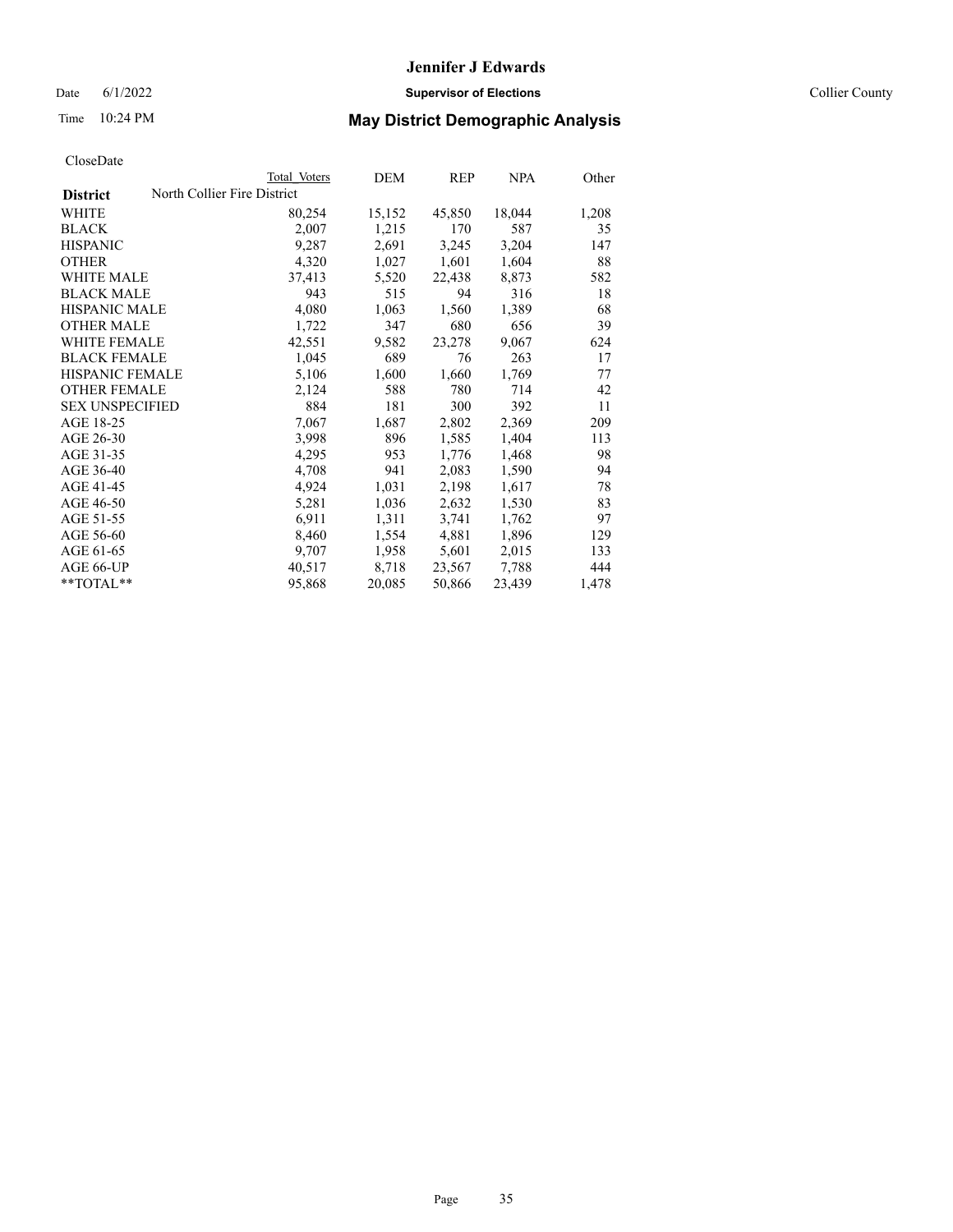Date 6/1/2022 **Supervisor of Elections** Collier County

| CloseDate |
|-----------|
|-----------|

|                                              | Total Voters | DEM    | <b>REP</b> | <b>NPA</b> | Other |
|----------------------------------------------|--------------|--------|------------|------------|-------|
| East Naples Fire District<br><b>District</b> |              |        |            |            |       |
| WHITE                                        | 47,902       | 9,971  | 26,021     | 11,180     | 730   |
| BLACK                                        | 2,435        | 1,656  | 146        | 602        | 31    |
| HISPANIC                                     | 5,595        | 2,010  | 1,521      | 1,973      | 91    |
| OTHER                                        | 2,090        | 575    | 716        | 754        | 45    |
| WHITE MALE                                   | 22,580       | 3,877  | 12,860     | 5,494      | 349   |
| BLACK MALE                                   | 1,140        | 728    | 98         | 298        | 16    |
| HISPANIC MALE                                | 2,428        | 815    | 736        | 842        | 35    |
| OTHER MALE                                   | 815          | 214    | 306        | 280        | 15    |
| WHITE FEMALE                                 | 25,191       | 6,063  | 13,104     | 5,645      | 379   |
| BLACK FEMALE                                 | 1,259        | 903    | 46         | 295        | 15    |
| HISPANIC FEMALE                              | 3,088        | 1,161  | 769        | 1,102      | 56    |
| <b>OTHER FEMALE</b>                          | 980          | 284    | 335        | 336        | 25    |
| SEX UNSPECIFIED                              | 541          | 167    | 150        | 217        | 7     |
| AGE 18-25                                    | 3,625        | 1,060  | 1,104      | 1,361      | 100   |
| AGE 26-30                                    | 2,432        | 677    | 810        | 886        | 59    |
| AGE 31-35                                    | 2,275        | 657    | 764        | 791        | 63    |
| AGE 36-40                                    | 2,018        | 554    | 744        | 677        | 43    |
| AGE 41-45                                    | 2,069        | 576    | 799        | 659        | 35    |
| AGE 46-50                                    | 2,484        | 649    | 1,050      | 748        | 37    |
| AGE 51-55                                    | 3,721        | 811    | 1,883      | 966        | 61    |
| AGE 56-60                                    | 5,577        | 1,209  | 3,002      | 1,279      | 87    |
| AGE 61-65                                    | 6,723        | 1,552  | 3,604      | 1,463      | 104   |
| AGE 66-UP                                    | 27,098       | 6,467  | 14,644     | 5,679      | 308   |
| $*$ $TOTAL**$                                | 58,022       | 14,212 | 28,404     | 14,509     | 897   |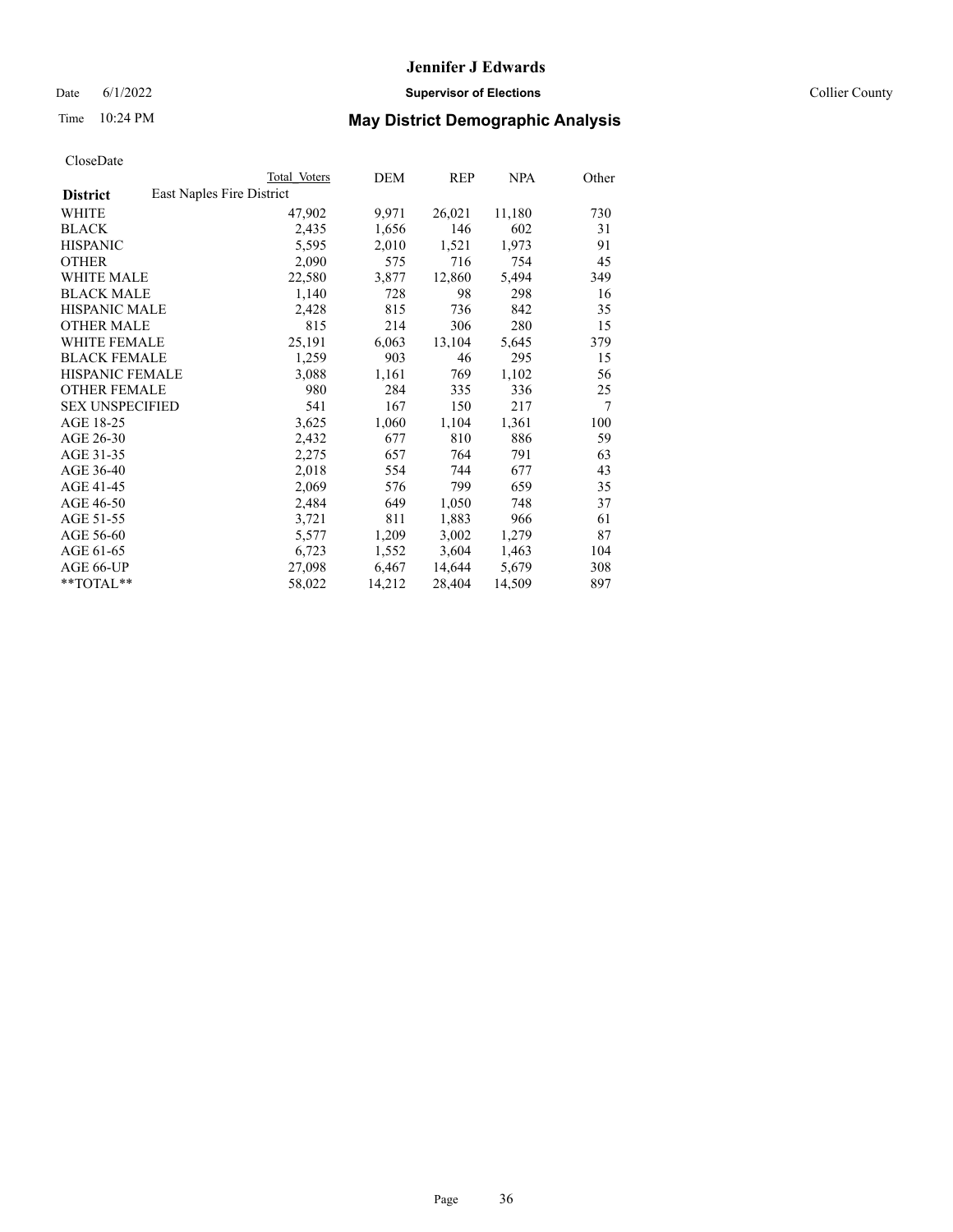Date 6/1/2022 **Supervisor of Elections** Collier County

| CloseDate |
|-----------|
|-----------|

|                        | Total Voters              | DEM    | <b>REP</b> | <b>NPA</b> | Other |
|------------------------|---------------------------|--------|------------|------------|-------|
| <b>District</b>        | Golden Gate Fire District |        |            |            |       |
| WHITE                  | 34,362                    | 6,297  | 19,105     | 8,398      | 562   |
| BLACK                  | 3,090                     | 2,018  | 217        | 798        | 57    |
| HISPANIC               | 11,315                    | 3,562  | 3,645      | 3,967      | 141   |
| OTHER                  | 2,669                     | 683    | 880        | 1,044      | 62    |
| WHITE MALE             | 16,609                    | 2,503  | 9,700      | 4,144      | 262   |
| BLACK MALE             | 1,429                     | 824    | 139        | 434        | 32    |
| HISPANIC MALE          | 4,979                     | 1,381  | 1,766      | 1,775      | 57    |
| OTHER MALE             | 1,011                     | 221    | 378        | 383        | 29    |
| WHITE FEMALE           | 17,588                    | 3,765  | 9,326      | 4,197      | 300   |
| BLACK FEMALE           | 1,626                     | 1,170  | 77         | 354        | 25    |
| HISPANIC FEMALE        | 6,176                     | 2,130  | 1,836      | 2,127      | 83    |
| OTHER FEMALE           | 1,302                     | 382    | 406        | 484        | 30    |
| <b>SEX UNSPECIFIED</b> | 716                       | 184    | 219        | 309        | 4     |
| AGE 18-25              | 5,437                     | 1,454  | 1,708      | 2,106      | 169   |
| AGE 26-30              | 3,074                     | 794    | 1,116      | 1,095      | 69    |
| AGE 31-35              | 3,404                     | 810    | 1,330      | 1,190      | 74    |
| AGE 36-40              | 3,551                     | 800    | 1,481      | 1,201      | 69    |
| AGE 41-45              | 3,602                     | 856    | 1,503      | 1,186      | 57    |
| AGE 46-50              | 3,708                     | 883    | 1,675      | 1,079      | 71    |
| AGE 51-55              | 4,552                     | 1,033  | 2,257      | 1,200      | 62    |
| AGE 56-60              | 4,903                     | 1,144  | 2,537      | 1,157      | 65    |
| AGE 61-65              | 4,760                     | 1,149  | 2,543      | 1,011      | 57    |
| AGE 66-UP              | 14,444                    | 3,636  | 7,697      | 2,982      | 129   |
| $*$ $TOTAL**$          | 51,436                    | 12,560 | 23,847     | 14,207     | 822   |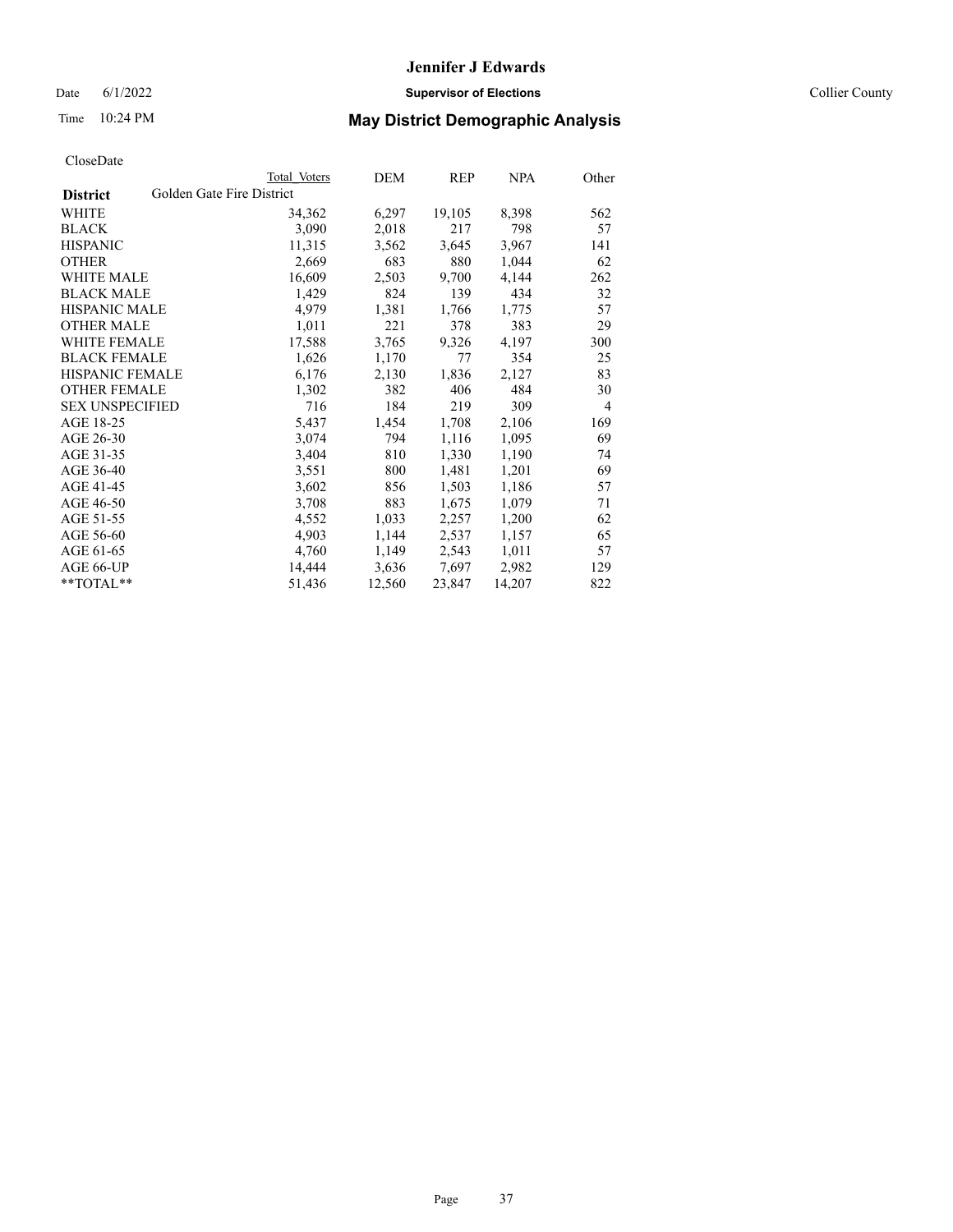## Date 6/1/2022 **Supervisor of Elections Supervisor of Elections** Collier County

# Time 10:24 PM **May District Demographic Analysis**

|                                            | Total Voters | DEM   | REP   | NPA   | Other          |
|--------------------------------------------|--------------|-------|-------|-------|----------------|
| Immokalee Fire District<br><b>District</b> |              |       |       |       |                |
| WHITE                                      | 3,336        | 511   | 2,140 | 640   | 45             |
| <b>BLACK</b>                               | 1,625        | 1,244 | 69    | 296   | 16             |
| <b>HISPANIC</b>                            | 4,273        | 2,019 | 849   | 1,354 | 51             |
| <b>OTHER</b>                               | 523          | 186   | 145   | 182   | 10             |
| <b>WHITE MALE</b>                          | 1,601        | 184   | 1,080 | 310   | 27             |
| <b>BLACK MALE</b>                          | 691          | 500   | 42    | 141   | 8              |
| <b>HISPANIC MALE</b>                       | 1,842        | 790   | 424   | 606   | 22             |
| <b>OTHER MALE</b>                          | 171          | 53    | 59    | 56    | 3              |
| WHITE FEMALE                               | 1,725        | 326   | 1,056 | 325   | 18             |
| <b>BLACK FEMALE</b>                        | 922          | 736   | 27    | 151   | 8              |
| <b>HISPANIC FEMALE</b>                     | 2,362        | 1,193 | 416   | 724   | 29             |
| <b>OTHER FEMALE</b>                        | 239          | 83    | 73    | 78    | 5              |
| <b>SEX UNSPECIFIED</b>                     | 204          | 95    | 26    | 81    | $\overline{2}$ |
| AGE 18-25                                  | 1,705        | 658   | 367   | 642   | 38             |
| AGE 26-30                                  | 826          | 378   | 198   | 233   | 17             |
| AGE 31-35                                  | 734          | 334   | 163   | 224   | 13             |
| AGE 36-40                                  | 744          | 300   | 190   | 246   | 8              |
| AGE 41-45                                  | 650          | 247   | 200   | 199   | 4              |
| AGE 46-50                                  | 653          | 243   | 221   | 181   | 8              |
| AGE 51-55                                  | 688          | 252   | 266   | 161   | 9              |
| AGE 56-60                                  | 715          | 288   | 303   | 118   | 6              |
| AGE 61-65                                  | 841          | 347   | 343   | 149   | $\overline{2}$ |
| AGE 66-UP                                  | 2,201        | 913   | 952   | 319   | 17             |
| **TOTAL**                                  | 9,757        | 3,960 | 3,203 | 2,472 | 122            |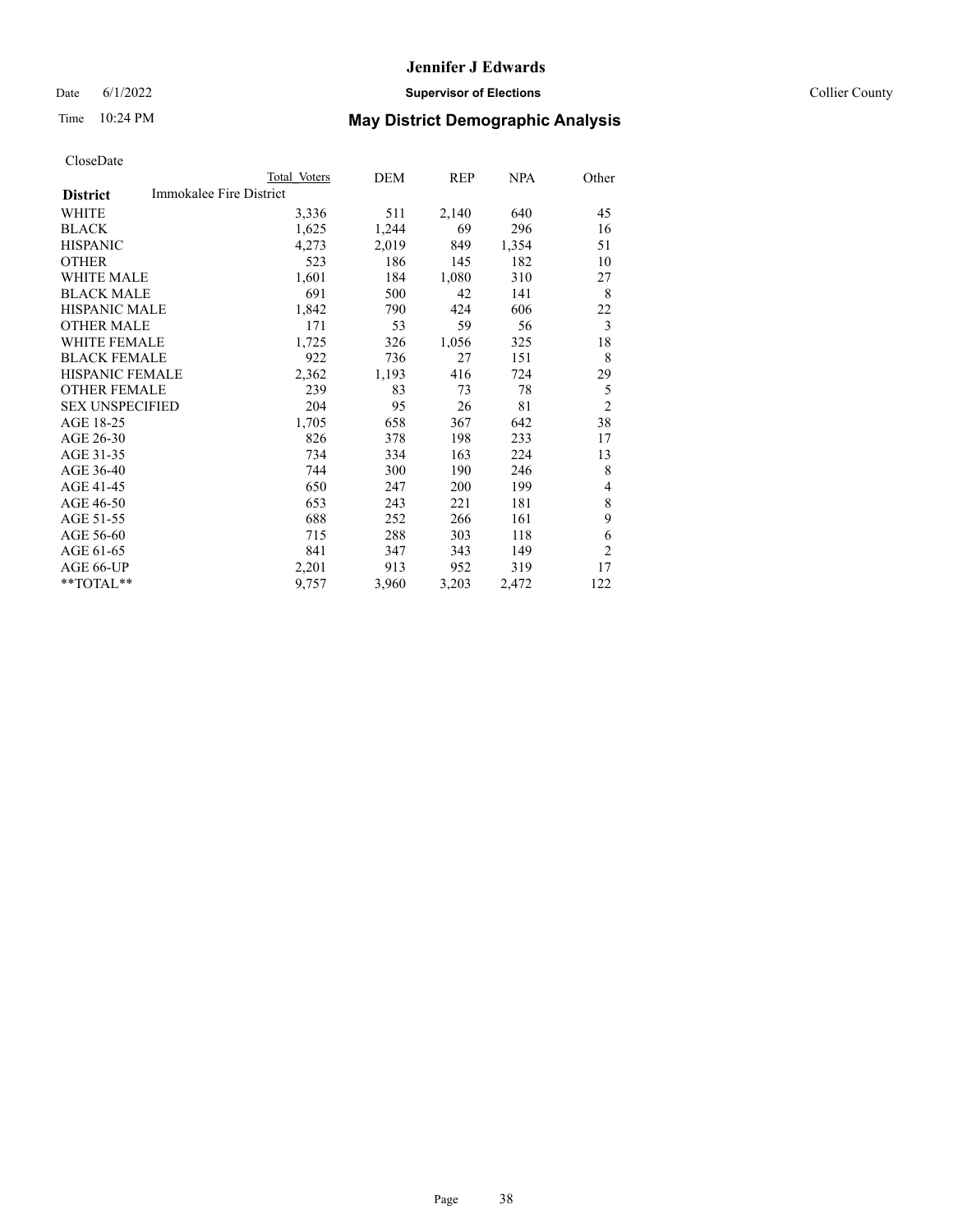Date 6/1/2022 **Supervisor of Elections** Collier County

|                                                | Total Voters | DEM   | REP    | <b>NPA</b> | Other          |
|------------------------------------------------|--------------|-------|--------|------------|----------------|
| 80th Florida House District<br><b>District</b> |              |       |        |            |                |
| WHITE                                          | 34,513       | 6,410 | 19,769 | 7,807      | 527            |
| <b>BLACK</b>                                   | 480          | 276   | 57     | 140        | 7              |
| <b>HISPANIC</b>                                | 2,005        | 525   | 766    | 686        | 28             |
| <b>OTHER</b>                                   | 1,789        | 395   | 695    | 665        | 34             |
| <b>WHITE MALE</b>                              | 16,253       | 2,395 | 9,687  | 3,914      | 257            |
| <b>BLACK MALE</b>                              | 214          | 113   | 30     | 68         | 3              |
| <b>HISPANIC MALE</b>                           | 845          | 191   | 334    | 306        | 14             |
| <b>OTHER MALE</b>                              | 725          | 142   | 292    | 277        | 14             |
| WHITE FEMALE                                   | 18,142       | 3,994 | 10,024 | 3,854      | 270            |
| <b>BLACK FEMALE</b>                            | 260          | 160   | 27     | 69         | 4              |
| <b>HISPANIC FEMALE</b>                         | 1,142        | 328   | 428    | 373        | 13             |
| <b>OTHER FEMALE</b>                            | 906          | 225   | 342    | 322        | 17             |
| <b>SEX UNSPECIFIED</b>                         | 300          | 58    | 123    | 115        | $\overline{4}$ |
| AGE 18-25                                      | 2,599        | 549   | 1,130  | 855        | 65             |
| AGE 26-30                                      | 1,258        | 254   | 543    | 425        | 36             |
| AGE 31-35                                      | 1,420        | 294   | 623    | 468        | 35             |
| AGE 36-40                                      | 1,732        | 301   | 830    | 565        | 36             |
| AGE 41-45                                      | 1,997        | 397   | 900    | 658        | 42             |
| AGE 46-50                                      | 2,104        | 378   | 1,090  | 594        | 42             |
| AGE 51-55                                      | 2,837        | 460   | 1,607  | 732        | 38             |
| AGE 56-60                                      | 3,392        | 551   | 1,990  | 797        | 54             |
| AGE 61-65                                      | 4,047        | 778   | 2,377  | 838        | 54             |
| AGE 66-UP                                      | 17,401       | 3,644 | 10,197 | 3,366      | 194            |
| $*$ $TOTAL**$                                  | 38,787       | 7,606 | 21,287 | 9,298      | 596            |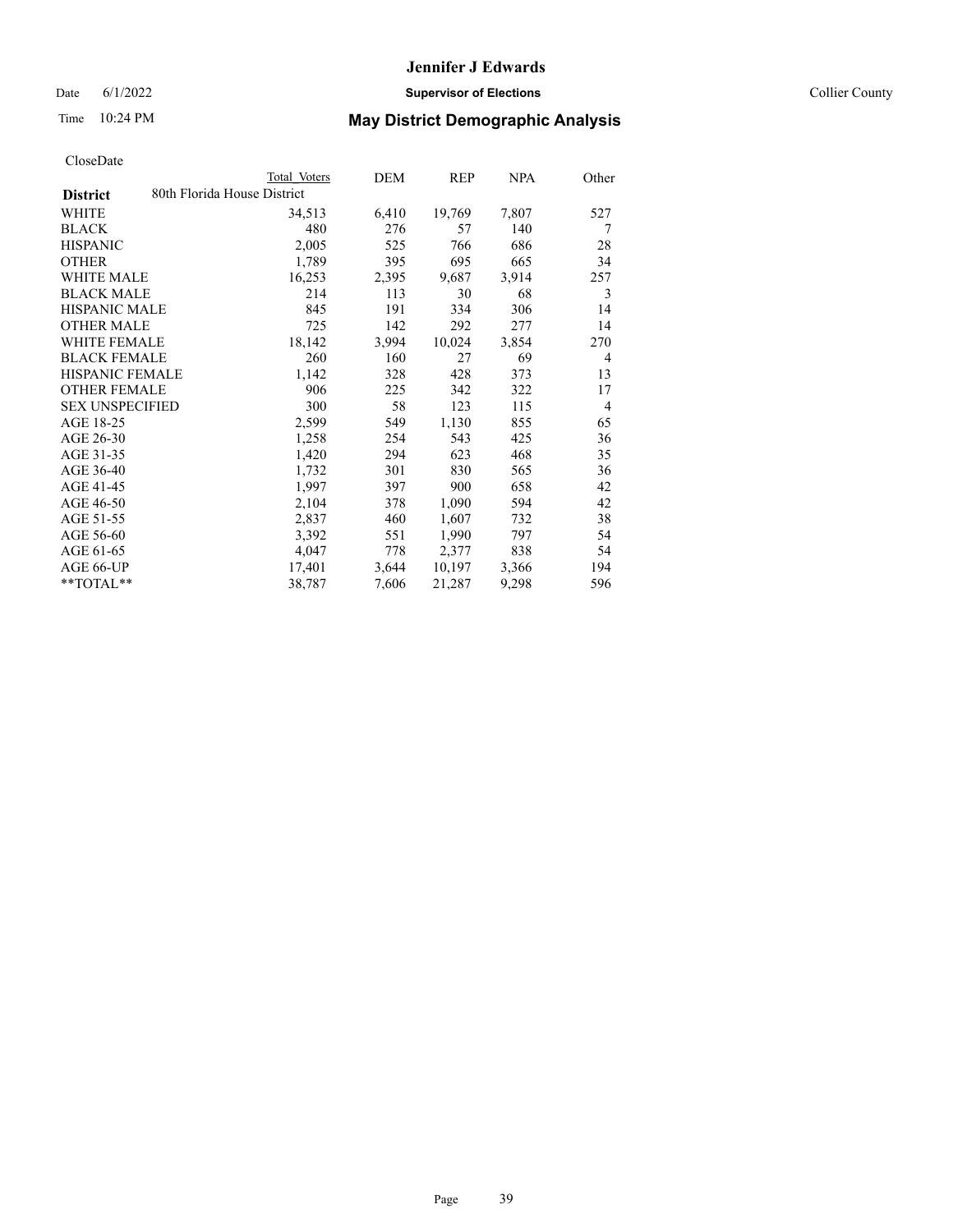Date 6/1/2022 **Supervisor of Elections** Collier County

## Time 10:24 PM **May District Demographic Analysis**

|                        | Total Voters                | DEM    | <b>REP</b> | <u>NPA</u> | Other |
|------------------------|-----------------------------|--------|------------|------------|-------|
| <b>District</b>        | 81st Florida House District |        |            |            |       |
| WHITE                  | 113,207                     | 21,855 | 64,461     | 25,289     | 1,602 |
| <b>BLACK</b>           | 3,376                       | 2,222  | 225        | 880        | 49    |
| <b>HISPANIC</b>        | 9,915                       | 3,275  | 2,918      | 3,565      | 157   |
| <b>OTHER</b>           | 4,903                       | 1,262  | 1,734      | 1,810      | 97    |
| WHITE MALE             | 53,077                      | 8,218  | 31,686     | 12,401     | 772   |
| <b>BLACK MALE</b>      | 1,568                       | 955    | 143        | 447        | 23    |
| <b>HISPANIC MALE</b>   | 4,296                       | 1,321  | 1,382      | 1,529      | 64    |
| <b>OTHER MALE</b>      | 1,908                       | 432    | 737        | 703        | 36    |
| <b>WHITE FEMALE</b>    | 59,752                      | 13,566 | 32,601     | 12,760     | 825   |
| <b>BLACK FEMALE</b>    | 1,761                       | 1,233  | 80         | 422        | 26    |
| HISPANIC FEMALE        | 5,489                       | 1,909  | 1,509      | 1,979      | 92    |
| <b>OTHER FEMALE</b>    | 2,402                       | 695    | 829        | 825        | 53    |
| <b>SEX UNSPECIFIED</b> | 1,148                       | 285    | 371        | 478        | 14    |
| AGE 18-25              | 8,136                       | 2,105  | 2,985      | 2,801      | 245   |
| AGE 26-30              | 4,925                       | 1,289  | 1,747      | 1,762      | 127   |
| AGE 31-35              | 4,835                       | 1,285  | 1,752      | 1,667      | 131   |
| AGE 36-40              | 4,663                       | 1,144  | 1,843      | 1,586      | 90    |
| AGE 41-45              | 4,845                       | 1,148  | 2,032      | 1,595      | 70    |
| AGE 46-50              | 5,640                       | 1,239  | 2,644      | 1,679      | 78    |
| AGE 51-55              | 8,517                       | 1,674  | 4,512      | 2,203      | 128   |
| AGE 56-60              | 12,064                      | 2,318  | 6,880      | 2,688      | 178   |
| AGE 61-65              | 14,572                      | 2,981  | 8,236      | 3,137      | 218   |
| AGE 66-UP              | 63,204                      | 13,431 | 36,707     | 12,426     | 640   |
| $*$ $TOTAL**$          | 131,401                     | 28,614 | 69,338     | 31,544     | 1,905 |
|                        |                             |        |            |            |       |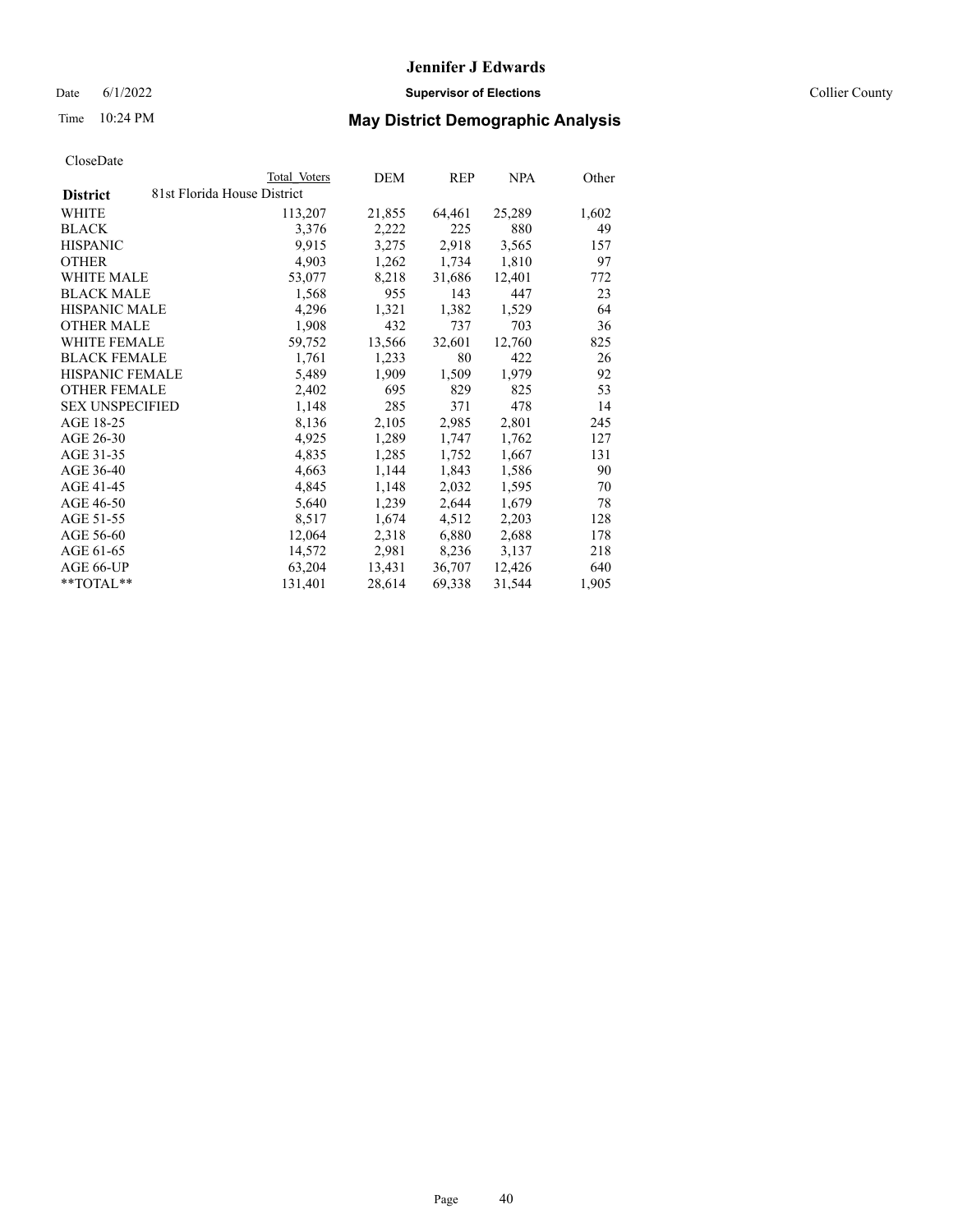Date 6/1/2022 **Supervisor of Elections** Collier County

## Time 10:24 PM **May District Demographic Analysis**

|                        |                             | Total Voters | DEM    | REP    | NPA    | Other |
|------------------------|-----------------------------|--------------|--------|--------|--------|-------|
| <b>District</b>        | 82nd Florida House District |              |        |        |        |       |
| WHITE                  |                             | 48,227       | 8,270  | 27,882 | 11,303 | 772   |
| <b>BLACK</b>           |                             | 5,540        | 3,789  | 343    | 1,323  | 85    |
| <b>HISPANIC</b>        |                             | 19,405       | 6,666  | 5,978  | 6,506  | 255   |
| <b>OTHER</b>           |                             | 3,763        | 998    | 1,281  | 1,395  | 89    |
| WHITE MALE             |                             | 23,460       | 3,226  | 14,267 | 5,589  | 378   |
| <b>BLACK MALE</b>      |                             | 2,532        | 1,565  | 217    | 702    | 48    |
| <b>HISPANIC MALE</b>   |                             | 8,551        | 2,604  | 2,952  | 2,886  | 109   |
| <b>OTHER MALE</b>      |                             | 1,426        | 326    | 554    | 501    | 45    |
| <b>WHITE FEMALE</b>    |                             | 24,574       | 5,006  | 13,527 | 5,647  | 394   |
| <b>BLACK FEMALE</b>    |                             | 2,954        | 2,188  | 125    | 604    | 37    |
| <b>HISPANIC FEMALE</b> |                             | 10,587       | 3,963  | 2,961  | 3,518  | 145   |
| <b>OTHER FEMALE</b>    |                             | 1,751        | 518    | 592    | 603    | 38    |
| <b>SEX UNSPECIFIED</b> |                             | 1,100        | 327    | 289    | 477    | 7     |
| AGE 18-25              |                             | 8,580        | 2,507  | 2,581  | 3,253  | 239   |
| AGE 26-30              |                             | 4,838        | 1,350  | 1,712  | 1,660  | 116   |
| AGE 31-35              |                             | 5,121        | 1,320  | 1,946  | 1,758  | 97    |
| AGE 36-40              |                             | 5,347        | 1,287  | 2,156  | 1,799  | 105   |
| AGE 41-45              |                             | 5,205        | 1,303  | 2,165  | 1,663  | 74    |
| AGE 46-50              |                             | 5,376        | 1,335  | 2,405  | 1,544  | 92    |
| AGE 51-55              |                             | 6,464        | 1,562  | 3,211  | 1,601  | 90    |
| AGE 56-60              |                             | 7,335        | 1,742  | 3,910  | 1,584  | 99    |
| AGE 61-65              |                             | 7,568        | 1,874  | 4,079  | 1,529  | 86    |
| AGE 66-UP              |                             | 21,100       | 5,442  | 11,319 | 4,136  | 203   |
| $*$ $TOTAL**$          |                             | 76,935       | 19,723 | 35,484 | 20,527 | 1,201 |
|                        |                             |              |        |        |        |       |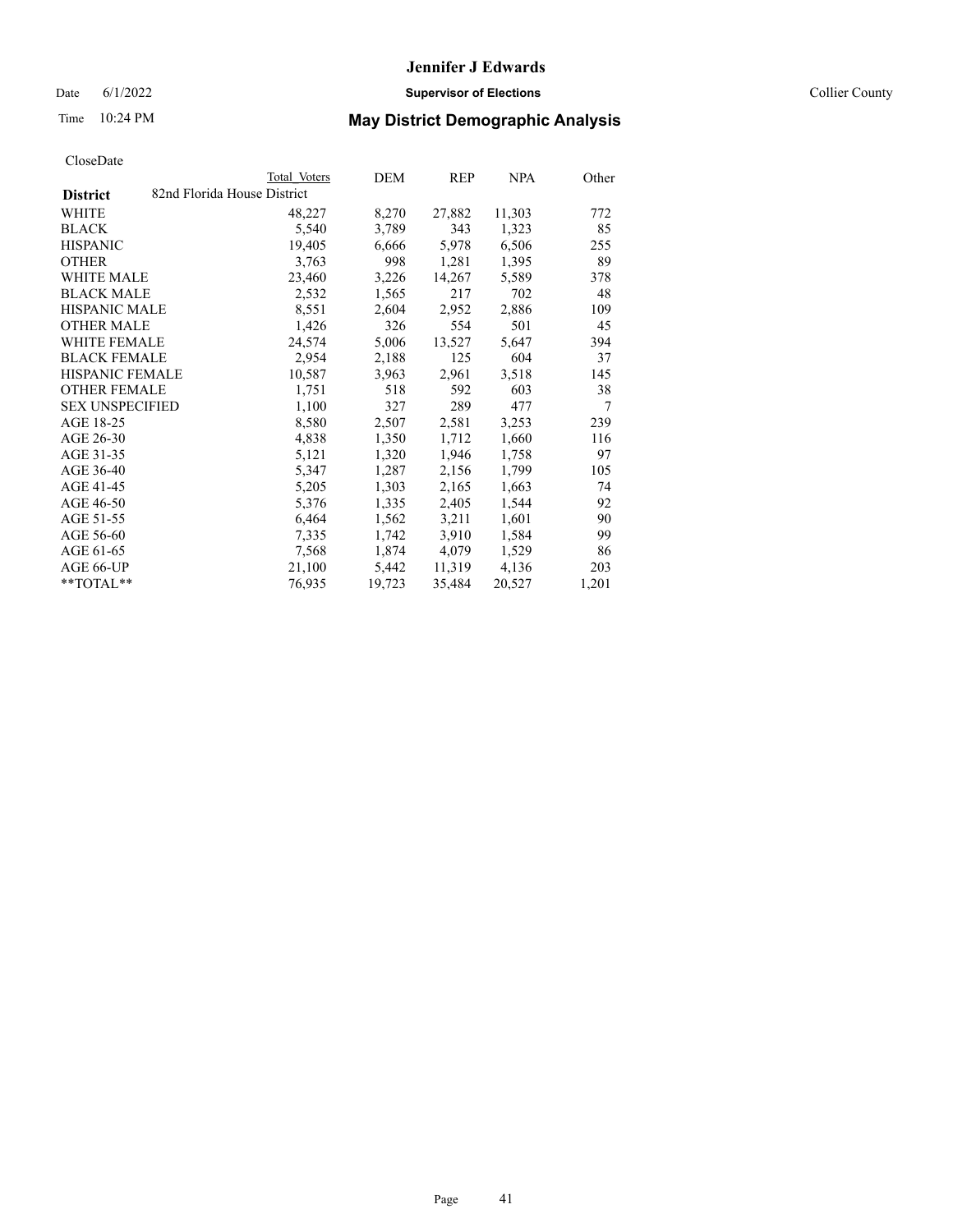Date 6/1/2022 **Supervisor of Elections** Collier County

| CloseDate |
|-----------|
|-----------|

|                        |                           | Total Voters | DEM    | <b>REP</b> | <b>NPA</b> | Other |
|------------------------|---------------------------|--------------|--------|------------|------------|-------|
| <b>District</b>        | Mosquito Control District |              |        |            |            |       |
| WHITE                  |                           | 190,136      | 35,670 | 108,483    | 43,172     | 2,811 |
| <b>BLACK</b>           |                           | 8,913        | 5,974  | 595        | 2,209      | 135   |
| <b>HISPANIC</b>        |                           | 29,949       | 10,094 | 9,146      | 10,290     | 419   |
| <b>OTHER</b>           |                           | 10,105       | 2,582  | 3,543      | 3,770      | 210   |
| WHITE MALE             |                           | 89,901       | 13,488 | 53,771     | 21,286     | 1,356 |
| <b>BLACK MALE</b>      |                           | 4,093        | 2,496  | 374        | 1,153      | 70    |
| <b>HISPANIC MALE</b>   |                           | 13,066       | 3,962  | 4,425      | 4,505      | 174   |
| <b>OTHER MALE</b>      |                           | 3,928        | 875    | 1,515      | 1,445      | 93    |
| <b>WHITE FEMALE</b>    |                           | 99,562       | 22,056 | 54,398     | 21,658     | 1,450 |
| <b>BLACK FEMALE</b>    |                           | 4,716        | 3,407  | 218        | 1,026      | 65    |
| <b>HISPANIC FEMALE</b> |                           | 16,486       | 5,991  | 4,630      | 5,623      | 242   |
| <b>OTHER FEMALE</b>    |                           | 4,885        | 1,398  | 1,681      | 1,705      | 101   |
| <b>SEX UNSPECIFIED</b> |                           | 2,466        | 647    | 755        | 1,040      | 24    |
| AGE 18-25              |                           | 18,642       | 5,051  | 6,351      | 6,703      | 537   |
| AGE 26-30              |                           | 10,668       | 2,821  | 3,830      | 3,753      | 264   |
| AGE 31-35              |                           | 10,971       | 2,792  | 4,155      | 3,769      | 255   |
| AGE 36-40              |                           | 11,257       | 2,599  | 4,659      | 3,777      | 222   |
| AGE 41-45              |                           | 11,570       | 2,753  | 4,872      | 3,762      | 183   |
| AGE 46-50              |                           | 12,601       | 2,856  | 5,881      | 3,664      | 200   |
| AGE 51-55              |                           | 17,171       | 3,594  | 8,943      | 4,389      | 245   |
| AGE 56-60              |                           | 22,016       | 4,472  | 12,301     | 4,925      | 318   |
| AGE 61-65              |                           | 25,193       | 5,410  | 14,137     | 5,296      | 350   |
| AGE 66-UP              |                           | 99,013       | 21,971 | 56,638     | 19,403     | 1,001 |
| $*$ $TOTAL**$          |                           | 239,103      | 54,320 | 121,767    | 59,441     | 3,575 |
|                        |                           |              |        |            |            |       |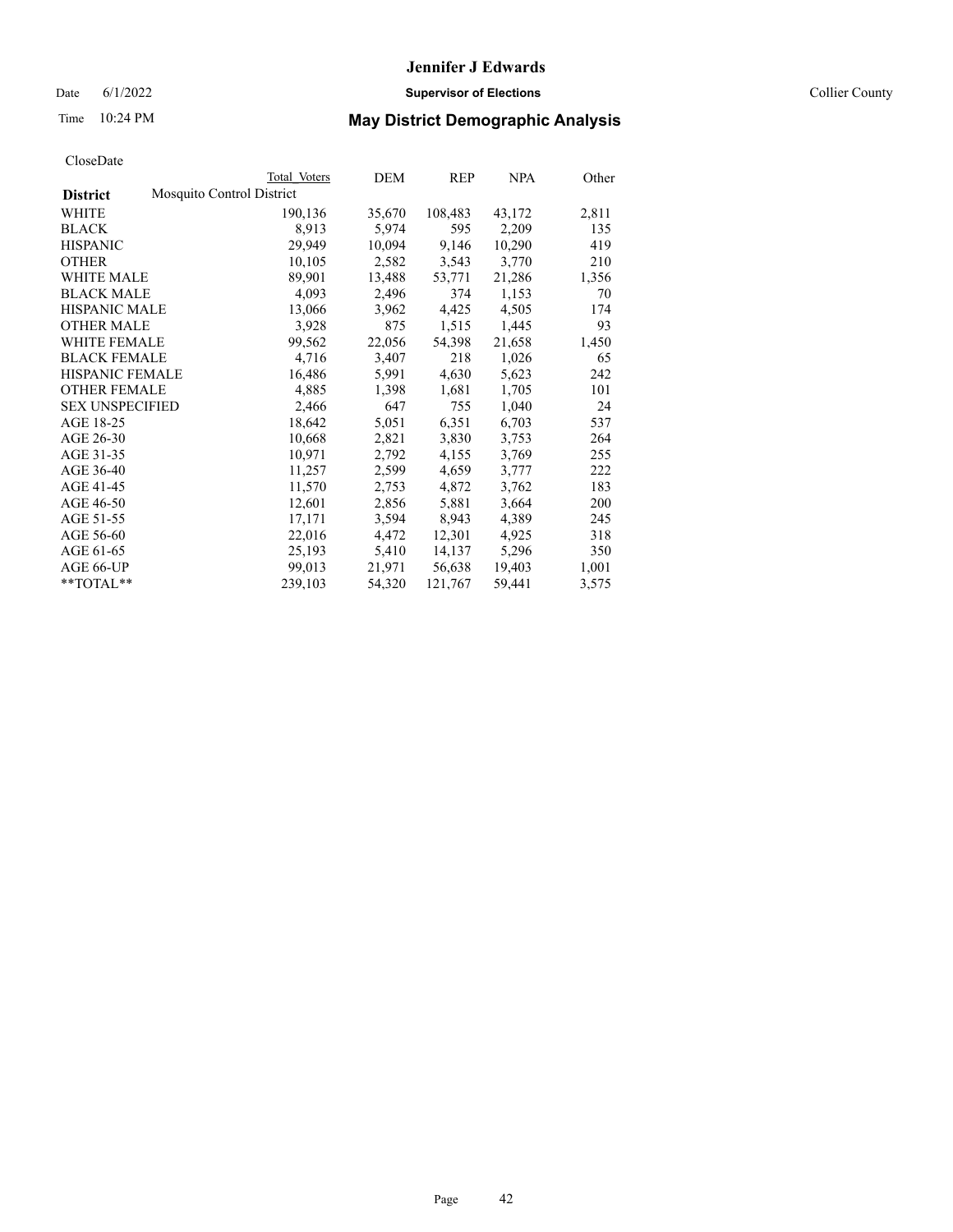## Date 6/1/2022 **Supervisor of Elections Supervisor of Elections** Collier County

| CloseDate              |                         |                |                |            |       |
|------------------------|-------------------------|----------------|----------------|------------|-------|
|                        | Total Voters            | DEM            | REP            | <b>NPA</b> | Other |
| <b>District</b>        | Hideaway Beach District |                |                |            |       |
| WHITE                  | 520                     | 61             | 368            | 89         | 2     |
| <b>BLACK</b>           | 2                       | 2              | $\Omega$       | $\theta$   | 0     |
| <b>HISPANIC</b>        | 4                       | $\theta$       | 2              | 2          | 0     |
| <b>OTHER</b>           | 15                      | 4              | 7              | 4          | 0     |
| <b>WHITE MALE</b>      | 238                     | 20             | 174            | 43         |       |
| <b>BLACK MALE</b>      | 2                       | $\overline{2}$ | 0              | 0          | 0     |
| <b>HISPANIC MALE</b>   | 2                       | 0              |                |            | 0     |
| <b>OTHER MALE</b>      | 6                       |                | 4              |            | 0     |
| <b>WHITE FEMALE</b>    | 281                     | 41             | 193            | 46         |       |
| <b>BLACK FEMALE</b>    | 0                       | $\theta$       | $\theta$       | $\theta$   | 0     |
| <b>HISPANIC FEMALE</b> | 2                       | 0              |                |            | 0     |
| <b>OTHER FEMALE</b>    | 8                       | 3              | 2              | 3          | 0     |
| <b>SEX UNSPECIFIED</b> | 2                       | 0              | 2              | 0          | 0     |
| AGE 18-25              | 7                       | 0              | 6              |            | 0     |
| AGE 26-30              |                         |                | 2              | 4          | 0     |
| AGE 31-35              | 6                       |                | $\overline{4}$ | 0          |       |
| AGE 36-40              | 5                       | 0              | 2              | 3          | 0     |
| AGE 41-45              |                         |                | $\overline{2}$ | 4          | 0     |
| AGE 46-50              | 9                       | 0              | 7              | 2          | 0     |
| AGE 51-55              | 20                      | 4              | 10             | 6          | 0     |
| AGE 56-60              | 35                      | 4              | 23             | 7          |       |
| AGE 61-65              | 65                      | 8              | 45             | 12         | 0     |
| AGE 66-UP              | 380                     | 48             | 276            | 56         | 0     |
| **TOTAL**              | 541                     | 67             | 377            | 95         | 2     |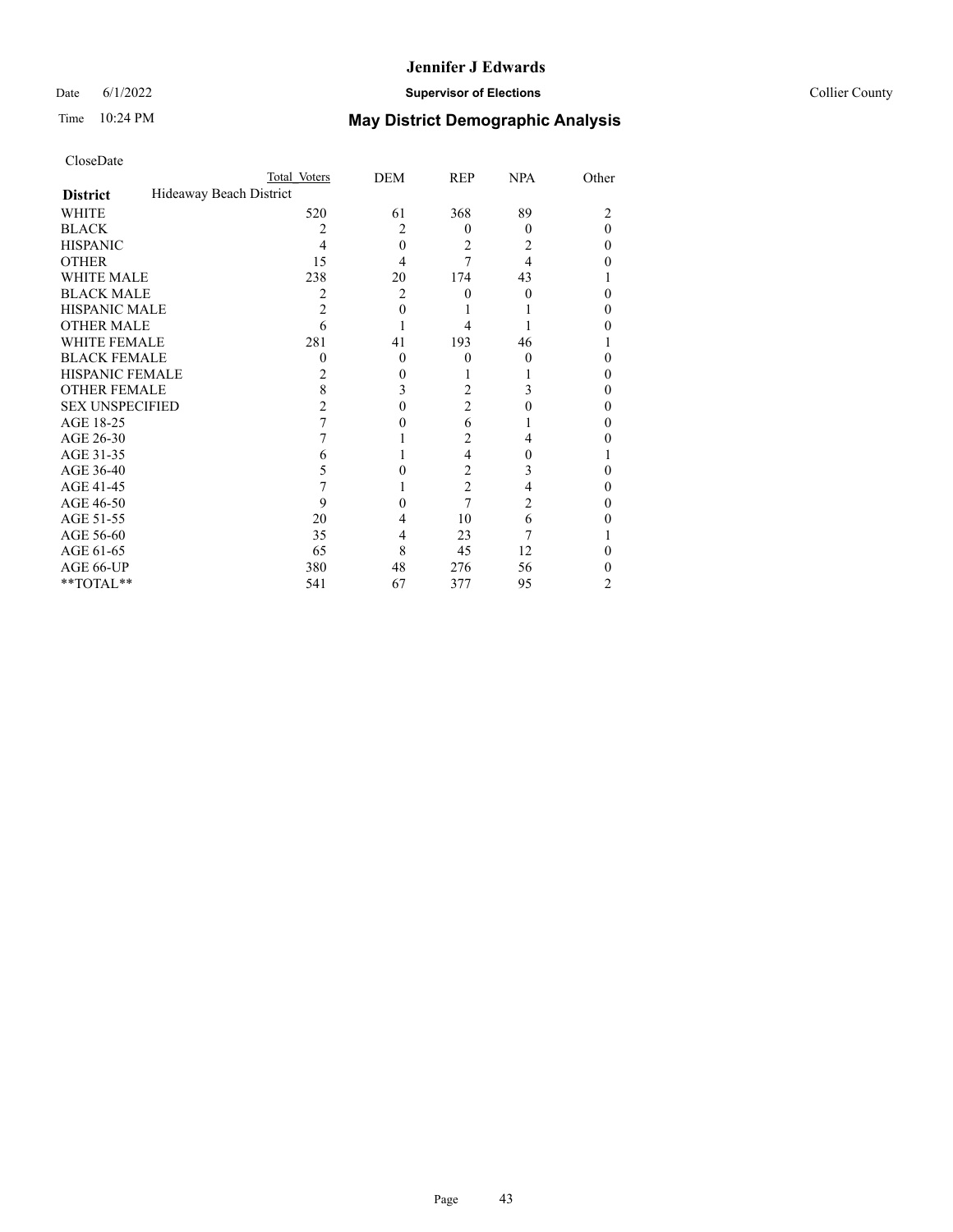Date 6/1/2022 **Supervisor of Elections** Collier County

| CloseDate |
|-----------|
|-----------|

|                                              | Total Voters | DEM    | REP    | <b>NPA</b> | Other |
|----------------------------------------------|--------------|--------|--------|------------|-------|
| 1st School Board District<br><b>District</b> |              |        |        |            |       |
| WHITE                                        | 47,214       | 8,542  | 27,545 | 10,525     | 602   |
| <b>BLACK</b>                                 | 1,981        | 1,365  | 105    | 483        | 28    |
| <b>HISPANIC</b>                              | 4,741        | 1,613  | 1,373  | 1,686      | 69    |
| <b>OTHER</b>                                 | 1,739        | 463    | 626    | 619        | 31    |
| <b>WHITE MALE</b>                            | 22,698       | 3,386  | 13,798 | 5,220      | 294   |
| <b>BLACK MALE</b>                            | 901          | 576    | 73     | 238        | 14    |
| <b>HISPANIC MALE</b>                         | 2,031        | 652    | 642    | 714        | 23    |
| <b>OTHER MALE</b>                            | 656          | 145    | 264    | 235        | 12    |
| <b>WHITE FEMALE</b>                          | 24,379       | 5,126  | 13,679 | 5,266      | 308   |
| <b>BLACK FEMALE</b>                          | 1,049        | 766    | 29     | 240        | 14    |
| HISPANIC FEMALE                              | 2,639        | 935    | 715    | 943        | 46    |
| <b>OTHER FEMALE</b>                          | 862          | 265    | 296    | 287        | 14    |
| <b>SEX UNSPECIFIED</b>                       | 460          | 132    | 153    | 170        | 5     |
| AGE 18-25                                    | 3,016        | 849    | 961    | 1,133      | 73    |
| AGE 26-30                                    | 1,933        | 537    | 651    | 694        | 51    |
| AGE 31-35                                    | 1,860        | 542    | 666    | 611        | 41    |
| AGE 36-40                                    | 1,653        | 452    | 628    | 540        | 33    |
| AGE 41-45                                    | 1,713        | 482    | 649    | 556        | 26    |
| AGE 46-50                                    | 2,080        | 491    | 945    | 612        | 32    |
| AGE 51-55                                    | 3,434        | 674    | 1,869  | 845        | 46    |
| AGE 56-60                                    | 5,357        | 989    | 3,143  | 1,163      | 62    |
| AGE 61-65                                    | 6,785        | 1,315  | 3,946  | 1,435      | 89    |
| AGE 66-UP                                    | 27,844       | 5,652  | 16,191 | 5,724      | 277   |
| $*$ TOTAL $*$                                | 55,675       | 11,983 | 29,649 | 13,313     | 730   |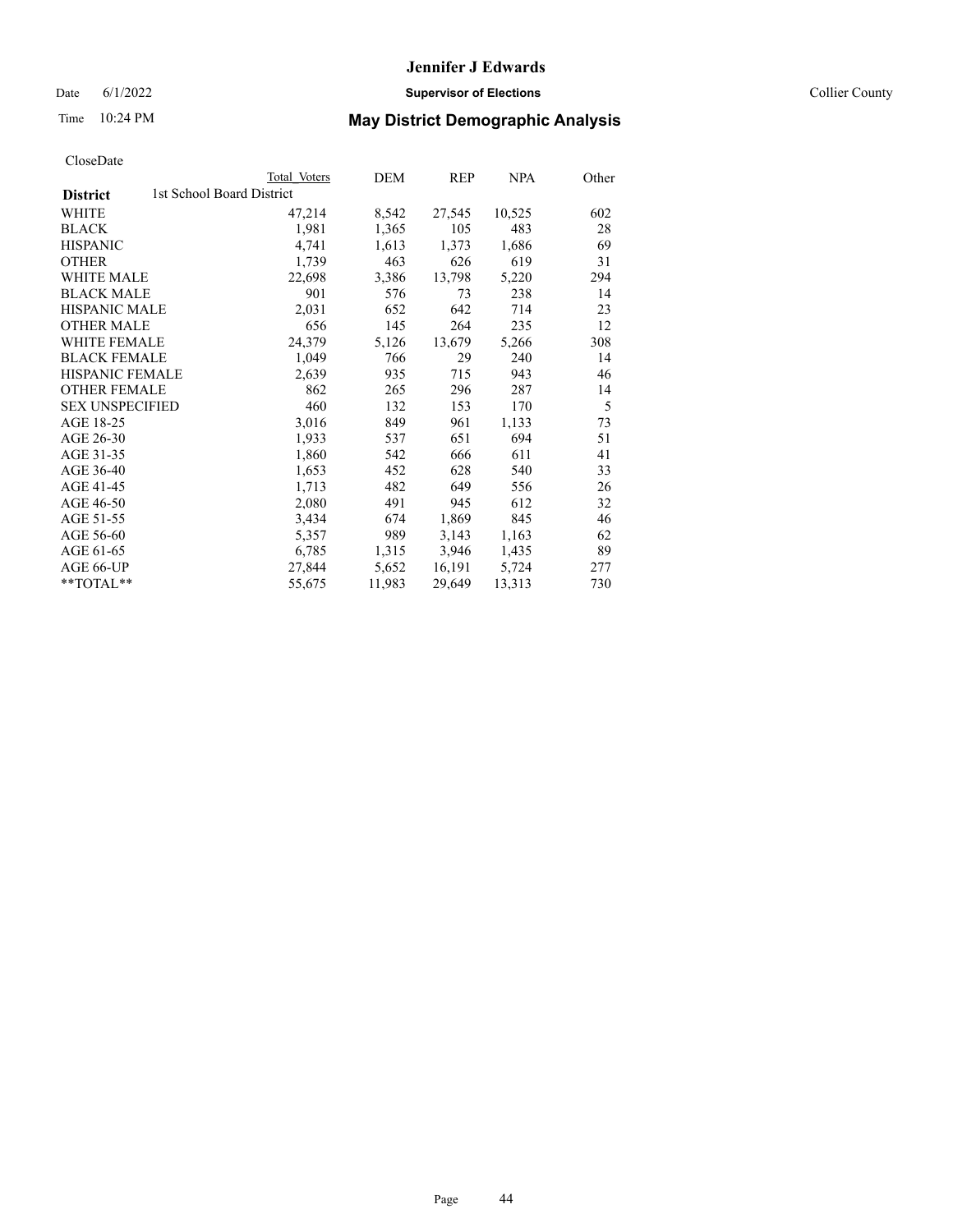Date 6/1/2022 **Supervisor of Elections** Collier County

| CloseDate |
|-----------|
|-----------|

|                                              | Total Voters | DEM    | <b>REP</b> | <b>NPA</b> | Other |
|----------------------------------------------|--------------|--------|------------|------------|-------|
| 2nd School Board District<br><b>District</b> |              |        |            |            |       |
| WHITE                                        | 50,401       | 9,789  | 28,792     | 11,083     | 737   |
| BLACK                                        | 616          | 363    | 61         | 182        | 10    |
| HISPANIC                                     | 2,792        | 794    | 952        | 1,003      | 43    |
| OTHER                                        | 2,383        | 575    | 887        | 868        | 53    |
| WHITE MALE                                   | 23,265       | 3,550  | 13,896     | 5,466      | 353   |
| BLACK MALE                                   | 277          | 153    | 32         | 90         | 2     |
| HISPANIC MALE                                | 1,181        | 310    | 415        | 434        | 22    |
| OTHER MALE                                   | 952          | 194    | 374        | 364        | 20    |
| WHITE FEMALE                                 | 26,967       | 6,217  | 14,811     | 5,556      | 383   |
| BLACK FEMALE                                 | 335          | 208    | 29         | 90         | 8     |
| HISPANIC FEMALE                              | 1,583        | 478    | 528        | 556        | 21    |
| <b>OTHER FEMALE</b>                          | 1,198        | 339    | 431        | 400        | 28    |
| SEX UNSPECIFIED                              | 434          | 72     | 176        | 180        | 6     |
| AGE 18-25                                    | 3,386        | 746    | 1,463      | 1,077      | 100   |
| AGE 26-30                                    | 1,832        | 432    | 719        | 636        | 45    |
| AGE 31-35                                    | 1,970        | 421    | 835        | 658        | 56    |
| AGE 36-40                                    | 2,197        | 456    | 955        | 743        | 43    |
| AGE 41-45                                    | 2,438        | 494    | 1,104      | 803        | 37    |
| AGE 46-50                                    | 2,655        | 487    | 1,336      | 794        | 38    |
| AGE 51-55                                    | 3,684        | 651    | 2,031      | 942        | 60    |
| AGE 56-60                                    | 4,865        | 861    | 2,863      | 1,062      | 79    |
| AGE 61-65                                    | 5,858        | 1,149  | 3,436      | 1,192      | 81    |
| AGE 66-UP                                    | 27,307       | 5,824  | 15,950     | 5,229      | 304   |
| $*$ $TOTAL**$                                | 56,192       | 11,521 | 30,692     | 13,136     | 843   |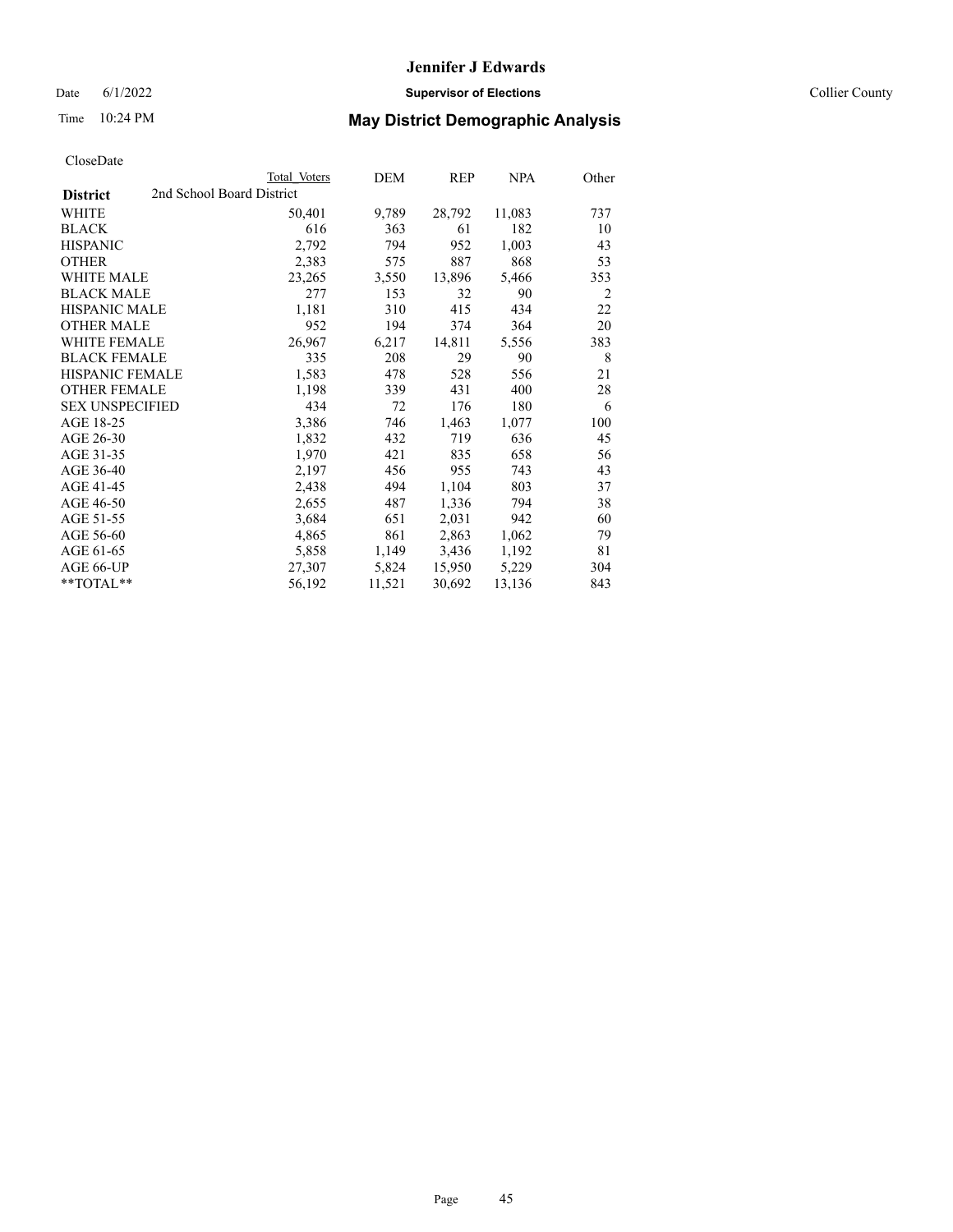Date 6/1/2022 **Supervisor of Elections** Collier County

| CloseDate |
|-----------|
|-----------|

|                   | Total Voters              | DEM    | <b>REP</b> | <b>NPA</b> | Other          |
|-------------------|---------------------------|--------|------------|------------|----------------|
| <b>District</b>   | 3rd School Board District |        |            |            |                |
| WHITE             | 33,829                    | 6,008  | 19,281     | 7,981      | 559            |
| BLACK             | 2,437                     | 1,581  | 182        | 629        | 45             |
| HISPANIC          | 8,133                     | 2,596  | 2,537      | 2,890      | 110            |
| OTHER             | 2,463                     | 584    | 873        | 954        | 52             |
| WHITE MALE        | 16,278                    | 2,311  | 9,716      | 3,979      | 272            |
| BLACK MALE        | 1,138                     | 667    | 114        | 332        | 25             |
| HISPANIC MALE     | 3,558                     | 997    | 1,222      | 1,296      | 43             |
| <b>OTHER MALE</b> | 982                       | 202    | 381        | 373        | 26             |
| WHITE FEMALE      | 17,407                    | 3,667  | 9,499      | 3,954      | 287            |
| BLACK FEMALE      | 1,267                     | 894    | 68         | 285        | 20             |
| HISPANIC FEMALE   | 4,455                     | 1,560  | 1,285      | 1,544      | 66             |
| OTHER FEMALE      | 1,190                     | 324    | 412        | 431        | 23             |
| SEX UNSPECIFIED   | 587                       | 147    | 176        | 260        | $\overline{4}$ |
| AGE 18-25         | 4,725                     | 1,214  | 1,572      | 1,800      | 139            |
| AGE 26-30         | 2,376                     | 579    | 890        | 835        | 72             |
| AGE 31-35         | 2,606                     | 641    | 984        | 924        | 57             |
| AGE 36-40         | 2,952                     | 634    | 1,278      | 985        | 55             |
| AGE 41-45         | 3,047                     | 691    | 1,306      | 1,002      | 48             |
| AGE 46-50         | 3,183                     | 733    | 1,459      | 927        | 64             |
| AGE 51-55         | 3,967                     | 842    | 2,032      | 1,038      | 55             |
| AGE 56-60         | 4,432                     | 945    | 2,393      | 1,028      | 66             |
| AGE 61-65         | 4,714                     | 1,028  | 2,653      | 974        | 59             |
| AGE 66-UP         | 14,859                    | 3,461  | 8,306      | 2,941      | 151            |
| $*$ $TOTAL**$     | 46,862                    | 10,769 | 22,873     | 12.454     | 766            |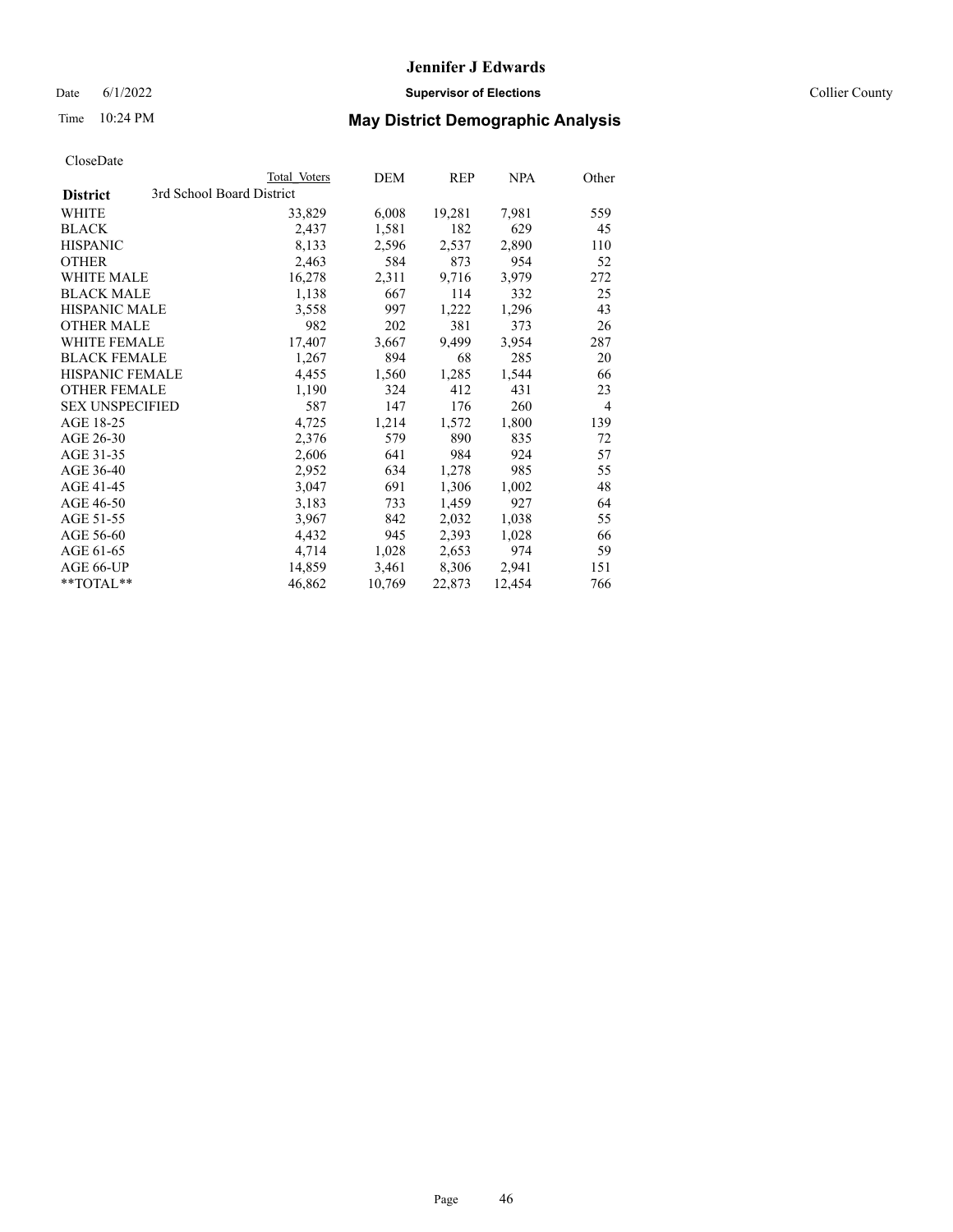Date 6/1/2022 **Supervisor of Elections** Collier County

| CloseDate |
|-----------|
|-----------|

|                                              | Total Voters | DEM    | REP    | <b>NPA</b> | Other |
|----------------------------------------------|--------------|--------|--------|------------|-------|
| 4th School Board District<br><b>District</b> |              |        |        |            |       |
| <b>WHITE</b>                                 | 46,853       | 9,369  | 26,131 | 10,620     | 733   |
| <b>BLACK</b>                                 | 1,325        | 856    | 103    | 351        | 15    |
| <b>HISPANIC</b>                              | 3,981        | 1,326  | 1,184  | 1,405      | 66    |
| <b>OTHER</b>                                 | 2,125        | 537    | 759    | 783        | 46    |
| <b>WHITE MALE</b>                            | 21,860       | 3,499  | 12,834 | 5,172      | 355   |
| <b>BLACK MALE</b>                            | 626          | 375    | 63     | 180        | 8     |
| <b>HISPANIC MALE</b>                         | 1,744        | 539    | 570    | 604        | 31    |
| <b>OTHER MALE</b>                            | 839          | 206    | 319    | 295        | 19    |
| <b>WHITE FEMALE</b>                          | 24,832       | 5,834  | 13,230 | 5,394      | 374   |
| <b>BLACK FEMALE</b>                          | 681          | 469    | 40     | 165        | 7     |
| HISPANIC FEMALE                              | 2,191        | 768    | 607    | 782        | 34    |
| <b>OTHER FEMALE</b>                          | 1,011        | 263    | 367    | 354        | 27    |
| <b>SEX UNSPECIFIED</b>                       | 500          | 135    | 147    | 213        | 5     |
| AGE 18-25                                    | 3,550        | 917    | 1,334  | 1,183      | 116   |
| AGE 26-30                                    | 2,164        | 551    | 793    | 765        | 55    |
| AGE 31-35                                    | 2,086        | 545    | 729    | 752        | 60    |
| AGE 36-40                                    | 2,066        | 484    | 813    | 723        | 46    |
| AGE 41-45                                    | 2,093        | 488    | 875    | 692        | 38    |
| AGE 46-50                                    | 2,418        | 547    | 1,122  | 712        | 37    |
| AGE 51-55                                    | 3,607        | 714    | 1,893  | 948        | 52    |
| AGE 56-60                                    | 4,974        | 983    | 2,746  | 1,155      | 90    |
| AGE 61-65                                    | 5,945        | 1,303  | 3,212  | 1,325      | 105   |
| AGE 66-UP                                    | 25,381       | 5,556  | 14,660 | 4,904      | 261   |
| $*$ $TOTAL**$                                | 54,284       | 12,088 | 28,177 | 13,159     | 860   |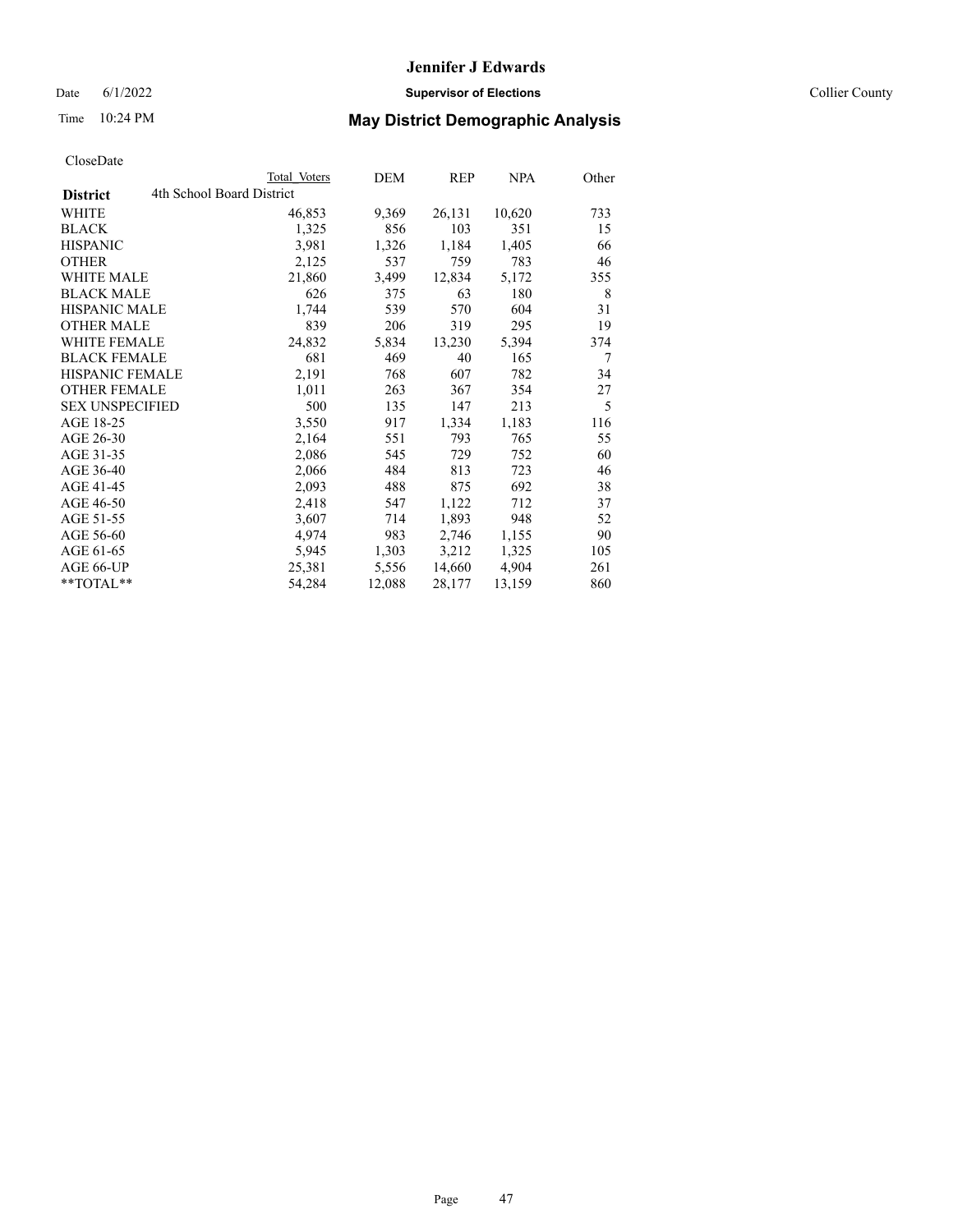## Date 6/1/2022 **Supervisor of Elections Supervisor of Elections** Collier County

## Time 10:24 PM **May District Demographic Analysis**

|                                              | Total Voters | DEM   | REP    | NPA   | Other |
|----------------------------------------------|--------------|-------|--------|-------|-------|
| 5th School Board District<br><b>District</b> |              |       |        |       |       |
| WHITE                                        | 17,650       | 2,827 | 10,363 | 4,190 | 270   |
| <b>BLACK</b>                                 | 3,037        | 2,122 | 174    | 698   | 43    |
| <b>HISPANIC</b>                              | 11,678       | 4,137 | 3,616  | 3,773 | 152   |
| <b>OTHER</b>                                 | 1,745        | 496   | 565    | 646   | 38    |
| <b>WHITE MALE</b>                            | 8,689        | 1,093 | 5,396  | 2,067 | 133   |
| <b>BLACK MALE</b>                            | 1,372        | 862   | 108    | 377   | 25    |
| <b>HISPANIC MALE</b>                         | 5,178        | 1,618 | 1,819  | 1,673 | 68    |
| <b>OTHER MALE</b>                            | 630          | 153   | 245    | 214   | 18    |
| <b>WHITE FEMALE</b>                          | 8,883        | 1,722 | 4,933  | 2,091 | 137   |
| <b>BLACK FEMALE</b>                          | 1,643        | 1,244 | 66     | 315   | 18    |
| <b>HISPANIC FEMALE</b>                       | 6,350        | 2,459 | 1,763  | 2,045 | 83    |
| <b>OTHER FEMALE</b>                          | 798          | 247   | 257    | 278   | 16    |
| <b>SEX UNSPECIFIED</b>                       | 567          | 184   | 131    | 247   | 5     |
| AGE 18-25                                    | 4,638        | 1,435 | 1,366  | 1,716 | 121   |
| AGE 26-30                                    | 2,716        | 794   | 949    | 917   | 56    |
| AGE 31-35                                    | 2,854        | 750   | 1,107  | 948   | 49    |
| AGE 36-40                                    | 2,874        | 706   | 1,155  | 959   | 54    |
| AGE 41-45                                    | 2,756        | 693   | 1,163  | 863   | 37    |
| AGE 46-50                                    | 2,784        | 694   | 1,277  | 772   | 41    |
| AGE 51-55                                    | 3,126        | 815   | 1,505  | 763   | 43    |
| AGE 56-60                                    | 3,163        | 833   | 1,635  | 661   | 34    |
| AGE 61-65                                    | 2,885        | 838   | 1,445  | 578   | 24    |
| AGE 66-UP                                    | 6,314        | 2,024 | 3,116  | 1,130 | 44    |
| **TOTAL**                                    | 34,110       | 9,582 | 14,718 | 9,307 | 503   |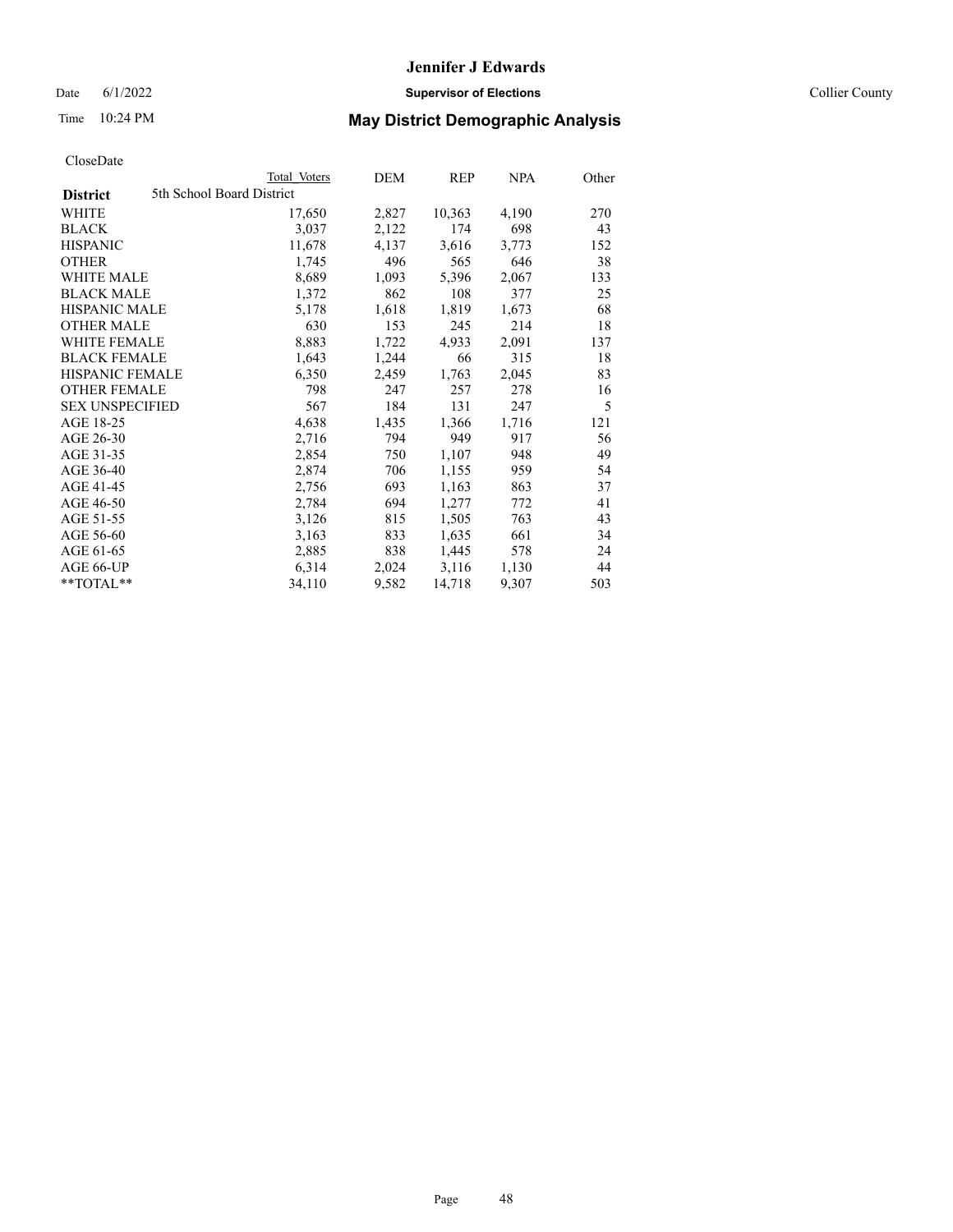Date 6/1/2022 **Supervisor of Elections** Collier County

| CloseDate |
|-----------|
|-----------|

|                        | Total Voters                 | DEM    | REP     | <b>NPA</b> | Other |
|------------------------|------------------------------|--------|---------|------------|-------|
| <b>District</b>        | 28th Florida Senatorial Dist |        |         |            |       |
| WHITE                  | 195,947                      | 36,535 | 112,112 | 44,399     | 2,901 |
| <b>BLACK</b>           | 9,396                        | 6,287  | 625     | 2,343      | 141   |
| <b>HISPANIC</b>        | 31,325                       | 10,466 | 9,662   | 10,757     | 440   |
| <b>OTHER</b>           | 10,455                       | 2,655  | 3,710   | 3,870      | 220   |
| <b>WHITE MALE</b>      | 92,790                       | 13,839 | 55,640  | 21,904     | 1,407 |
| <b>BLACK MALE</b>      | 4,314                        | 2,633  | 390     | 1,217      | 74    |
| <b>HISPANIC MALE</b>   | 13,692                       | 4,116  | 4,668   | 4,721      | 187   |
| <b>OTHER MALE</b>      | 4,059                        | 900    | 1,583   | 1,481      | 95    |
| WHITE FEMALE           | 102,468                      | 22,566 | 56,152  | 22,261     | 1,489 |
| <b>BLACK FEMALE</b>    | 4,975                        | 3,581  | 232     | 1,095      | 67    |
| <b>HISPANIC FEMALE</b> | 17,218                       | 6,200  | 4,898   | 5,870      | 250   |
| <b>OTHER FEMALE</b>    | 5,059                        | 1,438  | 1,763   | 1,750      | 108   |
| <b>SEX UNSPECIFIED</b> | 2,548                        | 670    | 783     | 1,070      | 25    |
| AGE 18-25              | 19,315                       | 5,161  | 6,696   | 6,909      | 549   |
| AGE 26-30              | 11,021                       | 2,893  | 4,002   | 3,847      | 279   |
| AGE 31-35              | 11,376                       | 2,899  | 4,321   | 3,893      | 263   |
| AGE 36-40              | 11,742                       | 2,732  | 4,829   | 3,950      | 231   |
| AGE 41-45              | 12,047                       | 2,848  | 5,097   | 3,916      | 186   |
| AGE 46-50              | 13,120                       | 2,952  | 6,139   | 3,817      | 212   |
| AGE 51-55              | 17,818                       | 3,696  | 9,330   | 4,536      | 256   |
| AGE 56-60              | 22,791                       | 4,611  | 12,780  | 5,069      | 331   |
| AGE 61-65              | 26,187                       | 5,633  | 14,692  | 5,504      | 358   |
| AGE 66-UP              | 101,705                      | 22,517 | 58,223  | 19,928     | 1,037 |
| $*$ $TOTAL**$          | 247,123                      | 55,943 | 126,109 | 61,369     | 3,702 |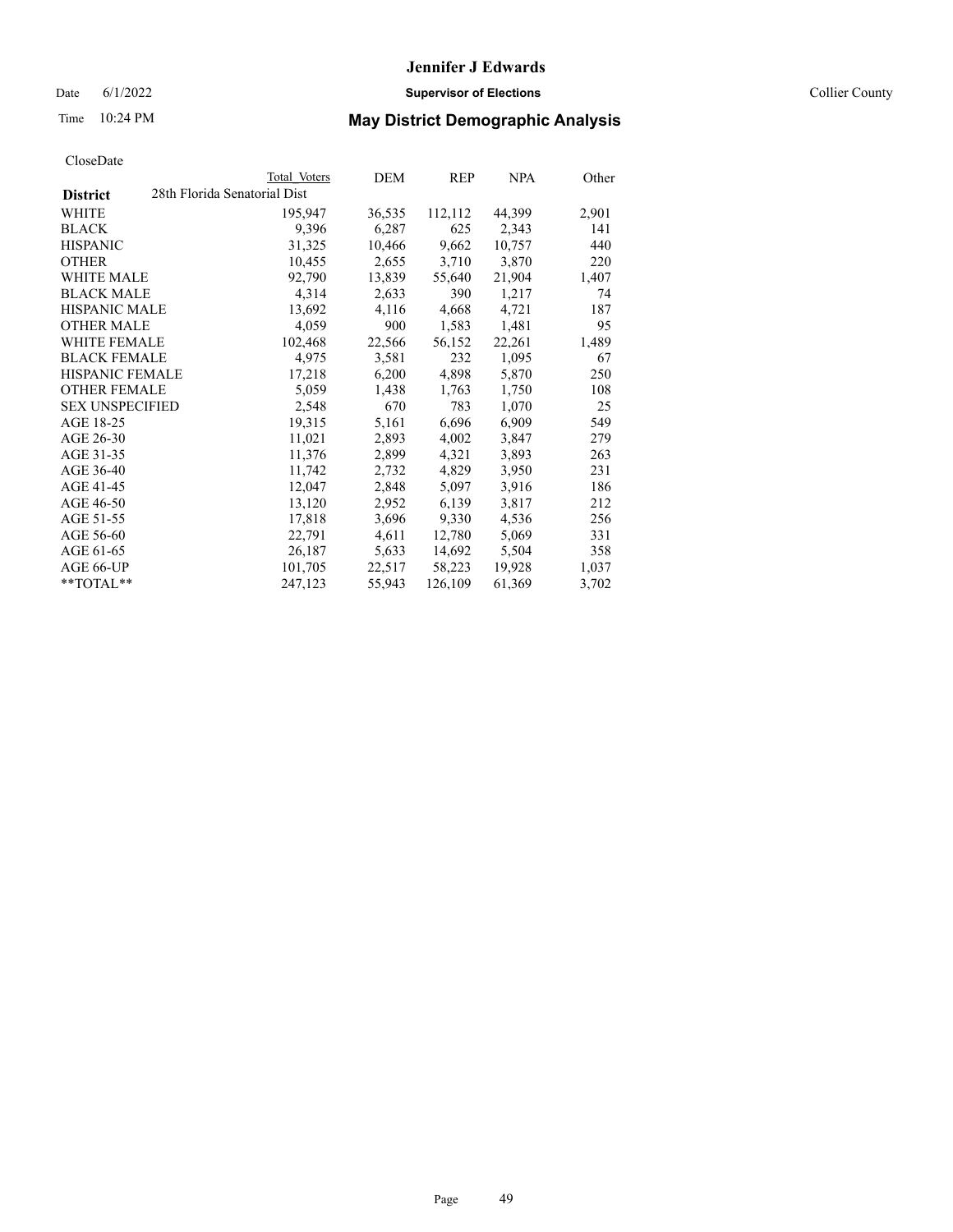## Date 6/1/2022 **Supervisor of Elections** Collier County

## Time 10:24 PM **May District Demographic Analysis**

|                        |                | Total Voters | DEM   | REP            | <u>NPA</u> | Other          |
|------------------------|----------------|--------------|-------|----------------|------------|----------------|
| <b>District</b>        | City of Naples |              |       |                |            |                |
| WHITE                  |                | 15,807       | 2,503 | 9,908          | 3,166      | 230            |
| <b>BLACK</b>           |                | 183          | 124   | 12             | 45         | 2              |
| <b>HISPANIC</b>        |                | 338          | 89    | 144            | 102        | 3              |
| <b>OTHER</b>           |                | 493          | 111   | 217            | 154        | 11             |
| <b>WHITE MALE</b>      |                | 7,546        | 918   | 4,937          | 1,572      | 119            |
| <b>BLACK MALE</b>      |                | 72           | 45    | 8              | 19         | $\theta$       |
| <b>HISPANIC MALE</b>   |                | 141          | 31    | 67             | 42         | 1              |
| <b>OTHER MALE</b>      |                | 199          | 40    | 98             | 55         | 6              |
| WHITE FEMALE           |                | 8,212        | 1,575 | 4,948          | 1,579      | 110            |
| <b>BLACK FEMALE</b>    |                | 106          | 74    | $\overline{4}$ | 26         | 2              |
| <b>HISPANIC FEMALE</b> |                | 194          | 57    | 76             | 59         | $\overline{c}$ |
| <b>OTHER FEMALE</b>    |                | 230          | 58    | 94             | 73         | 5              |
| <b>SEX UNSPECIFIED</b> |                | 121          | 29    | 49             | 42         | 1              |
| AGE 18-25              |                | 825          | 179   | 397            | 226        | 23             |
| AGE 26-30              |                | 363          | 79    | 152            | 122        | 10             |
| AGE 31-35              |                | 331          | 82    | 125            | 112        | 12             |
| AGE 36-40              |                | 370          | 68    | 168            | 123        | 11             |
| AGE 41-45              |                | 375          | 58    | 190            | 121        | 6              |
| AGE 46-50              |                | 479          | 83    | 262            | 126        | 8              |
| AGE 51-55              |                | 973          | 153   | 585            | 220        | 15             |
| AGE 56-60              |                | 1,543        | 218   | 975            | 317        | 33             |
| AGE 61-65              |                | 2,114        | 336   | 1,275          | 465        | 38             |
| AGE 66-UP              |                | 9,448        | 1,571 | 6,152          | 1,635      | 90             |
| $*$ $*$ TOTAL $*$ $*$  |                | 16,821       | 2,827 | 10,281         | 3,467      | 246            |
|                        |                |              |       |                |            |                |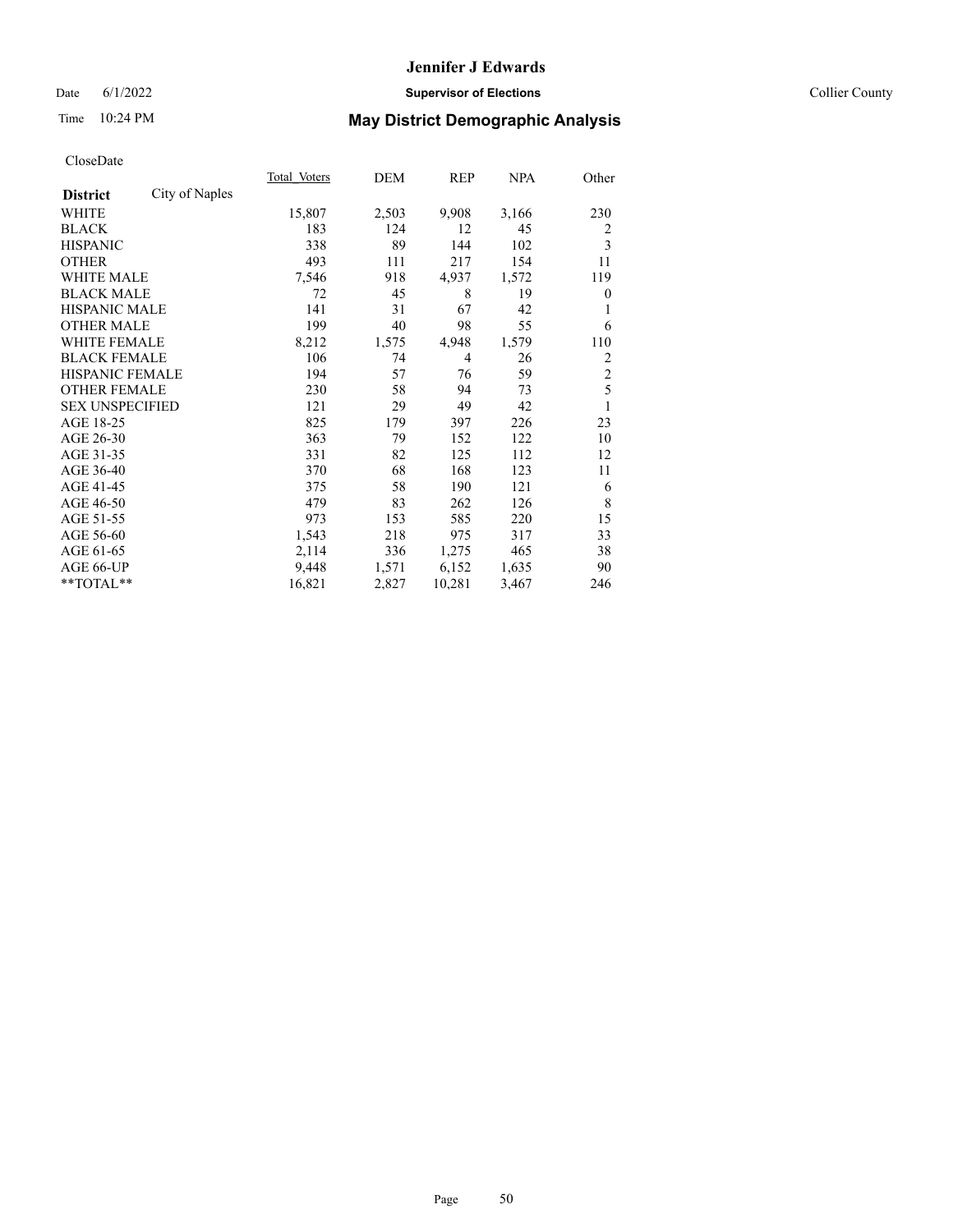## Date 6/1/2022 **Supervisor of Elections Supervisor of Elections** Collier County

# Time 10:24 PM **May District Demographic Analysis**

|                        |                 | Total Voters | DEM            | <b>REP</b> | <b>NPA</b> | Other    |
|------------------------|-----------------|--------------|----------------|------------|------------|----------|
| <b>District</b>        | Everglades City |              |                |            |            |          |
| WHITE                  |                 | 255          | 47             | 144        | 62         | 2        |
| <b>BLACK</b>           |                 | $\theta$     | $\theta$       | $\theta$   | $\theta$   | $\Omega$ |
| <b>HISPANIC</b>        |                 | 12           | $\theta$       |            | 5          | $\Omega$ |
| <b>OTHER</b>           |                 | 8            |                | 4          | 3          | $\Omega$ |
| WHITE MALE             |                 | 136          | 22             | 78         | 36         | $\Omega$ |
| <b>BLACK MALE</b>      |                 | 0            | $\Omega$       | $\Omega$   | $\theta$   | $\theta$ |
| <b>HISPANIC MALE</b>   |                 |              | $\theta$       | 2          | 2          | 0        |
| <b>OTHER MALE</b>      |                 | 5            |                | 4          | $\theta$   | 0        |
| <b>WHITE FEMALE</b>    |                 | 119          | 25             | 66         | 26         | 2        |
| <b>BLACK FEMALE</b>    |                 | $\theta$     | $\theta$       | $\theta$   | $\theta$   | $\theta$ |
| <b>HISPANIC FEMALE</b> |                 | 8            | $\theta$       | 5          | 3          | $\theta$ |
| <b>OTHER FEMALE</b>    |                 | 3            | $\theta$       | $\Omega$   | 3          | $\Omega$ |
| <b>SEX UNSPECIFIED</b> |                 | 0            | 0              | 0          | 0          | $\Omega$ |
| AGE 18-25              |                 | 8            |                | 3          | 4          | $\theta$ |
| AGE 26-30              |                 | 15           | 5              | 4          | 6          | $\theta$ |
| AGE 31-35              |                 | 9            | $\overline{c}$ | 4          | 3          | 0        |
| AGE 36-40              |                 | 13           | 3              | 5          | 5          | $\theta$ |
| AGE 41-45              |                 | 13           |                | 9          | 3          | 0        |
| AGE 46-50              |                 | 16           |                | 8          | 6          |          |
| AGE 51-55              |                 | 21           | 4              | 11         | 6          | 0        |
| AGE 56-60              |                 | 31           | 3              | 20         | 8          | 0        |
| AGE 61-65              |                 | 39           | 10             | 22         |            | 0        |
| AGE 66-UP              |                 | 110          | 18             | 69         | 22         |          |
| **TOTAL**              |                 | 275          | 48             | 155        | 70         | 2        |